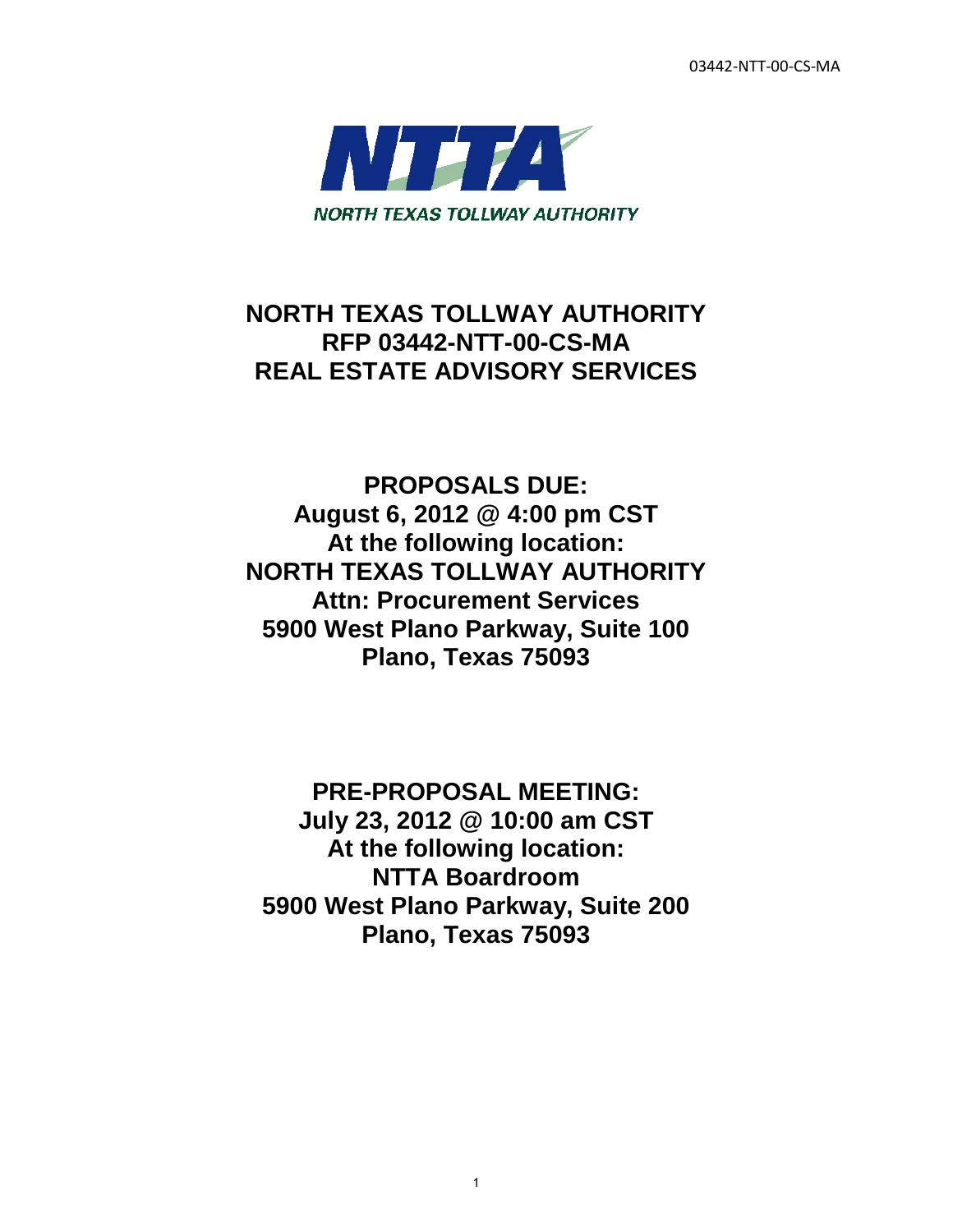Vendor Information Page

Please Print or Type

FIRM'S NAME:

FIRM'S PHYSICAL ADDRESS:

CITY/STATE/ZIP:

FIRM'S MAILING ADDRESS:

CITY/STATE/ZIP:

TELEPHONE NUMBER:

FAX NUMBER:

EMAIL ADDRESS:

TAXPAYER IDENTIFICATION NUMBER:

*The undersigned affirms that he or she is authorized to submit the firm's response to this RFP and execute a contract between the firm and the North Texas Tollway Authority. The undersigned further affirms that all of the statements and representations made in the response were made based on reasonable inquiry and are complete and accurate to the best of the knowledge of the undersigned. The NTTA reserves the right to reject any response found to contain false, misleading or inaccurate information. By signing and submitting this response the firm certifies that it understands the terms and conditions of this RFP and that it agrees with such terms and conditions except those to which it specifically objects in writing.*

FIRM'S AUTHORIZED AGENT AUTHORIZED AGENT'S SIGNATURE

TITLE<sup>T</sup>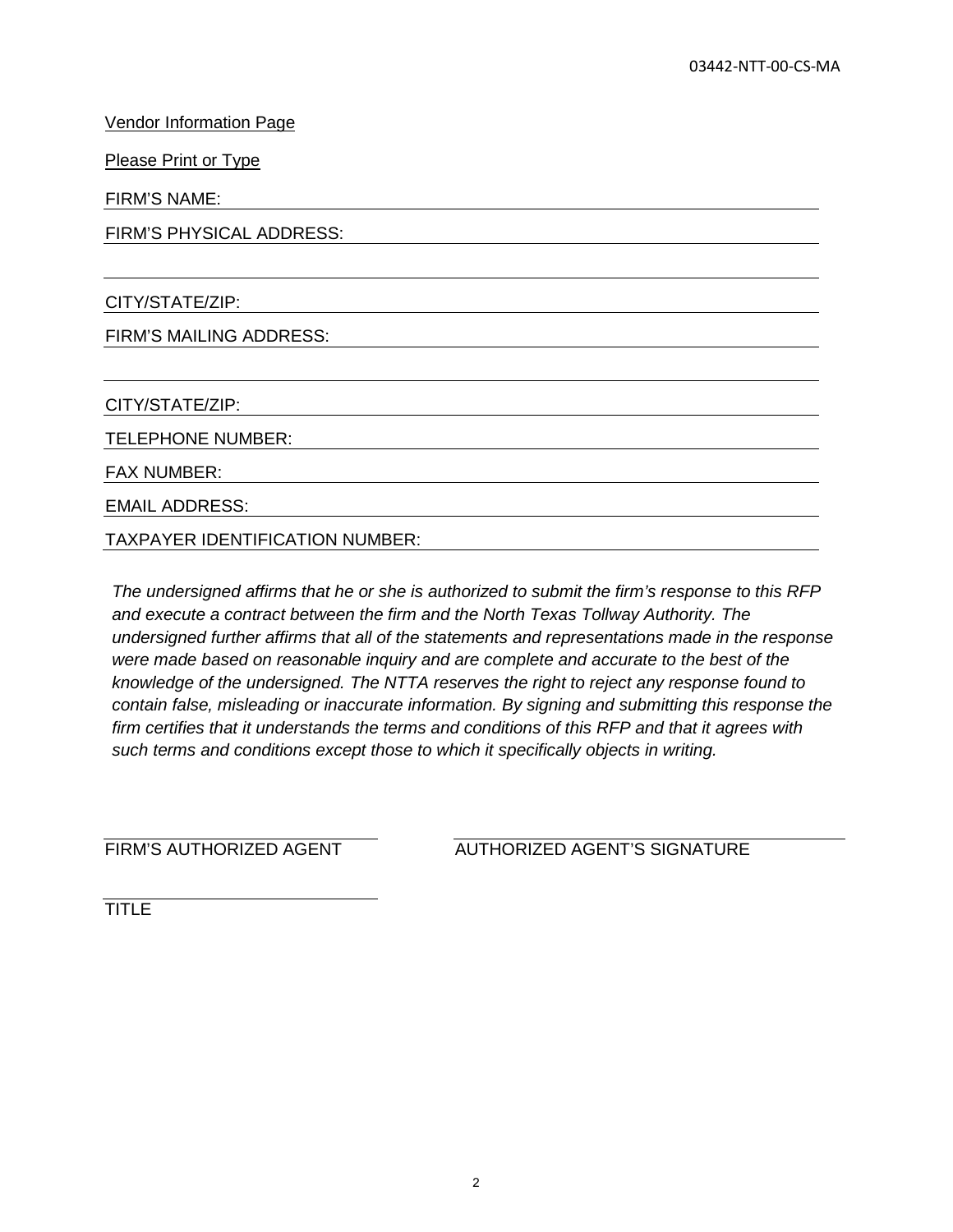**ATTENTION ALL RESPONDENTS:** THIS FORM MUST BE COMPLETED AND INCLUDED WITH YOUR RESPONSE – IT SHOULD BE PLACED IN A SECTION OF YOUR RESPONSE LABELED "REQUIRED FORMS AND DOCUMENTS"

#### **REQUIRED RESPONSE CHECKLIST:**

The following checklist is provided as a convenience to aid Proposers in responding to this RFP. The items shown in the checklist must be included in your response.

- □ Vendor Information Form
- $\Box$  Complete response to all required items listed in Section II, C, 1 through 7
- □ Confidentiality and Non-Disclosure Statement-Attachment A
- □ Conflict of Interest Questionnaire, Affidavit and Supplement to Conflict of Interest Questionnaire-Attachment B
- $\Box$  Addenda acknowledgements, if applicable (the signed acknowledgement form must be included in the response to the RFP)
- □ Contract Exceptions
	- Firms are required to list any exceptions to the sample contract provided in Attachment F, in a separate section of their proposal labeled "Contract Exceptions"

Questions about the RFP should be directed via e-mail to Mr. Reggie Sanderfer, Senior Buyer - Procurement Services, at rsanderfer@ntta.org no later than July 27, 2012 @ 4:00 pm CST.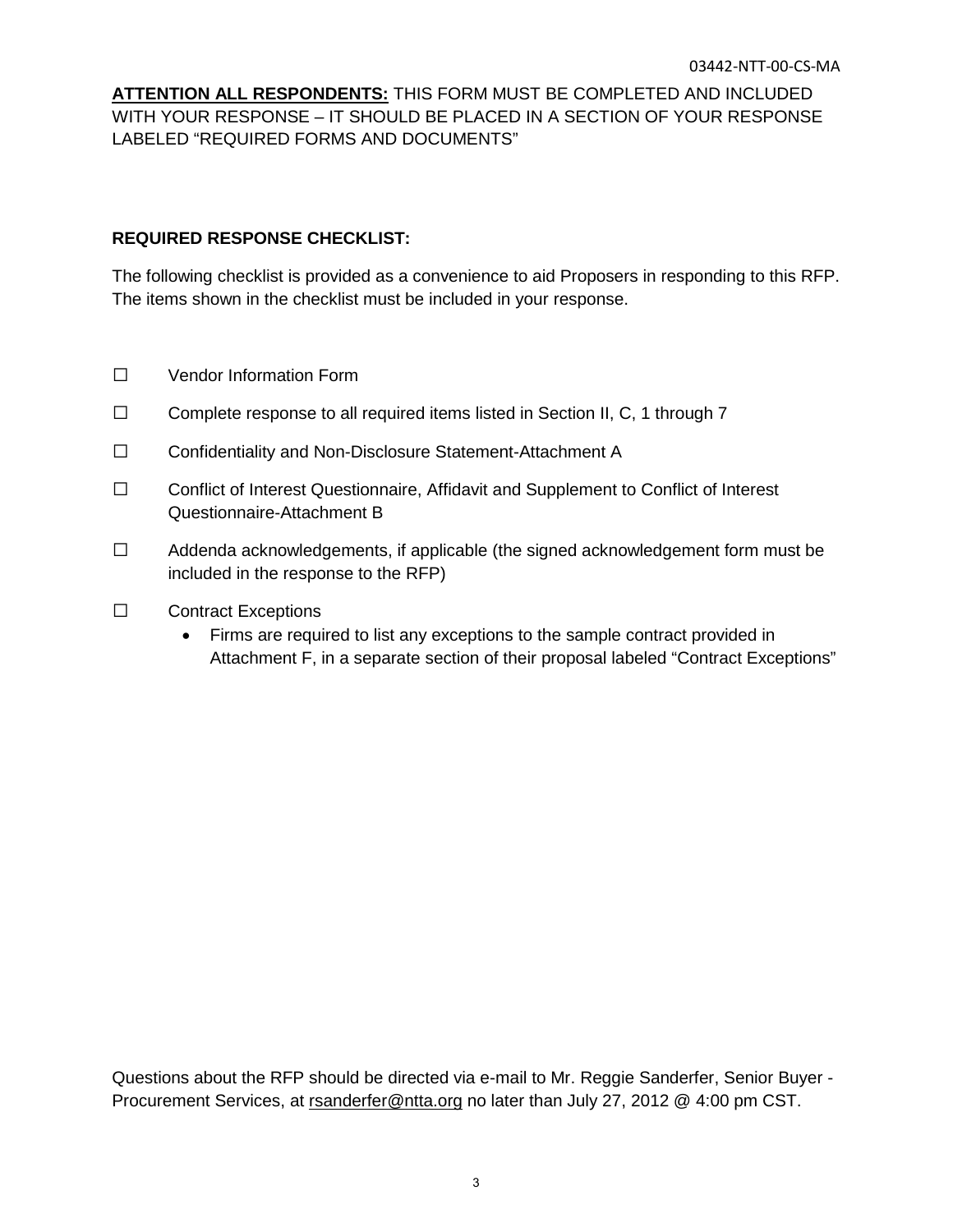03442-NTT-00-CS-MA

#### **I. INTRODUCTION**

#### **A. BACKGROUND**

The North Texas Tollway Authority (NTTA) is a regional tollway authority governed by Chapter 366 of the Texas Transportation Code authorized to acquire, construct, maintain, repair and operate turnpike projects in the North Texas region. The NTTA serves its member counties of Collin, Dallas, Denton and Tarrant and is responsible for the NTTA System, consisting of the Dallas North Tollway, the President George Bush Turnpike, Sam Rayburn Tollway, Addison Airport Toll Tunnel, Lewisville Lake Toll Bridge and the Mountain Creek Lake Bridge, and the NTTA Special Projects System, consisting of the President George Bush Turnpike – Western Extension and the Chisholm Trail Parkway. The NTTA is governed by a nine-member board of directors (Board) with two members appointed by each of the four NTTA member counties. A ninth member is appointed by the Governor of Texas. The following individuals currently serve on the NTTA Board of Directors:

Chairman Kenneth Barr (Tarrant County) Vice Chairman Bill Moore (Collin County) Victor T. Vandergriff (Tarrant County) Jane Willard (Collin County) David R. Denison (Denton County) Matrice Ellis-Kirk (Dallas County) George "Tex" Quesada (Dallas County) Michael R. Nowels (Denton County) William D. Elliott (Governor's appointee)

More information on the NTTA can be obtained by visiting the NTTA's web site at www.ntta.org.

#### **B. INTENT**

The purpose of this solicitation is to solicit proposals for Real Estate Advisory Services.

Sealed proposals marked 03442-NTT-00-CS-MA Real Estate Advisory Services will be received by Director of Procurement Services, North Texas Tollway Authority, 5900 West Plano Parkway, Suite 100, Plano, TX, 75093.

Proposals will be accepted until August 6, 2012 at 4:00 pm CST. Proposals submitted after this date and time will be returned unopened to the submitting firm/individual. The Authority will require strict compliance with the sealing, marking and timely delivery of all submittals.

NTTA is not responsible for delays caused by the U.S. Postal Service, the internal mail delivery system of the NTTA, or any other means of delivery employed by the Proposer. Similarly, the NTTA is not responsible for, and will not open, any proposal responses which are received later than the date and time indicated above. The time stamp device in the customer reception lobby is the official time clock used for the purpose of the due date and time of the proposals. Any discrepancies between this official time clock and any other time keeping devices are not the responsibility of the NTTA.

The NTTA reserves the right, in its sole discretion, to waive any technicality in a response to this RFP, provided such action is in the best interests of the NTTA. Where the NTTA waives minor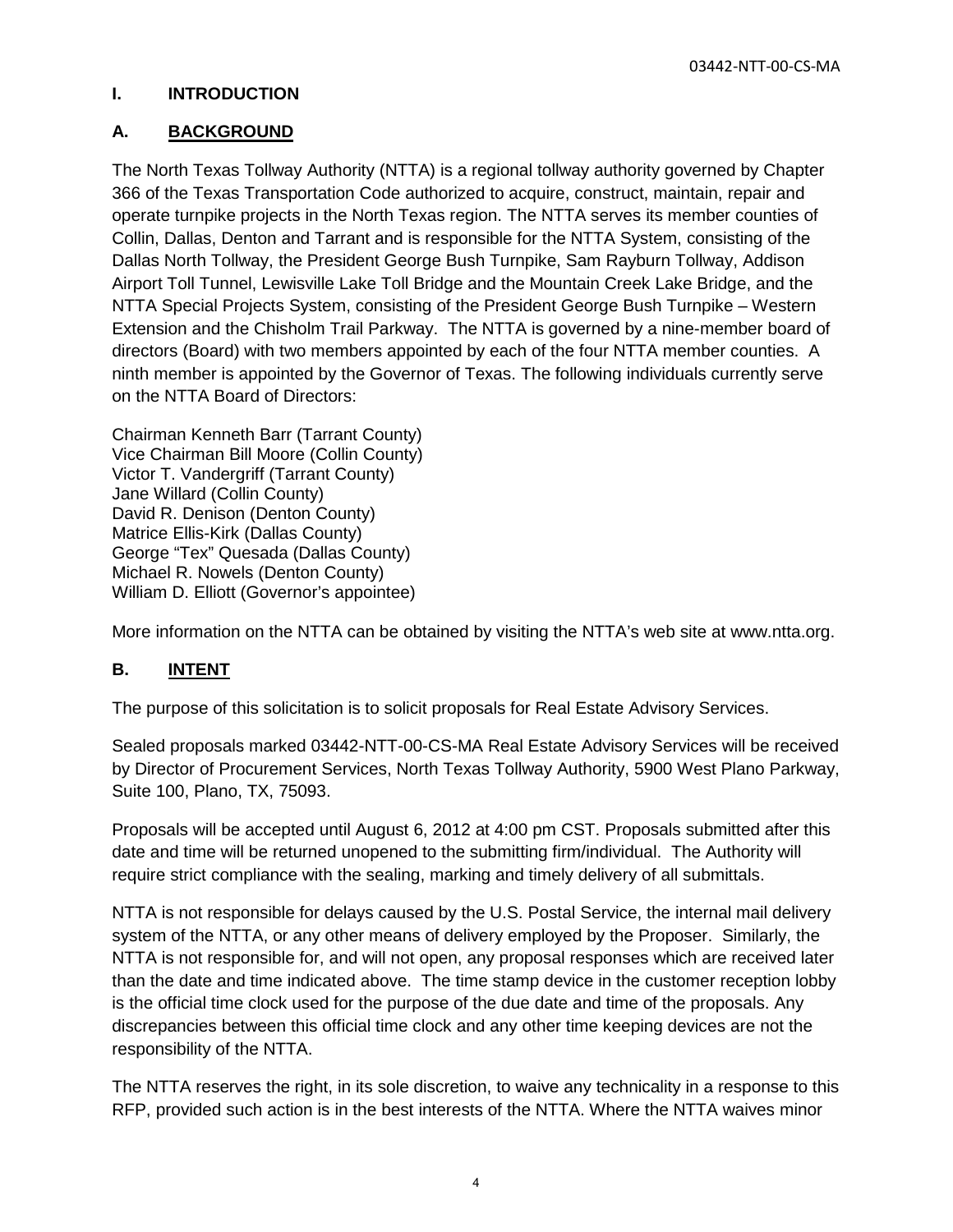technicalities in a Proposal, such waiver does not modify the RFP requirements or excuse the Respondent from full compliance with the RFP. Notwithstanding the waiver of any minor technicalities, the NTTA holds all Respondents to strict compliance with the RFP.

## **C. TELEGRAPHIC/ELECTRONIC PROPOSAL RESPONSES**

Proposal responses sent by facsimile machines or email are not acceptable and will be rejected upon receipt. Vendors will be expected to allow adequate time for delivery of their proposal responses either by airfreight, postal services, or by other means.

## **D. TERMS OF CONTRACT**

The contract will become effective upon final execution of contracts by both parties. The initial contract period shall be for a period of three years. The initial contract may be extended at the Authority's option for up to (2) two additional (1) one year periods. This contract may be terminated by the NTTA with a thirty (30) day written notice to the other party regardless of the reason.

## **E. INQUIRIES**

Questions about this RFP should be directed in writing, via e-mail to Senior Buyer Reggie Sanderfer at rsanderfer@ntta.org, no later than July 27, 2012, by 4:00PM CST. Correspondence with individuals other than those listed herein will not be allowed:

North Texas Tollway Authority 5900 West Plano Parkway, Suite 100 Plano, TX 75093 Attn. Director of Procurement Services 03442-NTT-00-CS-MA

From the issuance date of this RFP until a firm/individual is selected and the selection is announced, firms are not allowed to communicate regarding this RFP with any NTTA officer, employee or consultant. Any inquiry regarding this RFP must be directed to the contact listed above. The NTTA reserves the right to disqualify any Proposer who is found in violation of this provision. No questions other than written via email will be accepted, and no response other than written will be binding upon the Authority. Written responses to questions will be provided to all recipients of the RFP.

## **F. INTERPRETATIONS AND ADDENDA**

No interpretation or modification made to any respondent as to the meaning of the RFP shall be binding on the North Texas Tollway Authority unless submitted in writing and distributed as an addendum by NTTA. Interpretations and/or clarifications shall be requested in writing and directed to Director of Procurement Services at the address or e-mail noted above. Information obtained otherwise will not be considered in awarding of contract. All addenda shall become part of the RFP.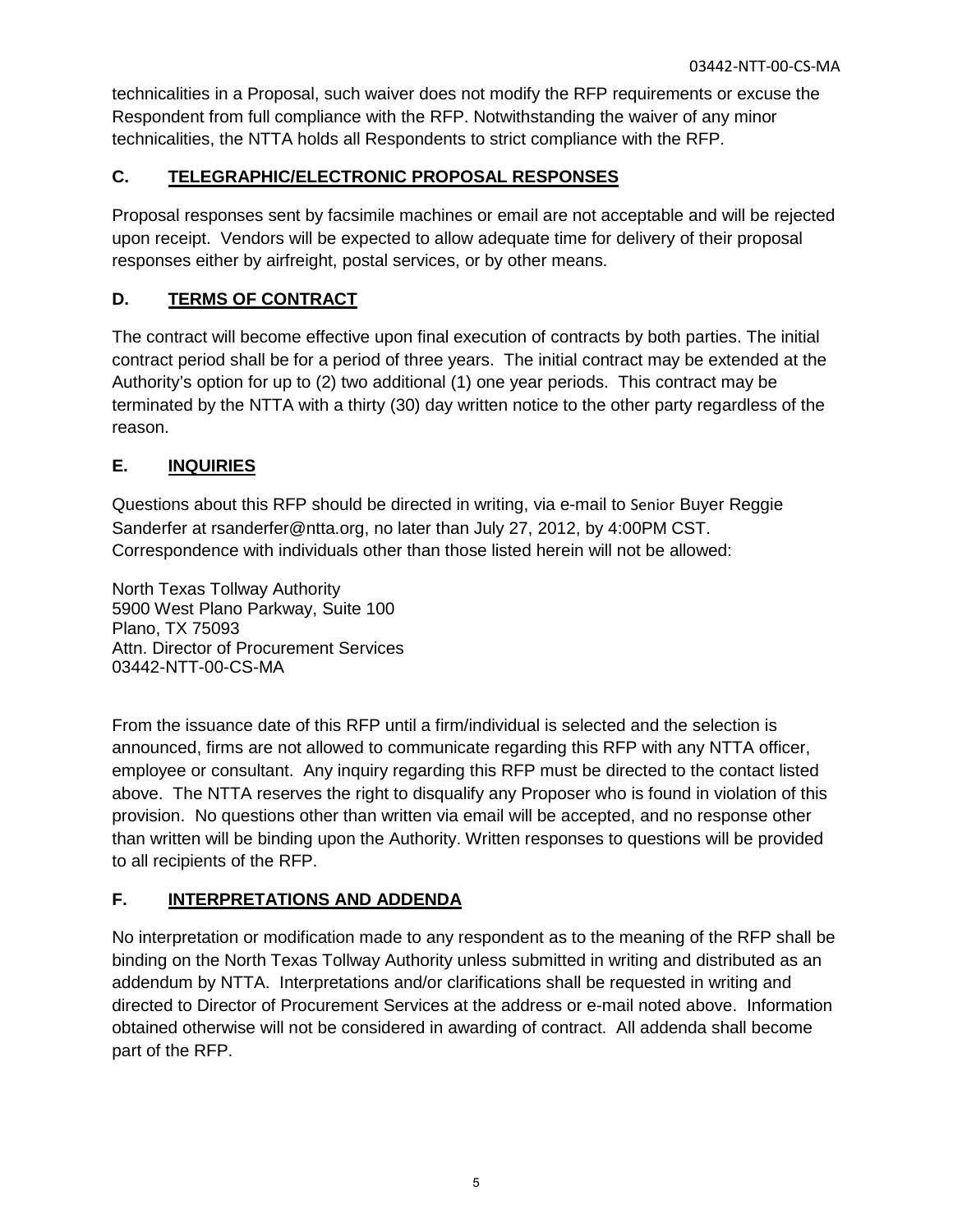## **G. LANGUAGE, WORDS USED INTERCHANGEABLY**

The word AUTHORITY, Authority or NTTA refers to the NORTH TEXAS TOLLWAY AUTHORITY throughout this document. Similarly, RESPONDENT, Vendor, Respondent and Proposer refer to the person or company submitting an offer to sell its goods or services to the Authority. The words Proposal and, Quotation, are all offers from the Proposer. NTTA has established for the purposes of this RFP that the words "shall," "must" or "will" are equivalent in this RFP and indicate a mandatory requirement or condition, the material deviation from which shall not be waived by the Authority. A deviation is material if, at the sole discretion of the Authority, the deficient response is not in substantial accord with this RFP's mandatory condition requirements. The words "should" and "may" are equivalent in the RFP and indicate very desirable conditions or requirements but are permissive in nature. Deviation from, or omission of, such a desirable condition or requirement will not in and of itself cause automatic rejection of a proposal, but may result in being considered as not in the best interest of the Authority.

## **H. SCOPE OF SERVICES**

(SEE ATTACHMENT D)

## **II. RESPONSE TO THIS RFP**

## **A. EXAMINATION OF RFP DOCUMENTS**

Failure of any Proposer to receive or examine any form, instrument, addendum or other document shall in no way relieve any Proposer from any obligation with respect to their proposal or to any contract resulting from this proposal. The submission of a proposal shall be taken as conclusive evidence of compliance with this condition. Failure to meet this condition may result in rejection of any offering on this proposal.

## **B. PROPRIETARY INFORMATION**

Any proprietary information contained in the Response shall be so indicated with the following notation in BOLD letters at the top and bottom of the page, THIS PAGE CONTAINS PROPRIETARY INFORMATION. A general statement that the entire content or major portion, of the Response is proprietary will not be honored. Firms should be aware that all information submitted is subject to public disclosure under the provisions of the Texas Public Information Act (Chapter 552 of the Texas Government Code)

## **C. PROPOSAL SUBMITTAL GUIDELINES**

Proposals should be as brief and concise as possible, providing relevant information and excluding marketing materials. Responses are limited to 20 pages (8.5x11), single sided and will included typed text, graphics, charts and photographs. Charts and Exhibits may a larger size but must be folded to the standard size when submitted. Each proposal must include all of the following content in each of the following sections:

1. Cover Letter: A brief one-page cover letter should summarize key elements of the proposal. The cover letter should include the name, address and telephone number of the proposer and all key personnel that will assist in providing the requested service.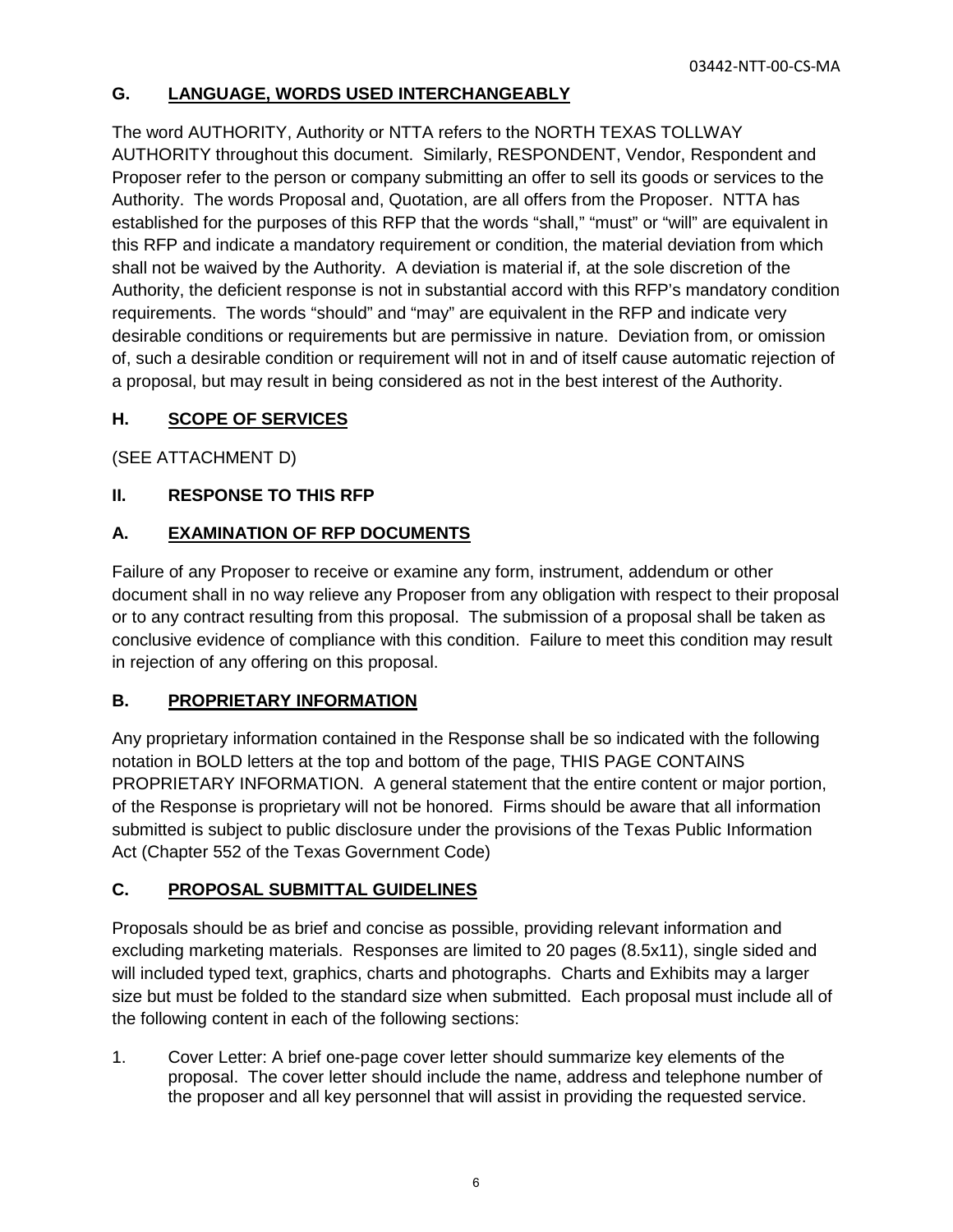The letter should be signed by an individual authorized to submit the required information to the NTTA.

- 2. Table of Contents: Describe the contents of the proposal (one page)
- 3. Vendor Information Page: An individual authorized to bind the consultant's firm must sign the vendor information page. Indicate the address and telephone number of the contact person for this assignment. (This does not count against your total of 20 pages)
- 4. Technical Proposal: Firms must provide a response that details their plan to address all the services required for this proposal as described in the Scope of Services (Attachment D).
- 5. Firm Experience and Qualifications:
	- a. A brief descriptive statement indicating the Proposer's credentials to deliver services sought under this RFP.
	- b. Areas of specialization.
	- c. A brief description of Proposer's background and organizational history.
	- d. List of all awards, certifications and recognitions received that are applicable to the Real Estate industry.
	- e. Years in business.
	- f. Location of offices.
	- g. Form of business (i.e., individual, sole proprietor, corporation, non-profit, joint venture, Limited Liability Company, etc.)
	- h. A statement as to whether Proposer or any of the Proposer's employees, agents, independent contractors, or subcontractors have been convicted of or plead guilty to any felony; and if so, an explanation providing relevant details.
	- i. A personnel roster of key staff who shall be assigned by Proposer to perform services under the agreement
	- j. Details of any failed agreements, and/or refusal to complete an agreement within the last (5) years. If an agreement has been cancelled or terminated, provide name, address and phone number of the client who terminated the agreement. Explain reasons for cancellation.
- 6. References: Provide the names and contact person(s) of your firm's five (5) most relevant references for which your firm has provided services comparable to the services described herein over the past three (3) years. At a minimum, the following information should be included for each reference:
	- a. Name, address and contact information of references, including email address (reference should be the appropriate staff member that was associated with that project).
	- b. Description and scope of work.
	- c. Explanation of perceived relevance of the experience to the RFP.
- 7**.** Cost proposal: Firms should submit a schedule of fees and hourly rates typically associated with services outlined in the scope of services (Attachment D). If hourly rates are listed, the level of staff associated with each rate should be identified in the cost proposal. If commissions are associated with those services listed in the scope of services, detail the types of transactions that are subject to commissions and the percentage charged for each transaction by type.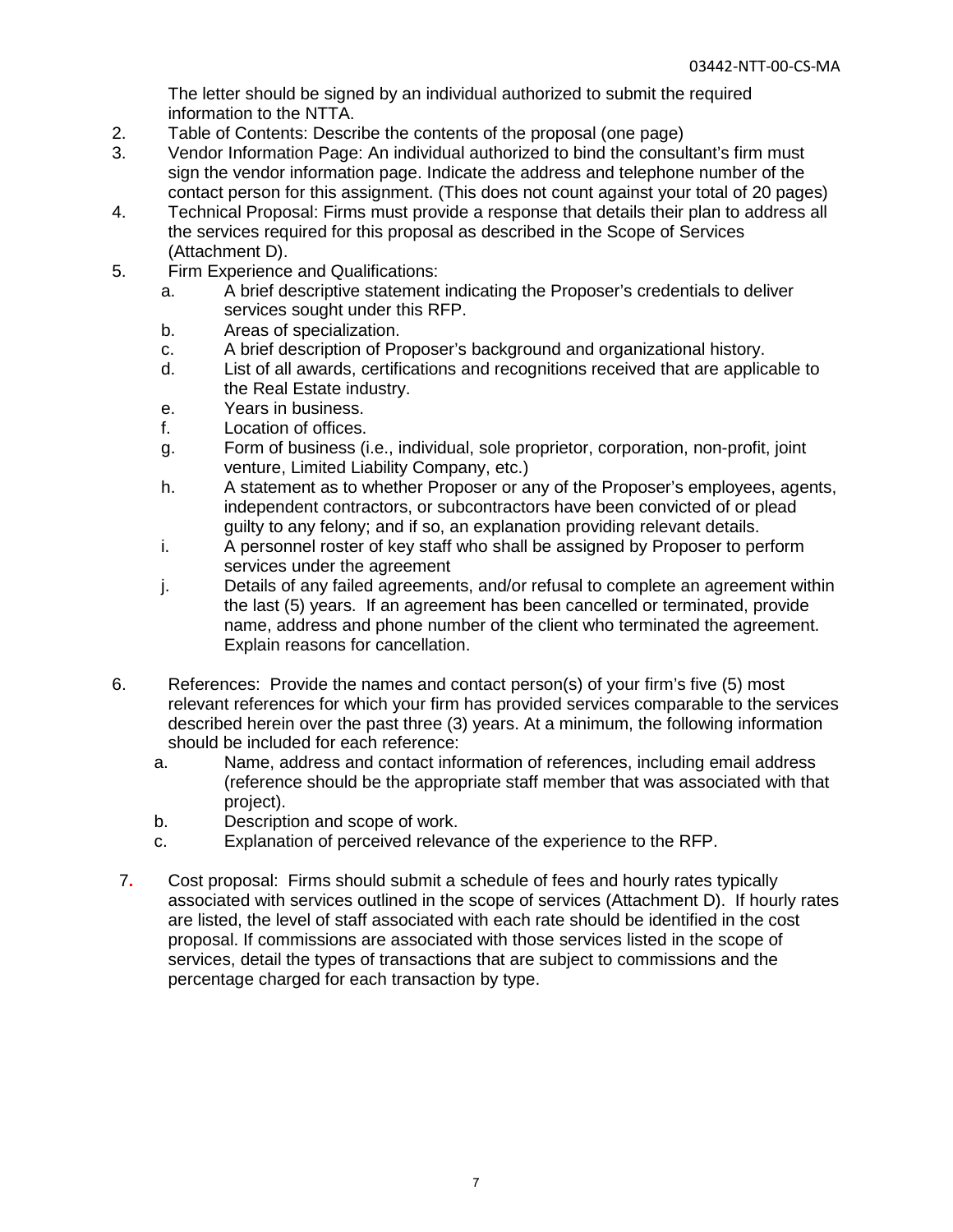#### **III. PROPOSAL REQUIREMENTS**

## **A. SUBMISSION OF PROPOSALS**

The proposer must submit one (1) original hard copy and three (3) additional hard copies of the complete written proposal to:

Procurement Department – Director of Procurement Services North Texas Tollway Authority 5900 West Plano Parkway, Suite 100 Plano, TX 75093

The respondent should clearly mark the outermost envelope of the submittal with 03442-NTT-00-CS-MA, Real Estate Advisory Services. The NTTA is not responsible for submittals received but not clearly marked. It shall be the responsibility of each bidder to deliver its proposal to the NTTA Director of Procurement at the above listed address before or by the time listed above for its bid to be considered. The NTTA customer receptionist will stamp the date and time on the proposal envelope upon receipt and this will serve as the official date and time used for the bid opening purpose. Any discrepancies between the official time and any other time keeping devices will not be the responsibility of the Authority. Faxed, oral, or telephoned bids will not be accepted. Late bids will be returned unopened.

### **B. SCHEDULE OF EVENTS**

| Public notification/advertisement | July 06, 2012             |
|-----------------------------------|---------------------------|
|                                   | July 13, 2012             |
| <b>Pre-Proposal Meeting</b>       | July 23, 2012 10:00am CST |
| Deadline for submitting questions | July 27, 2012 4:00pm CST  |
| RFP's Due                         | August 6, 2012 4:00pm CST |
| <b>Interviews Scheduled</b>       | TRD                       |

Questions concerning the RFP are due in writing via e-mail to Senior Buyer Reggie Sanderfer at rsanderfer@ntta.org. All responses to such questions will be distributed to all potential respondents.

## **C. OFFICIAL TIME CLOCK**

The time stamp device in the customer reception lobby is the official time clock used for the purpose of the due date and time of the proposals. Any discrepancies between this official time clock and any other time keeping devices are not the responsibility of the NTTA. Late proposals will be returned unopened to the submitting firm.

## **D. PROPERTY OF NORTH TEXAS TOLLWAY AUTHORITY**

All copies and contents thereof of any proposal, attachment, and explanation thereto submitted in response to this RFP, except copyrighted material, shall become the property of the Authority regardless of the proposer selected. All copyrighted material must be clearly marked indicating the copyrighted status. NTTA shall be held harmless from any claims arising from the release of proprietary information not clearly designated as such by the proposing firm.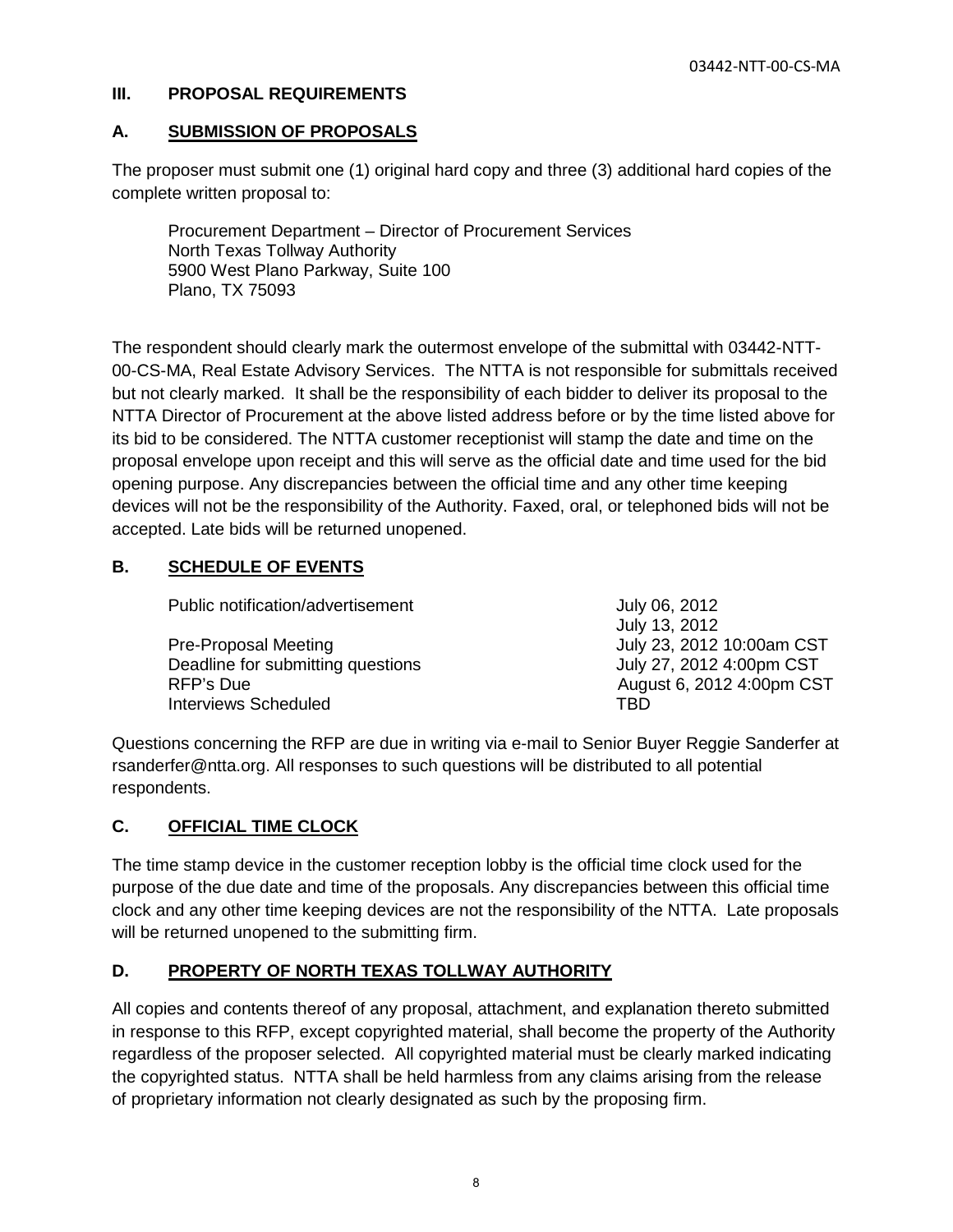#### **E. EVALUATION OF PROPOSALS**

Proposals will be evaluated on the basis of their responses to all provisions of this RFP. The Authority may use some or all of the criteria in its evaluation and comparison of proposals submitted. The criterion listed is not necessarily an all-inclusive list.

| $\bullet$ | Compliance with RFP Requirements     | 10%        |
|-----------|--------------------------------------|------------|
| $\bullet$ | <b>Experience and Qualifications</b> | <b>25%</b> |
| $\bullet$ | Methodology                          | 25%        |
| $\bullet$ | Cost Proposal                        | 40%        |

At the sole discretion of the NTTA multiple firms may be chosen to participate in an interview process to obtain further clarity regarding their proposal. If interviews are conducted each selected firm will be contacted and provided information regarding the subject matter and the protocol to be employed for the interview process. Submittal of a response to this RFP is not a guarantee that a firm will be selected for interview.

#### **IV. ADDITIONAL TERMS & CONDITIONS**

#### **A. OPEN RECORDS**

Respondents are advised that information included in a proposal is subject to the Texas Public Information Act, Chapter 552 of the Texas Government Code (the Act). Information a third party submits to or prepares on behalf of NTTA is subject to the Act and must qualify for an exception provided by the Act to be withheld from public disclosure. Information is not confidential under the Act simply because the party submitting the information anticipates or requests that it be kept confidential. NTTA cannot bring information within an exception to disclosure under the Act merely through a contract or agreement to keep the information confidential. Accordingly, a Respondent whose proposal may include information that the Respondent believes in good faith to be proprietary or commercial information and that the Respondent otherwise keeps confidential for competitive reasons is responsible for identifying and proving that such information qualifies for an exception to public disclosure under the Act. Each item of such information must be separately and conspicuously labeled "Confidential Proprietary Information." NTTA, its directors, officers, employees, agents, and attorneys shall not be liable for any disclosure of any information submitted in a response to this RFP. By submitting a proposal, the Respondent waives any claim against, and releases from liability, NTTA, its directors, officers, employees, agents, and attorneys with respect to disclosure of any information included in the proposal, including information labeled as "Confidential Proprietary Information." The Respondent also authorizes NTTA, at its sole option, to submit any information contained in the proposal, including information the Respondent has labeled as being proprietary, to the Office of the Attorney General for a determination as to whether any such information submitted by the Respondent may be excepted from public disclosure under the Act, either by its provisions alone or in conjunction with other law. For the purpose of asking the Office of the Attorney General to determine whether an exception to disclosure exists for information the Respondent deems to be proprietary, NTTA will submit to the Attorney General only that information the Respondent has specifically labeled "Confidential Proprietary Information."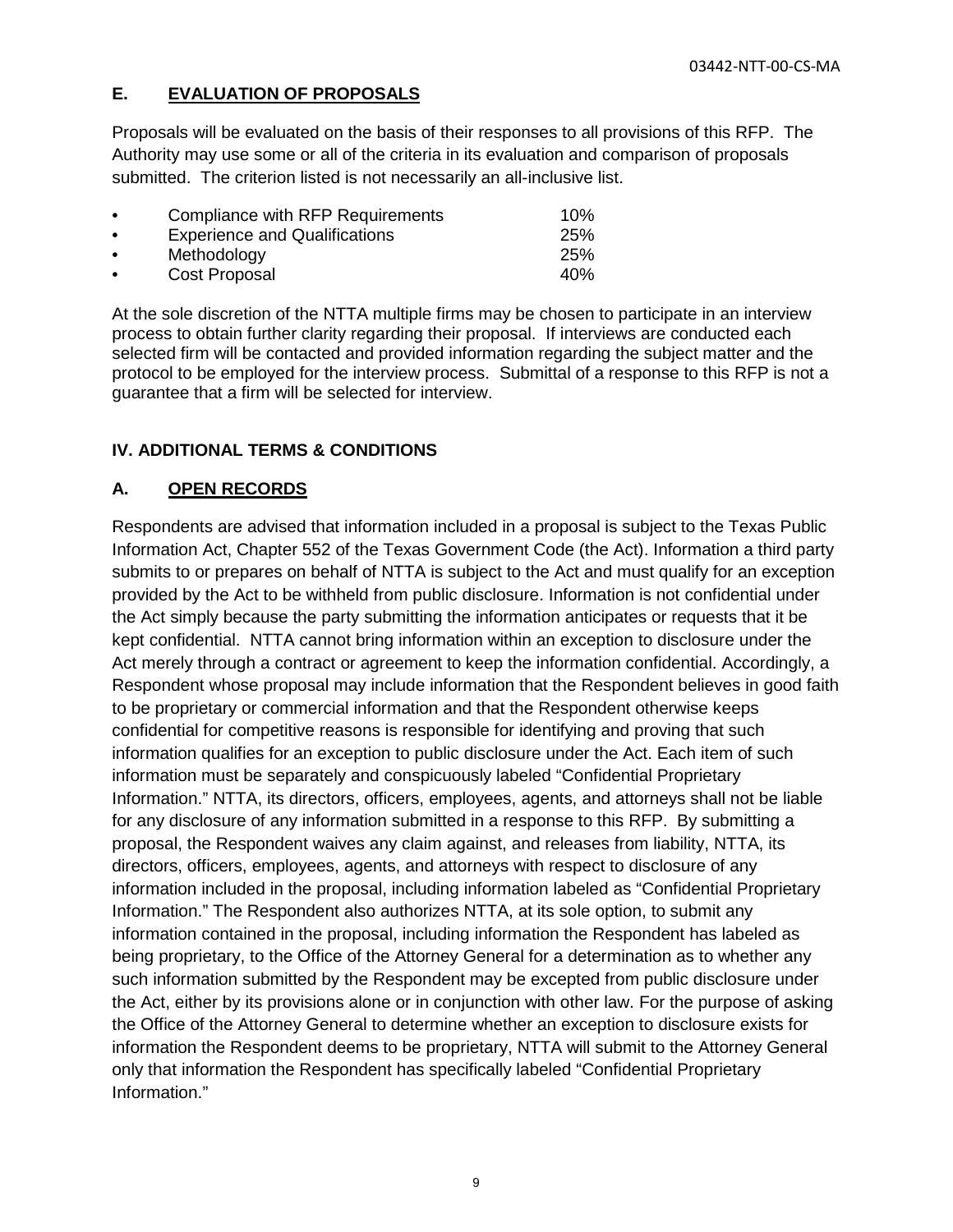## **B. AWARD NON-EXCLUSIVE**

NTTA may award one or more contracts to each Proposer. There will be no minimum amount of services awarded any Proposer under this RFP. The successful Proposers shall assume total responsibility for all deliverables awarded to them. Further, the NTTA will consider the successful Proposers to be the sole point of contact with regard to contractual matters, including payment of all charges resulting from the contract. No sub-contractor will be paid directly by NTTA. The successful Proposers will be solely responsible for the success of the portion of the entire project awarded to them under this RFP.

## **C. INVOICING**

All invoices must agree with the purchase order in description and price and must include a Purchase Order Number and a Ship-to department name and address. If the invoice does not agree with the purchase order, credits or a correct invoice will be required in order for the Authority to process payment. Invoices that do not reference an authorized Purchase Order will be returned to the Vendor.

In order to ensure prompt payment, ALL ORIGINAL INVOICES MUST BE SENT TO:

North Texas Tollway Authority Accounts Payable Post Office Box 260729 5900 West Plano Parkway Suite 100 Plano, TX 75093

## **D. THIRD-PARTY "REMIT-TO"**

If a Proposer has a third-party "remit-to" company, that information must appear on the Proposer's response. NTTA will send payment to the company designated on the Proposer's response. However, the Authority will not be responsible for resolving payment issues should the Proposer change payment processing companies after a payment has been mailed or without 45-day written notification to the Purchasing and Accounting divisions of NTTA.

## **E. TAX EXEMPT AUTHORITY**

All payments to be made by the Authority to the Vendor pursuant to the Contract are inclusive of federal, state, or other taxes, if any, however designated, levied, or based. The Authority is a tax-exempt entity under Sections 151.309, et seq., of the Texas Tax Code. Title to any consumable items purchased by the Vendor in performing the Contract shall be deemed to have passed to the Authority at the time the Vendor takes possession or earlier, and such consumable items shall immediately be marked, labeled, or physically identified as the property of the Authority, to the extent practical.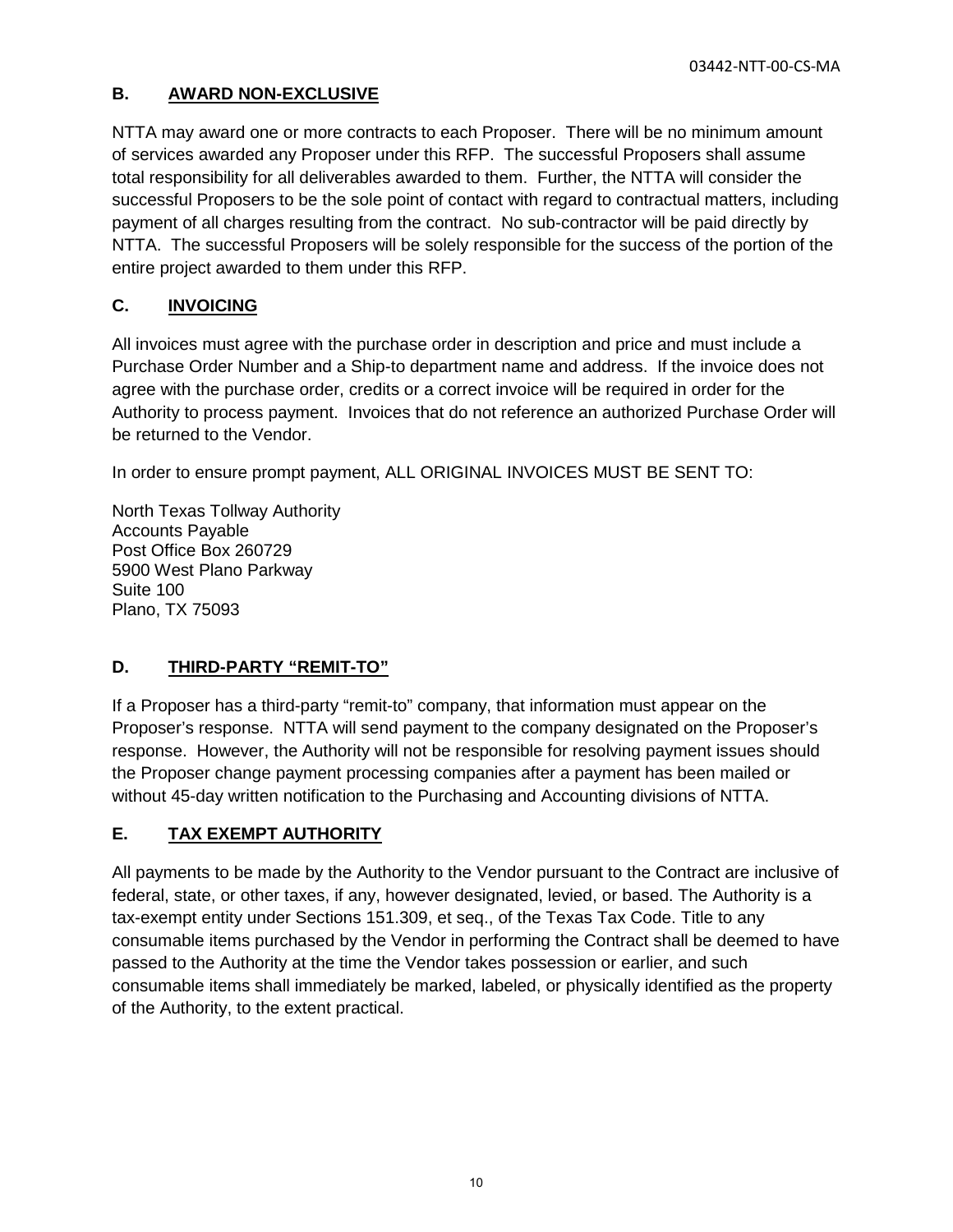## **F. STATEMENT OF CONFIDENTIALITY**

Proposer agrees that any information accessed or gained in performance of those duties will be maintained in absolute confidence and will not be released, discussed, or made known to any party or parties for any reason whatsoever, except as required in the conduct of duties required, or where disclosure is required by law or mandated by a court of law. Proposers must submit the "Confidentiality and Non-disclosure Statement, Attachment A and return it with their proposals in a section labeled "REQUIRED NTTA FORMS".

## **G. LAWS AND REGULATIONS**

All applicable State of Texas and federal laws, ordinances, licenses and regulations of a governmental body having jurisdiction shall apply to the award throughout as the case may be, and are incorporated here by reference. Any contract executed based on award of this RFP must stipulate that governing law will be the State of Texas.

## **H. INCURRING COSTS**

All costs incurred in preparing the Proposal, or costs incurred in any other manner by the respondent in responding to this Request for Proposal, will be wholly the responsibility of the respondent. All materials, supporting materials, correspondence and documents submitted in response to this Request for Proposal will become the property of NTTA and will not be returned.

## **I. NEGOTIATIONS**

NTTA reserves the right to negotiate the terms and conditions of the contract with any of the evaluated Proposers. Should the successful Proposer and NTTA fail to come to an agreement, the Authority may at its sole discretion award services to any of the remaining Proposers. The Proposer to whom the contract is awarded shall be required to enter into a written contract with NTTA in a form approved by legal counsel for the Authority. This RFP and the proposal, or any part thereof, shall be incorporated into and made a part of the final contract.

## **J. CLARIFICATION**

Respondent may be requested to provide additional information and/or clarify contents of their proposal package. Other than information requested by the Authority, no proposer will be allowed to alter the proposal or add new information after the final filing date.

## **K. HOLD HARMLESS AGREEMENT**

Proposer agrees to protect, defend, indemnify and hold harmless NTTA and its DIRECTORS, OFFICERS, AGENTS and employees from any and all costs, claims, and damages of every kind and nature made, including attorneys' fees, rendered or incurred by or in behalf of every person or corporation whatsoever, including the parties hereto and their employees that may arise, occur, or grow out of any acts, actions, work or other activity done by the Proposer, its employees, sub-contractors or any independent contractor working under the direction of either the Proposer or subcontractor in the performance of this contract.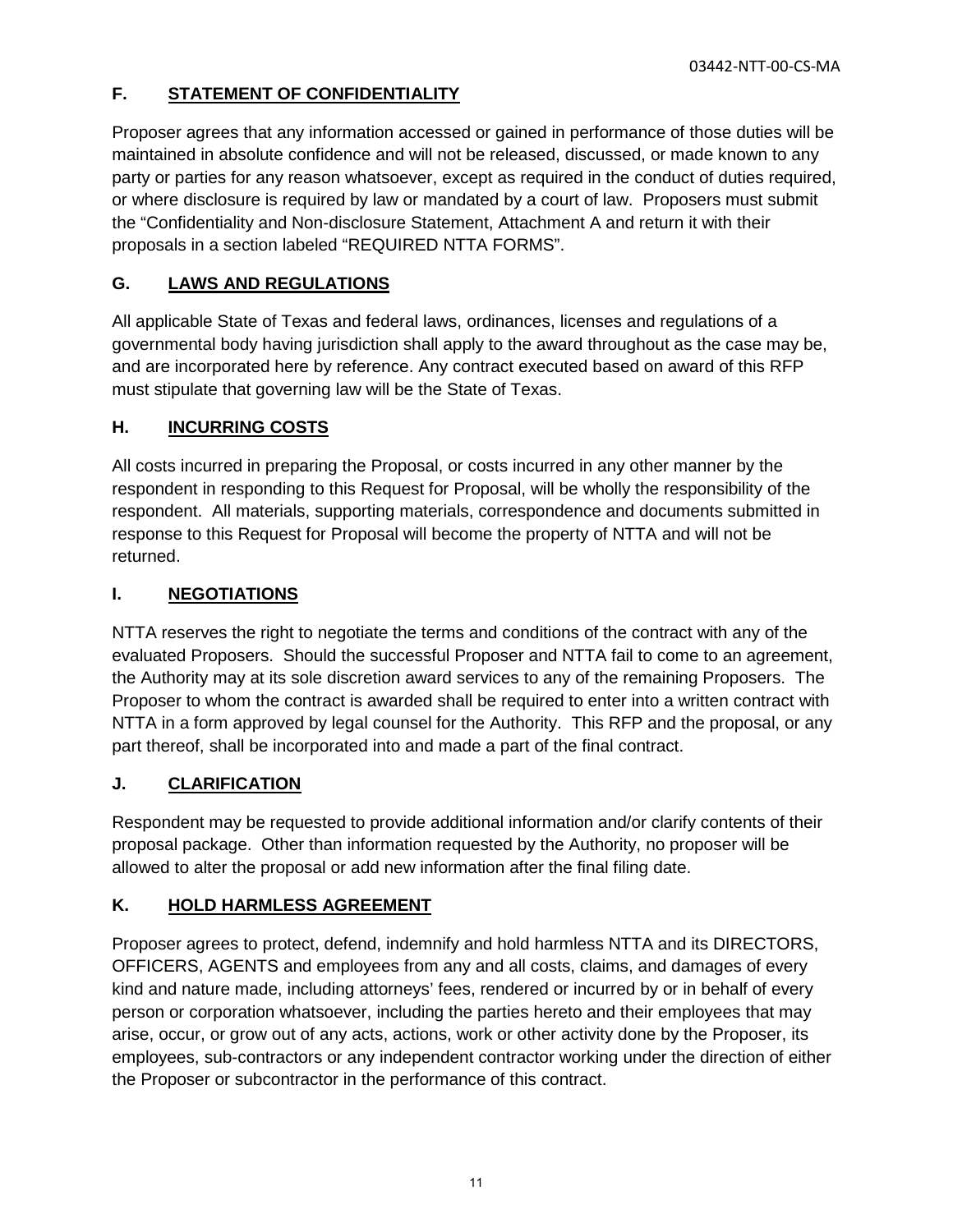## **L. CONFLICT OF INTEREST QUESTIONNAIRE AND CONFLICT OF INTEREST & DISCLOSURE AFFIDAVIT**

A Conflict of Interest Questionnaire and Conflict of Interest and Disclosure Affidavit are attached as Attachment B, and incorporated herein for all purposes; both must be signed and returned with Respondent's completed proposal, additional the affidavit must be notarized. These completed forms must be included in the section labeled "REQUIRED NTTA FORMS".

## **M. EQUAL OPPORTUNITY**

Each Proposer submitting a proposal agrees not to refuse to hire, discharge, promote, demote, or to otherwise discriminate in matters of compensation against any person otherwise qualified solely because of race, creed, sex, gender identification, sexual preference, national origin, ancestry or physical handicap.

## **N. BUSINESS DIVERSITY POLICY INFORMATION**

Respondents to the RFP must meet the requirements of the NTTA's Business Diversity Program, as stated in Attachment C.

## **O. DISCLAIMER OF LIABILITY**

The Authority will NOT hold harmless or indemnify any successful Proposer for any liability whatsoever.

## **P. INSURANCE**

Insurance requirements for this project can be found in Attachment E. If selected for this project the selected firm will be required to provide proof of all coverage and waivers described in Attachment E. Failure or inability to provide proof of these insurance requirements will render the proposers submittal for this project to be deemed non-responsive and the NTTA will reject the proposal in its entirety.

## **Q. LICENSES/CERTIFICATES**

NTTA reserves the right to require documentation that each Proposer is an established business and is abiding by the Ordinances, Regulations, and Laws of their community and the State of Texas.

If you are required by any regulatory agency to maintain professional license or certification to provide any product and/or service solicited under this RFP, the Authority reserves the right to require you to provide documentation of your current license and/or certification before considering your proposal and/or before awarding a contract.

## **R. GENERAL**

NTTA expressly reserves the right to reject any or all proposals, in whole or in part; or to repropose; and to make the award on merit and/or features of design, quality, delivery, and service as determined to be in the best interest of the Authority.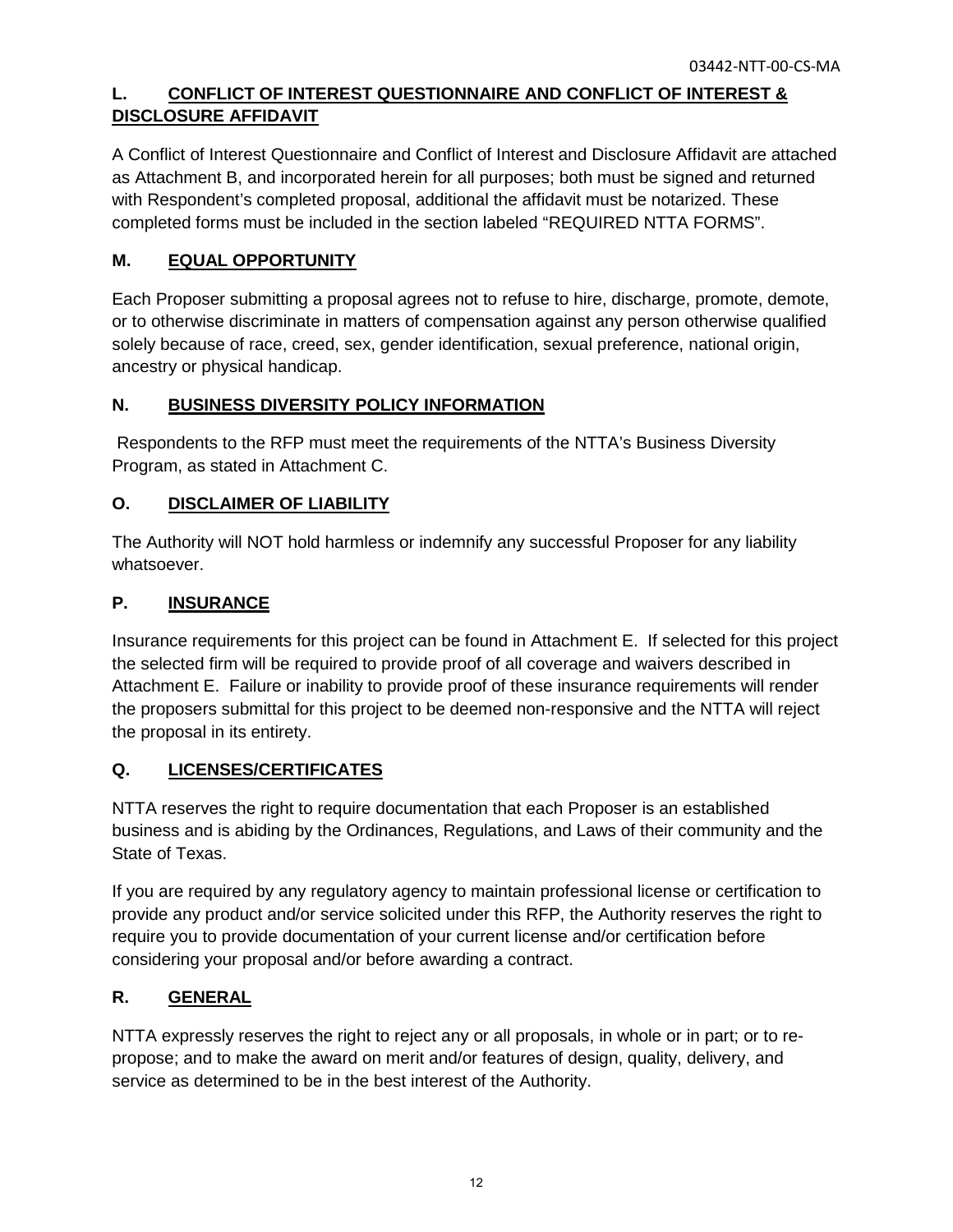## **S. GUARANTEE**

Proposer certifies by proposing, that he is fully aware of the conditions of service and purpose for which services included in this RFP are to be purchased, and that his offering will meet the requirements of service and purpose to the satisfaction of the NTTA and its Agent.

## **T. SAMPLE CONTRACT**

A sample contract has been provided in Attachment F included herein. If chosen for this project firms would be expected to sign a contract substantially similar to the sample provided in Attachment F, it is therefore recommended that all firms review the sample contract.

### **U. EXCEPTIONS**

A sample contract has been provided in Attachment F included herein. Responding firms must submit any exceptions to the contract in a separated section of their proposal labeled "Contract Exception". If no exceptions are listed the firm hereby agrees to all terms and conditions set forth in the contract.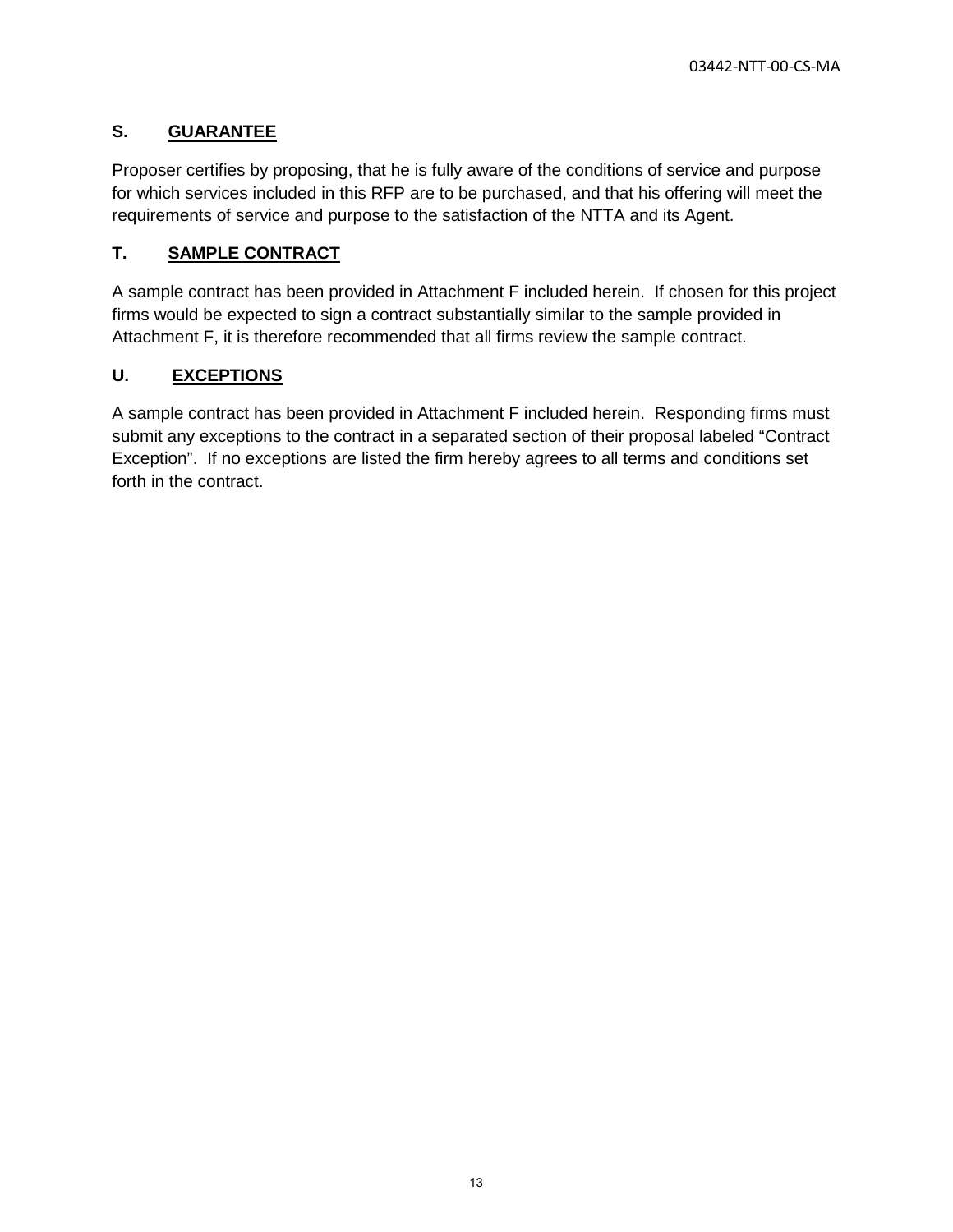## **ATTACHMENT A**

#### **CONFIDENTIALITY AND NON-DISCLOSURE STATEMENT**

Respondent agrees that it will not disclose to any unauthorized person, association, firm, corporation or other party any proprietary or confidential information relating to the Authority. The Confidential Information includes all information directly or indirectly furnished, obtained or acquired directly, indirectly or by inference in the course of providing services to the NTTA, or other information that the receiving Party should reasonably know is of a confidential nature. Confidential Information shall include, but not be limited to, security operations, equipment, measures, plans, policies, procedures or devices, intellectual property, ideas, inventions, processes, know-how, techniques, business methods, financial data and information, accounting and control procedures, information or data concerning the parties' products, services, policies, violation enforcement system, patrons, Toll-Tag customers, personnel and any other aspect of its operation and the like, whether such information is tangible or intangible, or transferred, maintained or obtained orally, visually, electronically or by any other means.

Respondent confirms that such information constitutes the exclusive property of the Authority. All confidential and proprietary information shall be held in strict confidence. Respondent shall protect the confidentiality of all related records, data and information, with the same degree of care given toward the protection of Respondent's confidential information. Respondent agrees to be responsible for the negligent or willful release or unauthorized use of the Confidential Information by its employees, agents, representatives, affiliates, subcontractors, contractors, or any other third party which shall gain access to Confidential Information via Respondent, its employees, agents, representatives, affiliates, subcontractors or contractors that results in any damages to the NTTA, including loss to persons, property and revenues.

Respondent agrees that this Non-disclosure and Confidentiality Agreement is important and material to the RFQ process and subsequent contract award, and disclosure of said confidential and proprietary information would significantly affect the successful conduct of the business of the Authority, as well as its reputation and goodwill. Any breach of the terms of this Agreement is a material breach, from which Respondent may be enjoined and for which the Respondent also shall pay to the NTTA all damages which arise from said breach. Respondent understands and acknowledges that its responsibilities under this Agreement shall continue in full force and effect after the award of the contract for an independent performance review services and after termination of Respondents contractual relationship with the Authority ends for any reason.

 **IN WITNESS THEREOF**, executed this \_\_\_\_\_\_ day of \_\_\_\_\_\_\_\_\_\_\_\_\_\_\_\_, 201\_\_\_\_\_.

 $\overline{a}$ 

#### **RESPONDENT:**

(Signature)

Name/Title:

 $\frac{1}{2}$  ,  $\frac{1}{2}$  ,  $\frac{1}{2}$  ,  $\frac{1}{2}$  ,  $\frac{1}{2}$  ,  $\frac{1}{2}$  ,  $\frac{1}{2}$  ,  $\frac{1}{2}$  ,  $\frac{1}{2}$  ,  $\frac{1}{2}$  ,  $\frac{1}{2}$  ,  $\frac{1}{2}$  ,  $\frac{1}{2}$  ,  $\frac{1}{2}$  ,  $\frac{1}{2}$  ,  $\frac{1}{2}$  ,  $\frac{1}{2}$  ,  $\frac{1}{2}$  ,  $\frac{1$ 

Company Name:\_\_\_\_\_\_\_\_\_\_\_\_\_\_\_\_\_\_\_\_\_\_\_\_\_\_\_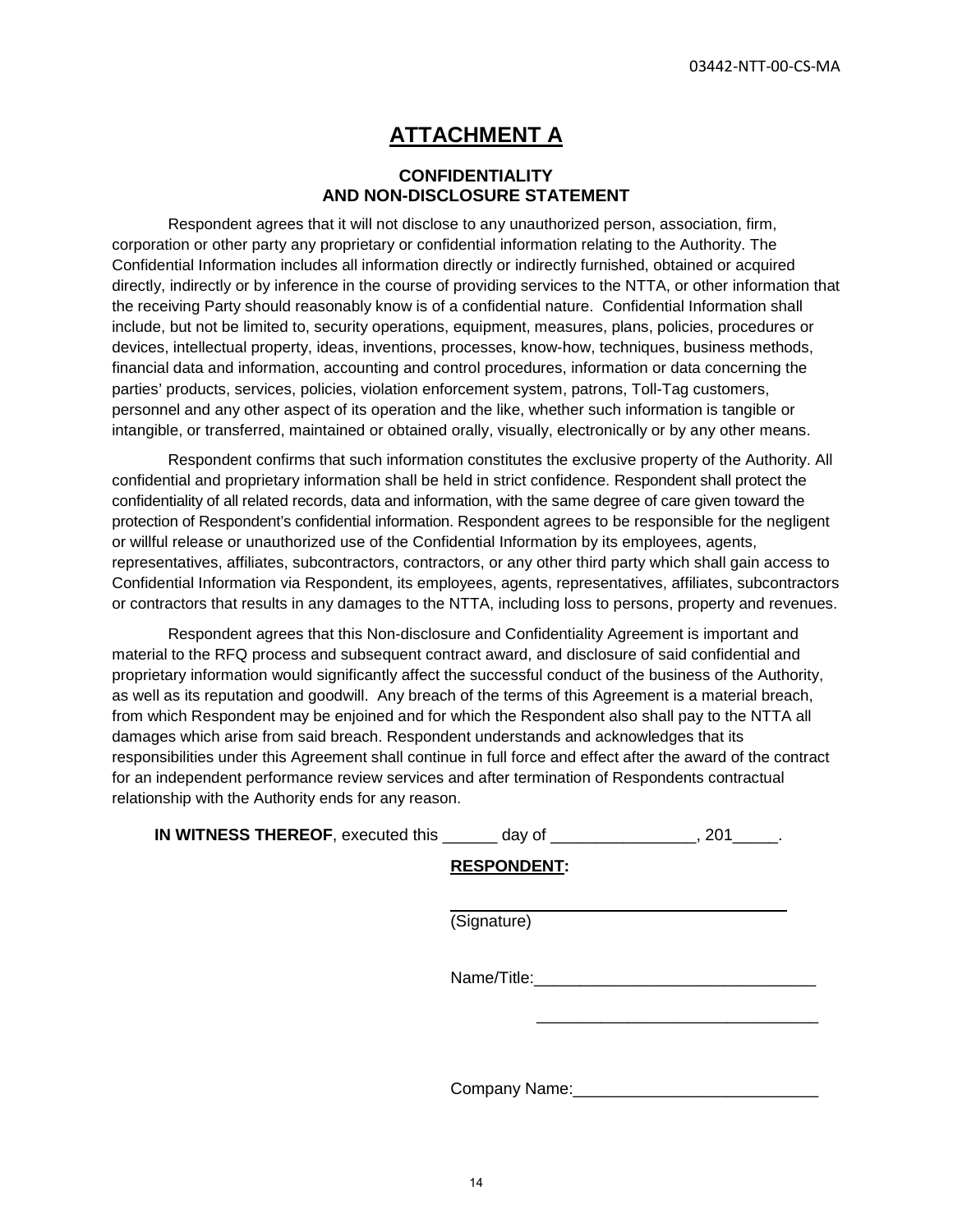J.

# **ATTACHMENT B**

|                | <b>CONFLICT OF INTEREST QUESTIONNAIRE</b><br>For vendor or other person doing business with local governmental entity                                                                                                                                                                                          | <b>FORM CIQ</b>        |
|----------------|----------------------------------------------------------------------------------------------------------------------------------------------------------------------------------------------------------------------------------------------------------------------------------------------------------------|------------------------|
|                | This questionnaire reflects changes made to the law by H.B. 1491, 80th Leg., Regular Session. OFFICE<br><b>USE ONLY</b>                                                                                                                                                                                        | <b>OFFICE USE ONLY</b> |
|                | This questionnaire is being filed in accordance with Chapter 176, Local Government Code by a<br>person who has a business relationship as defined by Section 176.001(1-a) with a local<br>governmental entity and the person meets requirements under Section 176.006(a).                                      | Date Received          |
|                | By law this questionnaire must be filed with the records administrator of the local governmental<br>entity not later than the 7th business day after the date the person becomes aware of facts that<br>require the statement to be filed. See Section 176.006, Local Government Code.                         |                        |
|                | A person commits an offense if the person knowingly violates Section 176.006, Local<br>Government Code. An offense under this section is a Class C misdemeanor.                                                                                                                                                |                        |
| $\overline{1}$ | Name of person doing business with local governmental entity.                                                                                                                                                                                                                                                  |                        |
| $\overline{2}$ |                                                                                                                                                                                                                                                                                                                |                        |
|                | Check this box if you are filing an update to a previously filed questionnaire.<br>(The law requires that you file an updated completed questionnaire with the appropriate filing authority not                                                                                                                |                        |
|                | later than the 7th business day after the date the originally filed questionnaire becomes incomplete or inaccurate.)                                                                                                                                                                                           |                        |
| $\overline{3}$ | Name of local government officer with whom filer has employment or business relationship.                                                                                                                                                                                                                      |                        |
|                | <b>Name of Officer</b><br>This section (item 3 including subparts A, B, C & D) must be completed for each officer with whom the filer has an<br>employment or other business relationship as defined by Section 176.001(1-a), Local Government Code. Attach additional<br>pages to this Form CIQ as necessary. |                        |
|                | 1. Is the local government officer named in this section receiving or likely to receive taxable income, other than<br>investment income, from the filer of the questionnaire?                                                                                                                                  |                        |
|                | <b>No</b><br>Yes                                                                                                                                                                                                                                                                                               |                        |
|                | Is the filer of the questionnaire receiving or likely to receive taxable income, other than investment income, from or at<br>2.<br>the direction of the local government officer named in this section AND the taxable income is not received from the<br>local governmental entity?                           |                        |
|                | Yes<br>No                                                                                                                                                                                                                                                                                                      |                        |
|                | C. Is the filer of this questionnaire employed by a corporation or other business entity with respect to which the local<br>government officer serves as an officer or director, or holds an ownership of 10 percent or more?                                                                                  |                        |
|                | <b>No</b><br>Yes                                                                                                                                                                                                                                                                                               |                        |
|                | D. Describe each employment or business relationship with the local government officer named in this section.                                                                                                                                                                                                  |                        |
|                |                                                                                                                                                                                                                                                                                                                |                        |
| 4              |                                                                                                                                                                                                                                                                                                                |                        |
|                | Signature of person doing business with the governmental entity                                                                                                                                                                                                                                                | Date                   |
|                | Adopted 6/29/2007                                                                                                                                                                                                                                                                                              |                        |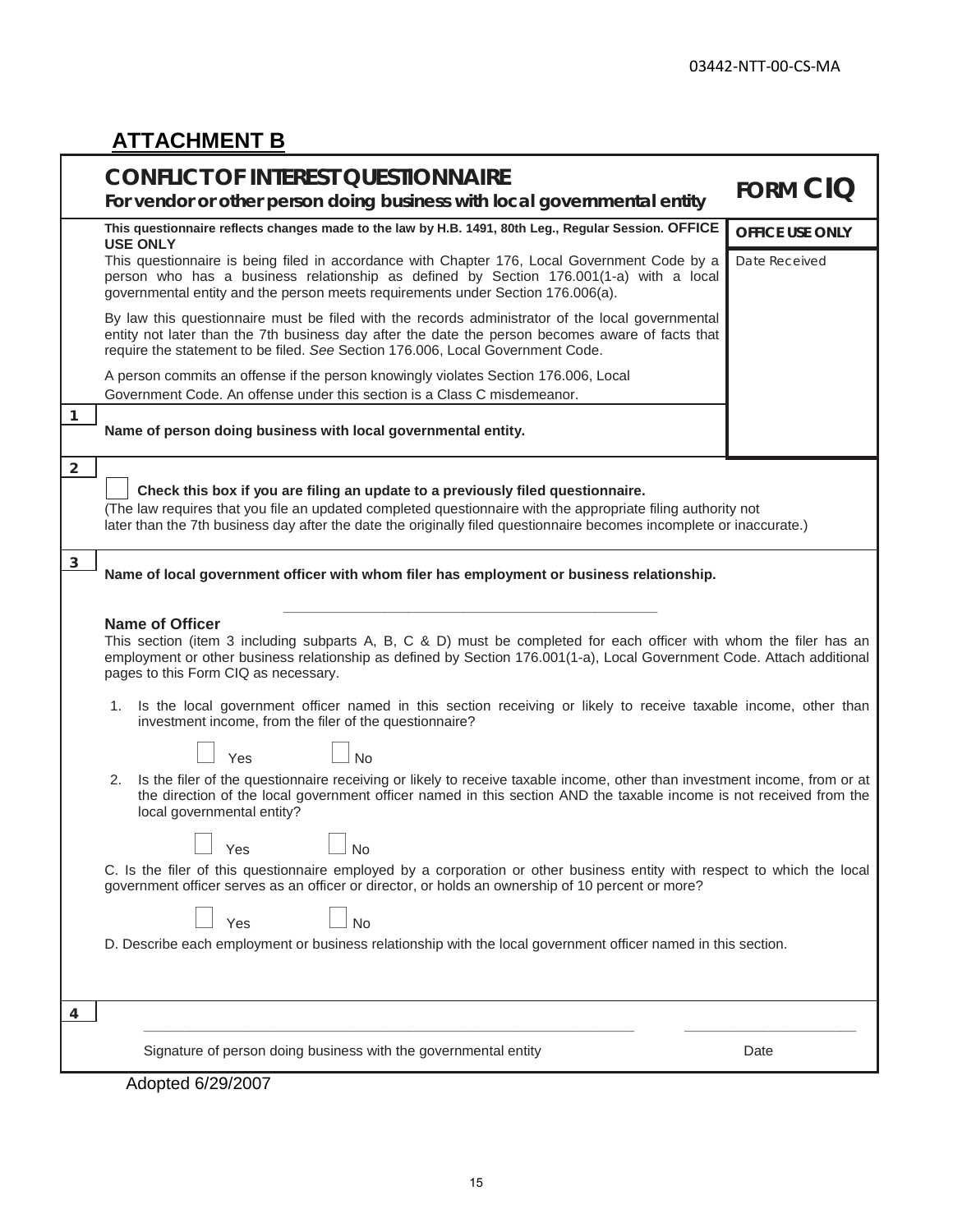## **AFFIDAVIT CONFLICT OF INTEREST AND DISCLOSURE STATEMENT**

| Project:      | Real Estate Advisory Services |
|---------------|-------------------------------|
| l RFP number: | 03442-NTT-00-CS-MA            |

THE STATE OF TEXAS § § COUNTY OF\_\_\_\_\_\_\_\_\_\_\_\_\_\_ §

Before me, the undersigned, on this day personally appeared

\_\_\_\_\_\_\_\_\_\_\_\_\_\_\_\_\_\_\_\_\_\_\_\_\_\_\_\_\_\_\_\_\_\_\_\_\_\_ who, being by me duly sworn, upon oath says: that he/she is duly qualified and authorized to make this affidavit for and on behalf of **Contractor**") and is fully cognizant of the facts herein set out; that Contractor covenants and agrees that Contractor's officers, employees, agents or board members have no interest, and will acquire no interest, either direct or indirect, which will conflict in any manner with the performance of the services called for under this Contract; and that Contractor's officers, employees, agents, or board members have not and will neither solicit nor accept gifts, gratuities, favors or anything of monetary value from the Authority, employees, board members, agents, and representatives other than that which is the required compensation for services rendered or to be rendered pursuant to Contract.

Contractor's acknowledges that one or more of the items listed below are applicable to Contractor officers, its employee(s) agents or board member. Please check all that apply.

[ ] I have no business or familial relationship with a board member, employee, consultant or agent of the Authority, one of its member counties or another toll agency.

[ ] I have a business relationship with a board member, employee, consultant or agent of the Authority, one of its member counties or another toll agency which is as follows:

\_\_\_\_\_\_\_\_\_\_\_\_\_\_\_\_\_\_\_\_\_\_\_\_\_\_\_\_\_\_\_\_\_\_\_\_\_\_\_\_\_\_\_\_\_\_\_\_\_\_\_\_\_\_\_\_\_\_\_\_\_\_\_\_\_\_\_\_\_\_\_\_\_\_\_\_\_\_\_\_\_\_\_\_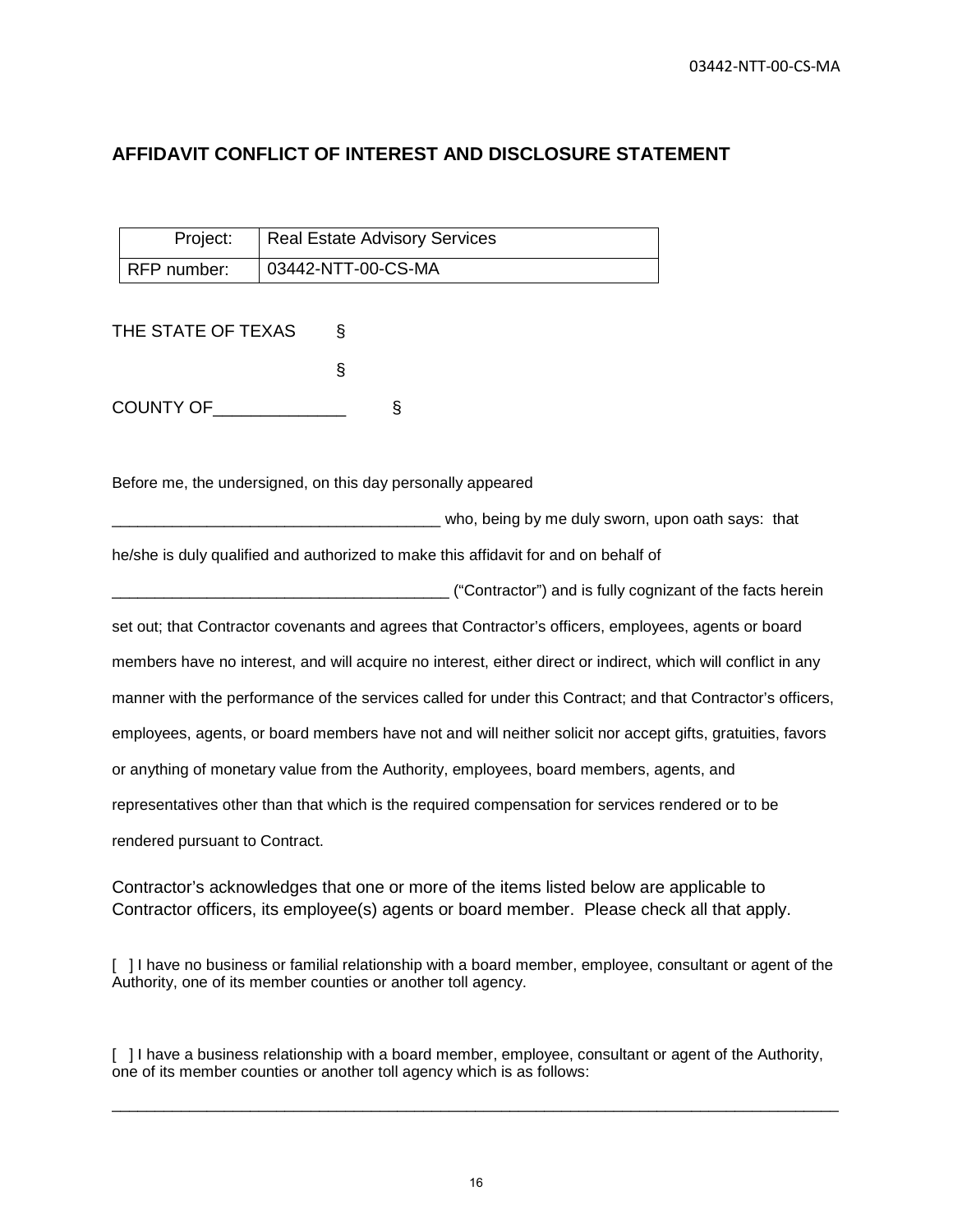[ ] I have a familial relationship with a board member, employee, consultant or agent of the Authority, one of its member counties or another toll agency which is as follows:

\_\_\_\_\_\_\_\_\_\_\_\_\_\_\_\_\_\_\_\_\_\_\_\_\_\_\_\_\_\_\_\_\_\_\_\_\_\_\_\_\_\_\_\_\_\_\_\_\_\_\_\_\_\_\_\_\_\_\_\_\_\_\_\_\_\_\_\_\_\_\_\_\_\_\_\_\_\_\_\_\_\_\_\_

\_\_\_\_\_\_\_\_\_\_\_\_\_\_\_\_\_\_\_\_\_\_\_\_\_\_\_\_\_\_\_\_\_\_\_\_\_\_\_\_\_\_\_\_\_\_\_\_\_\_\_\_\_\_\_\_\_\_\_\_\_\_\_\_\_\_\_\_\_\_\_\_\_\_\_\_\_\_\_\_\_\_\_\_

\_\_\_\_\_\_\_\_\_\_\_\_\_\_\_\_\_\_\_\_\_\_\_\_\_\_\_\_\_\_\_\_\_\_\_\_\_\_\_\_\_\_\_\_\_\_\_\_\_\_\_\_\_\_\_\_\_\_\_\_\_\_\_\_\_\_\_\_\_\_\_\_\_\_\_\_\_\_\_\_\_\_\_\_

\_\_\_\_\_\_\_\_\_\_\_\_\_\_\_\_\_\_\_\_\_\_\_\_\_\_\_\_\_\_\_\_\_\_\_\_\_\_\_\_\_\_\_\_\_\_\_\_\_\_\_\_\_\_\_\_\_\_\_\_\_\_\_\_\_\_\_\_\_\_\_\_\_\_\_\_\_\_\_\_\_\_\_\_

\_\_\_\_\_\_\_\_\_\_\_\_\_\_\_\_\_\_\_\_\_\_\_\_\_\_\_\_\_\_\_\_\_\_\_\_\_\_\_\_\_\_\_\_\_\_\_\_\_\_\_\_\_\_\_\_\_\_\_\_\_\_\_\_\_\_\_\_\_\_\_\_\_\_\_\_\_\_\_\_\_\_\_\_

[ ] I have other interest in the Authority which is as follows:

By signature of this Agreement, Contractor acknowledges to the Authority that Contractor has made full disclosure of any existing conflicts of interest and that Contractor will disclose any potential conflicts of interest, including personal financial or real property interests, direct or indirect, which develop after signature of the contract and prior to completion of the contract.

|                                                                                               | Signature    |
|-----------------------------------------------------------------------------------------------|--------------|
|                                                                                               | Name         |
|                                                                                               | <b>Title</b> |
| SWORN TO AND SUBSCRIBED BEFORE ME by the said __________________________________<br>this      |              |
| day of ______________________, 20___, to certify which witness my hand and seal of<br>office. |              |
| Notary Public in and for                                                                      |              |
| My Commission Expires:                                                                        |              |
|                                                                                               |              |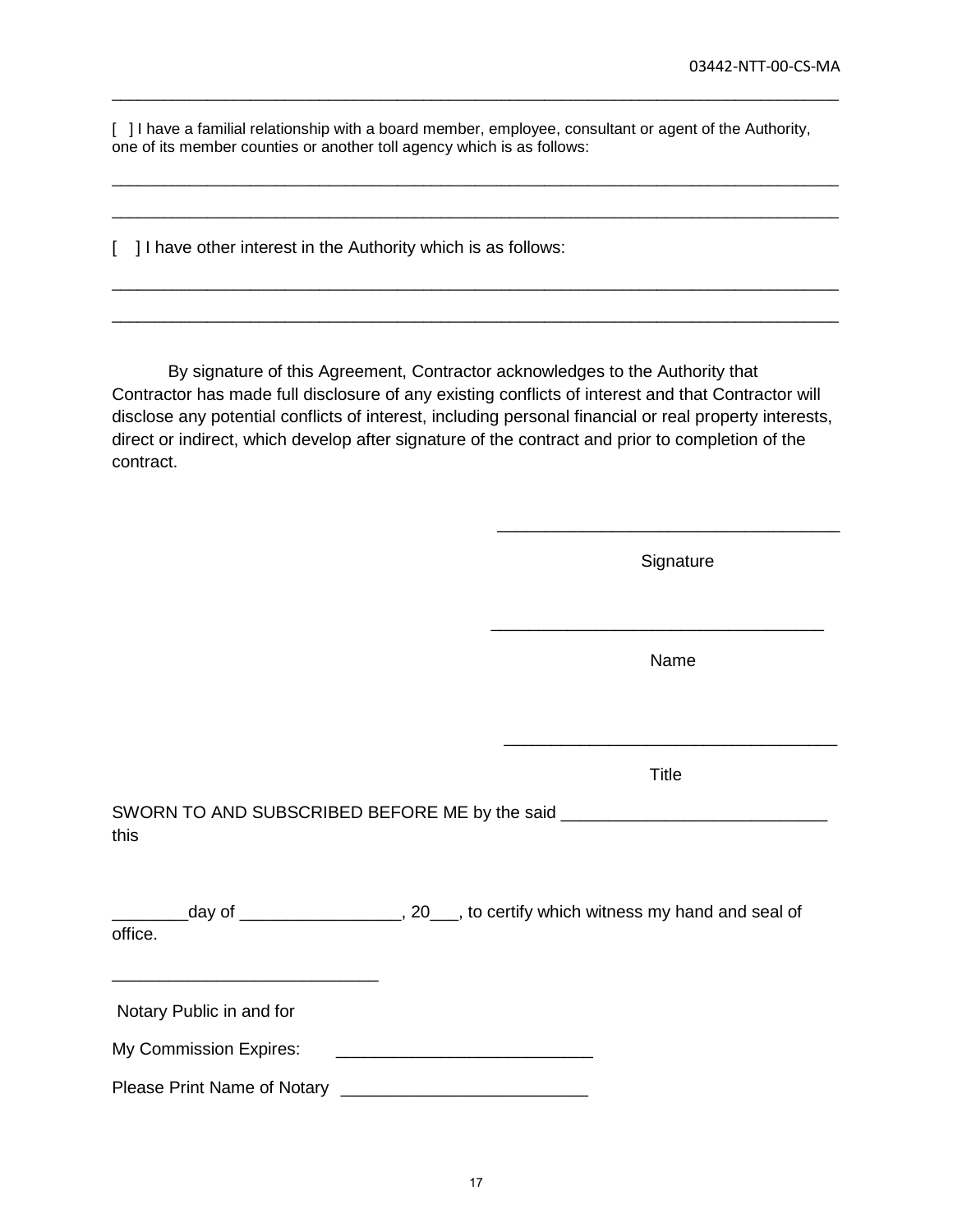# **NTTA SUPPLEMENT TO CONFLICT OF INTEREST QUESTIONNAIRE**

## **SECTION I: INSTRUCTIONS**

Please complete and submit the NTTA Supplement to Conflict of Interest Questionnaire below. This requirement also applies to any proposed sub consultant(s). Failure to comply with this requirement may cause your proposal to be declared nonresponsive.

In order to answer the questions contained in this form, please review NTTA's Conflict of Interest provisions, the list of the NTTA's Board of Directors and member counties. Any questions regarding the information required to be disclosed in this form should be directed to Kimberly Tolbert, Assistant Executive Director of Administration.

| Name of Firm: |  |  |
|---------------|--|--|
|               |  |  |

**Name of Preparer:**  $\blacksquare$ 

**Date: Date: Contract 2002** 

### **SECTION II: QUESTIONS**

1. During the last twenty-four (24) months, has your firm provided a source of income to a director, officer or employee of the NTTA, one of its member counties or other toll agency, or have any director, officer or employee, of the NTTA held any financial interest in your firm (including real property)?

#### **YES NO**

If "yes," please list the names of the person(s) and the nature of the financial interest:

#### **Name:**

#### **Nature of Financial Interest:**

2. Have you or any members of your firm served as a director, officer or employee of the NTTA within the last twelve (12) months?

#### **YES NO**

If "yes," please list name, position, and dates of service:

**Name:**

**Position:**

**Dates of Service:**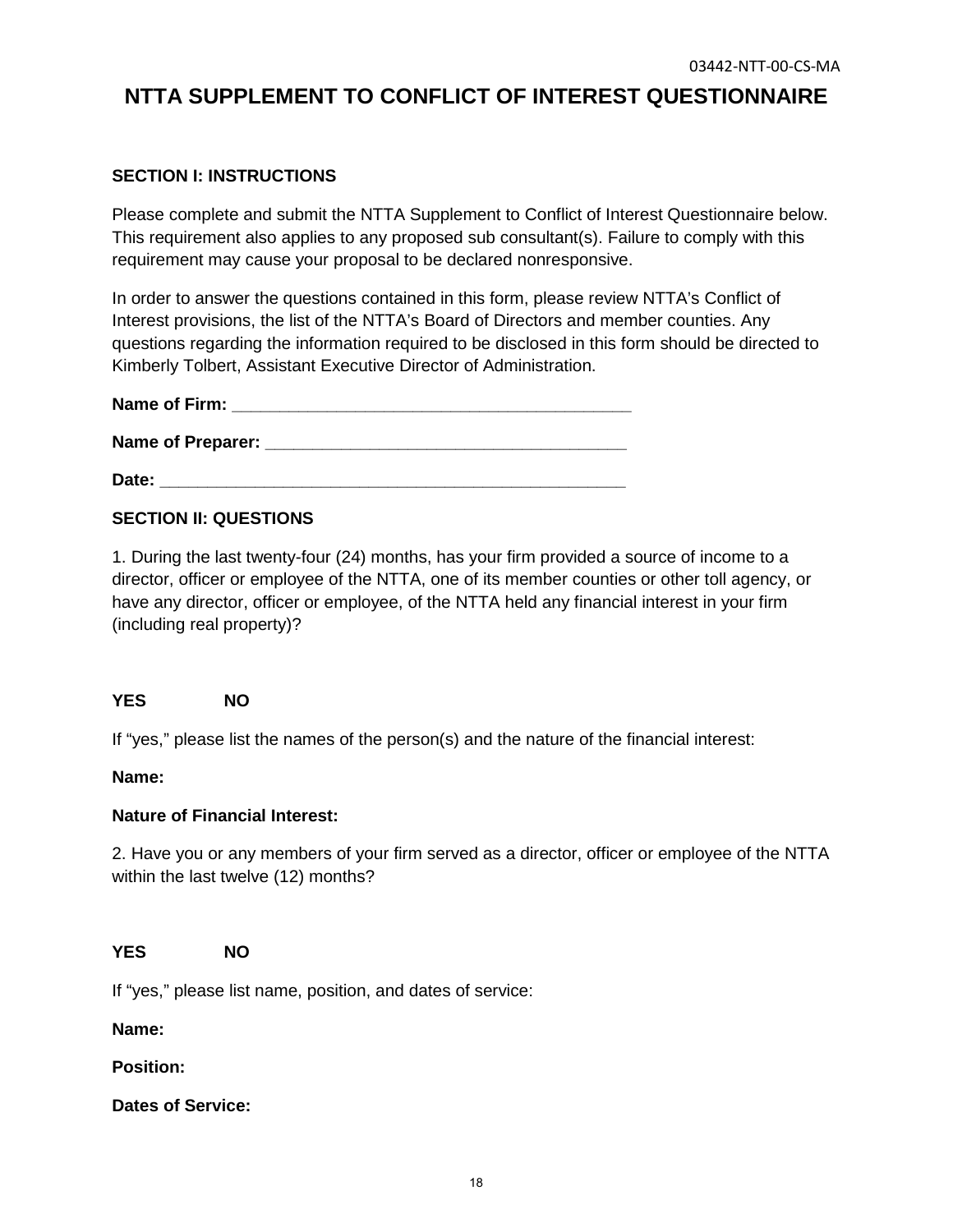3. Are you or any of the owners, partners or officers of your firm or any employee who you anticipate working on this contract related by blood or marriage/domestic partnership to a director, officer or employee of the NTTA?

#### **YES NO**

If "yes," please list name and the nature of the relationship:

#### **Name:**

#### **Relationship:**

4. Does any director, officer or employee of the NTTA hold a position at your firm as a director, officer, partner, trustee, employee, or any position of management?

#### **YES NO**

If "yes," please list name and the nature of the relationship:

#### **Name:**

#### **Relationship:**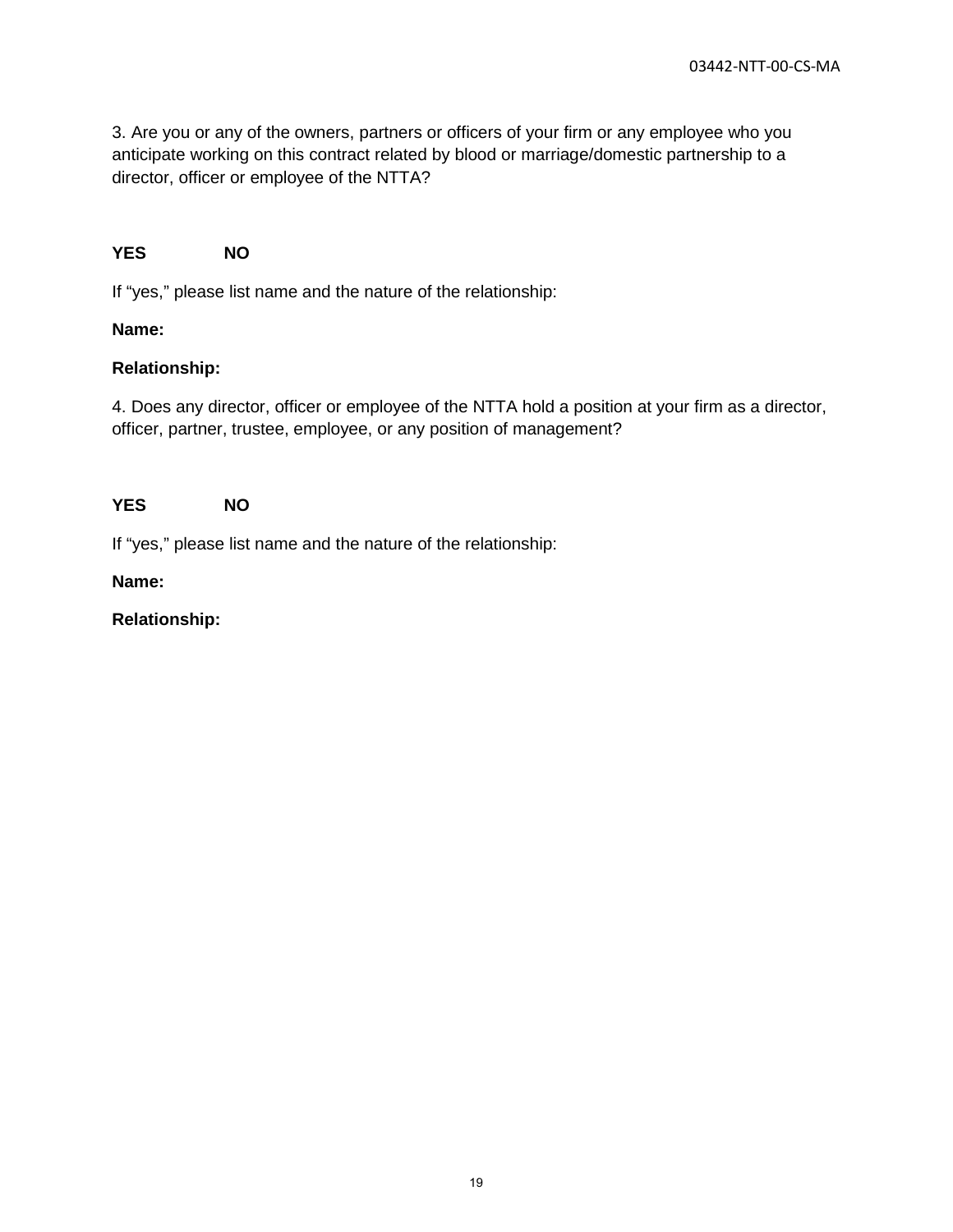#### **SECTION III: VALIDATION STATEMENT**

This Validation Statement must be completed and signed by at least one General Partner, Owner, Principal, or Officer authorized to legally commit the proposer.

#### **DECLARATION**

**I, (printed full name) \_\_\_\_\_\_\_\_\_\_\_\_\_\_\_\_\_\_\_\_\_\_\_\_\_\_\_\_\_\_\_\_\_, hereby declare that I am the (position or title) \_\_\_\_\_\_\_\_\_\_\_\_\_\_\_\_\_\_\_\_\_\_\_\_\_\_\_\_\_\_ of (firm name) \_\_\_\_\_\_\_\_\_\_\_\_\_\_\_\_\_\_\_\_\_\_\_\_\_\_\_\_\_\_, and that I am duly authorized to execute this Validation Statement on behalf of this entity. I hereby state that this NTTA Conflict of Interest Form dated \_\_\_\_\_\_\_\_\_\_\_\_\_\_\_\_\_\_\_ is correct and current as submitted. I acknowledge that any false, deceptive, or fraudulent statements on this Validation Statement will result in rejection of my contract proposal.**

Signature of Person Certifying for Proposer **Date** Date

**\_\_\_\_\_\_\_\_\_\_\_\_\_\_\_\_\_\_\_\_\_\_\_\_\_\_\_\_\_\_\_\_\_\_\_\_\_\_\_\_\_\_ \_\_\_\_\_\_\_\_\_\_\_\_\_\_\_\_\_\_\_\_\_\_\_\_\_\_\_**

(Original signature required)

#### **NOTICE**

A material false statement, omission, or fraudulent inducement made in connection with this NTTA Conflict of Interest Form is sufficient cause for rejection of the contract proposal or revocation of a prior contract award.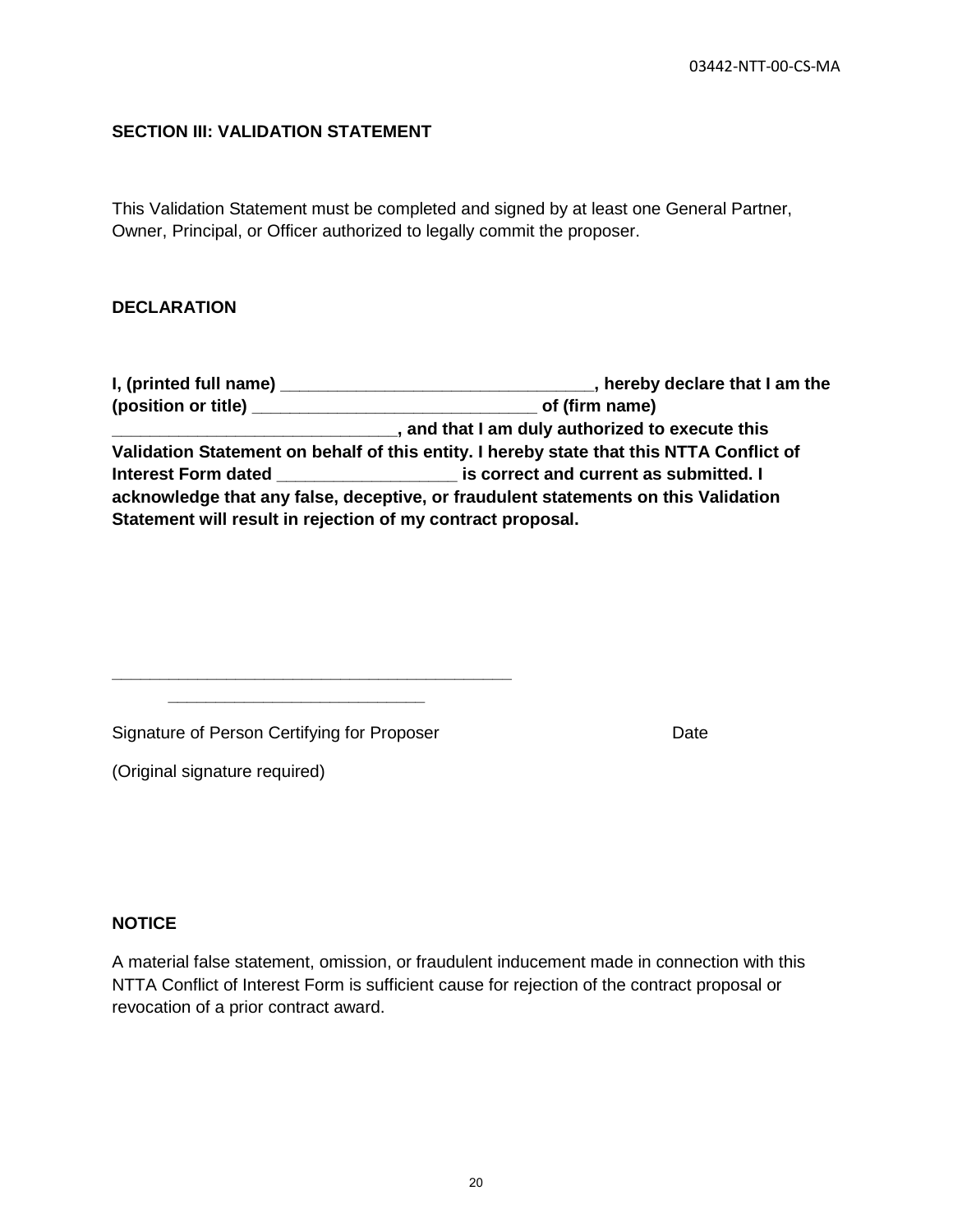## **ATTACHMENT C**

## **NORTH TEXAS TOLLWAY AUTHORITY "DISADVANTAGED, MINORITY, WOMEN-OWNED, AND SMALL BUSINESS ENTERPRISE PROGRAM"**

#### **Professional Services, Consulting and Goods/Services Contracts, and Special Provision for Construction and Maintenance related projects**

#### **1. General**

The North Texas Tollway Authority (the Authority) is committed to providing contracting opportunities for disadvantaged, minority, women-owned, and small business enterprises (D/M/WBE). In this regard, the Authority maintains DBE, M/WBE, and SBE programs in order to facilitate contracting opportunities for these businesses.

The programs are implemented in accordance with the NTTA's Disadvantage, Minority, Women-Owned and Small Business Enterprises Policy (Diversity Policy), originally adopted by the NTTA Board of Directors under Resolution No. 10-19 on January 20, 2010, and any revisions thereafter.

The following document outlines:

- Criteria regarding commercially useful function
- Factors to determine good faith efforts
- Contractor responsibilities
- Monthly reporting and compliance requirements
- Noncompliance enforcement

The Business Diversity Department Contracting and Compliance Manual (CCM) outlines the procedures, provisions and compliance requirements to support and comply with the Authority's Diversity Policy. The CCM is approved and incorporated into the contract by reference for all purposes by the Authority.

The CCM and the Diversity Policy may be obtained online at the NTTA website at <https://www.ntta.org/procurement/busdiv/bestpractices/Pages/default.aspx> or by contacting the Business Diversity Department at (214) 461-2007.

#### **2. Commercially useful function criteria**

A commercially useful function (CUF) is when the D/M/WBE is responsible for the performance, management and supervision of a distinct element of work, in accordance with normal industry practice. The criteria utilized to determine a commercially useful function is set forth in the CCM (page 18).

#### **3. Factors to determine good faith efforts**

All prime contractors are required to demonstrate a good faith effort toward achieving a D/M/WBE goal. A good faith effort can be demonstrated by actions which, by their scope, intensity, and appropriateness to the objective, can reasonably be expected to, either individually or collectively, achieve the goal.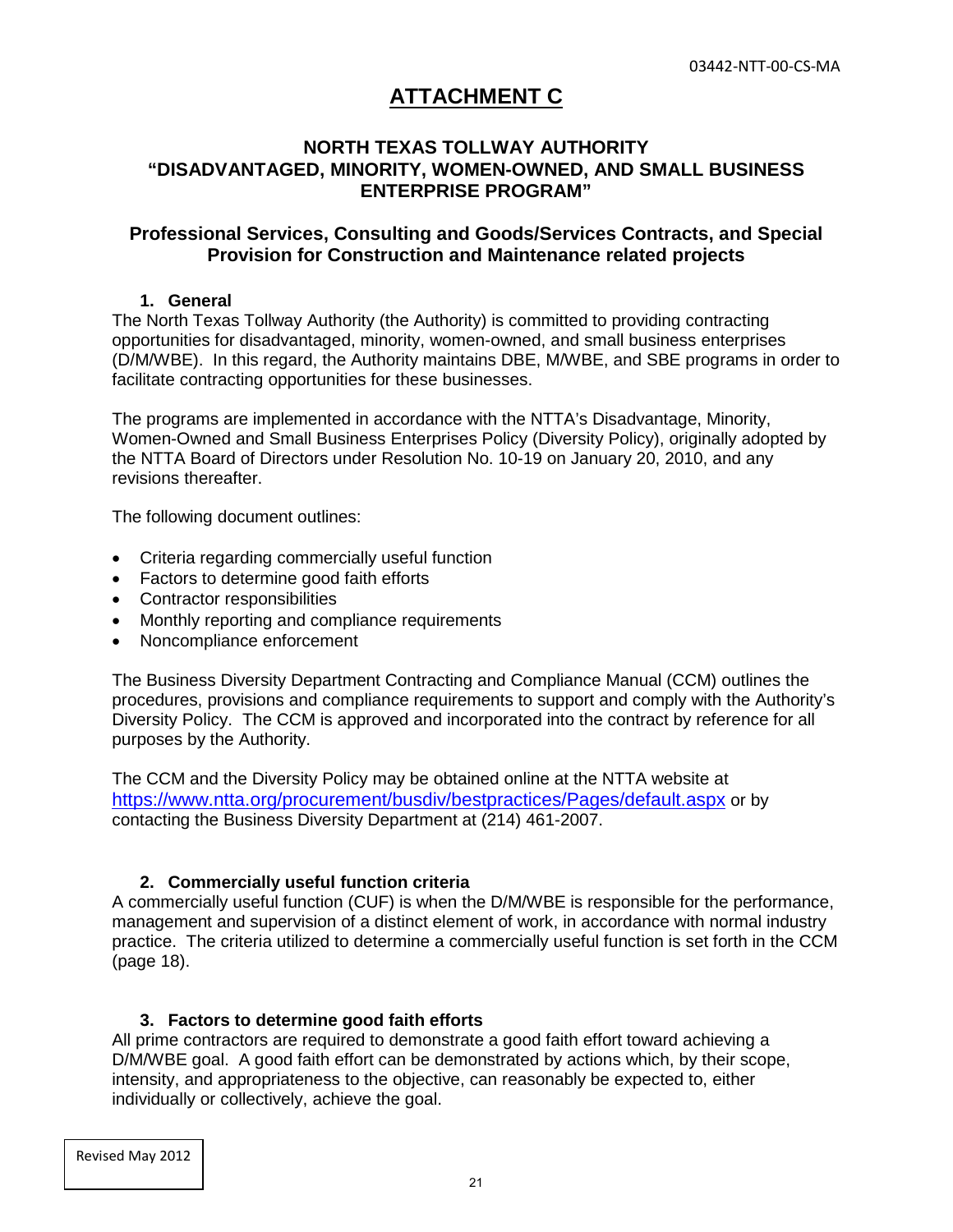If a prime contractor does not meet the designated goal, it shall nevertheless be eligible for award of the contract if it can demonstrate to the NTTA that it has made a good faith effort to meet the goal. The factors that determine if a good faith effort has been met are set forth in the CCM (page 23).

#### **4. Contractor's responsibilities**

All responding firms, including D/M/WBE certified firms, must submit documentation regarding all subcontractor utilization and how they will meet or exceed the established goal using certified D/M/WBE firms for this project on the Commitment Agreement Form (Form 4906) provided.

Commitment Agreement Form (Form 4906), good faith effort documentation and supporting information must be submitted to the Business Diversity Department for all contracting opportunities in accordance to the CCM. Form 4906 must be submitted to the Authority with the proposal.

### *Information for construction and maintenance related projects*

*For all construction and maintenance related projects, Form 4906 must be submitted to the Authority no later than 5:00 pm on the 14th day after written notification of the conditional award of the contract.* 

Additional questions and/or clarification can be obtained by contacting the Director of Business Diversity at [businessdiversity@ntta.org.](mailto:businessdiversity@ntta.org) Please copy the Procurement Services Department at [bidpurchasing@ntta.org](mailto:bidpurchasing@ntta.org) on all correspondence. Form 4906 must include a brief description of the type of work to be performed and the dollar value or percentage of utilization of work that will be assigned to the subcontractors including D/M/WBEs and must be signed by both the prime contractor and subcontractor.

All compliance forms may be obtained online at the NTTA website at <https://www.ntta.org/procurement/busdiv/bestpractices/Pages/default.aspx>

## **5. Monthly reporting and compliance requirements**

Prime contractors must submit monthly reports, no later than the  $15<sup>th</sup>$  of each month, using the Monthly Subcontractor Progress Report (Form 4907) throughout the term of the contract, and submit the Subcontractor Final Report (Form 4908) upon completion of the Contract in accordance with the CCM.

Prime contractors are also required to electronically submit their respective Form 4907 information into the business diversity contract compliance tracking system by the 15<sup>th</sup> of each month. Prime contractors will have a designated User ID & password to login to the contract compliance tracking system via the following link: [https://pro.prismcompliance.com](http://pro.prismcompliance.com/)

#### **6. Noncompliance enforcement**

All participants of the D/M/WBE business process must comply with the requirements set forth in the Diversity Policy and are subject to noncompliance enforcement as set forth in the Non Compliance Enforcement section of the CCM.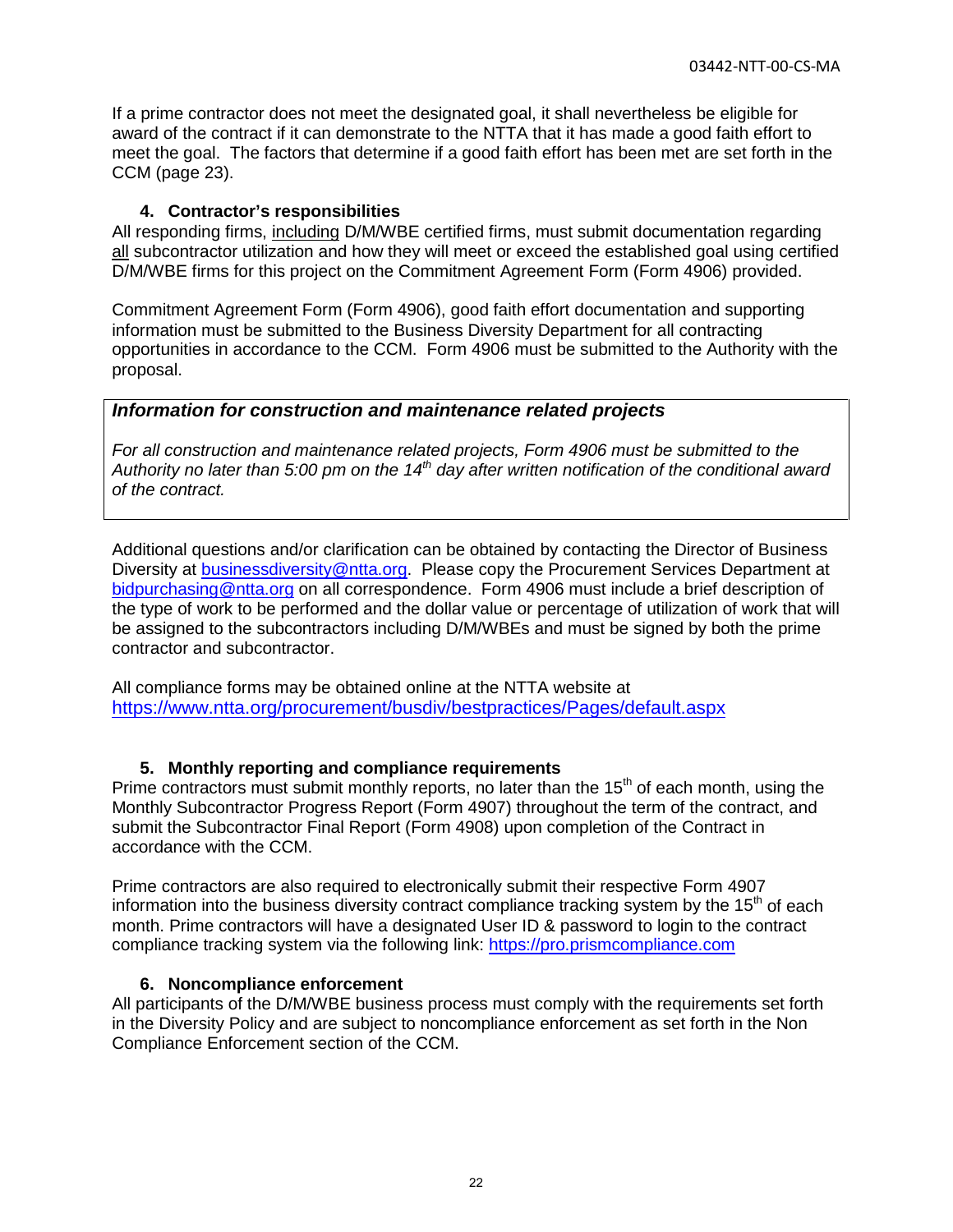#### **NORTH TEXAS TOLLWAY AUTHORITY "D/M/WBE GOAL"**

**Contract No: [Show Contract number] Project:** [Description of project]

The following goal is established for DBE, MBE, and WBE subcontractor participation:

| <b>Total D/M/WBE Goal</b> | $GFE^*$ | % of total contract amount |
|---------------------------|---------|----------------------------|
| M/WBE                     |         | % of total contract amount |
| <b>DBE</b>                |         | % of total contract amount |

#### \*GOOD FAITH EFFORT

Pursuant to the Authority's Disadvantaged, Minority, Women-Owned and Small Business Enterprises Policy, and as outlined in the "Business Diversity Department Contractors Compliance Handbook", SBE utilization will continue to be tracked, reported, and monitored in its procurements. However, SBE participation will be counted independent of D/M/WBE participation goal and tracked separately. Women-owned minority firms certified as WBEs will count towards NTTA's MBE participation. Minority firms certified as DBEs will count towards NTTA's DBE participation.

DBE = Disadvantaged Business Enterprise MBE = Minority Business Enterprise WBE = Women-Owned Business Enterprise SBE = Small Business Enterprise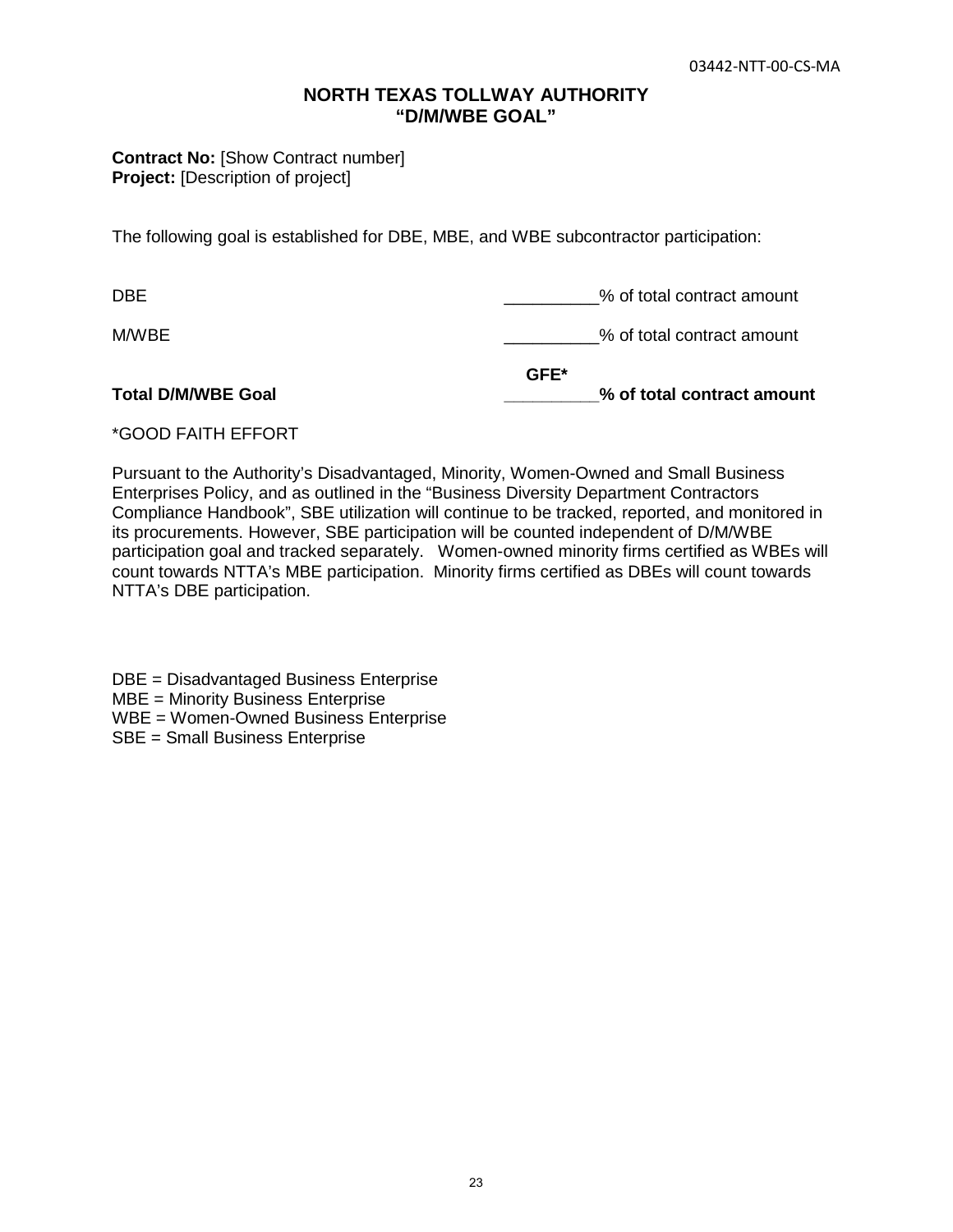# **NORTH TEXAS TOLLWAY AUTHORITY SPECIAL PROVISION IMPORTANT NOTICE TO CONTRACTORS "NTTA BUSINESS DIVERSITY PRISM CONTRACT COMPLIANCE TRACKING SOFTWARE"**

#### **1. Introduction**

The NTTA PRISM contract compliance software (NTTA PRISM system) is the Authority's web-based computer system that tracks the monthly subcontractor payment reporting for NTTA contracts.

As outlined in the NTTA Business Diversity Department Contracting and Compliance Manual (CCM), if a contract includes a D/M/WBE subcontracting commitment, the prime contractor shall submit a Monthly Subcontractor Progress Report (Form 4907) to the Business Diversity Department (BDD). Form 4907 reflects actual payments made for the specific month indicated. Information provided on Form 4907 is utilized to monitor and track the percentage of work performed by all subcontractors and to confirm whether the contract-specific goal established is fulfilled.

When fully implemented, the NTTA PRISM system is intended to replace the current manual subcontractor payment reporting with a more efficient online reporting process.

## **2. Contractor's Obligations**

The Contractor shall utilize the NTTA PRISM system for monthly subcontractor payment reporting and other reporting compliance as outlined in the CCM. Contractors will have a designated User ID and password to login to the NTTA PRISM system and may access the NTTA PRISM system over the internet 24 hours a day, seven days a week via the following link: [https://pro.prismcompliance.com](https://pro.prismcompliance.com/)

The NTTA PRISM system is an official record of communications between the Contractor and the NTTA Business Diversity Department. Information provided in the NTTA PRISM system is utilized to monitor and track the percentage of work performed by all subcontractors and to confirm whether the contract-specific goal established is fulfilled.

The Contractor shall understand the procedures listed in the Pre-Award and Post-Award Compliance sections of the CCM which can be found at the NTTA website at [https://www.ntta.org/procurement/busdiv/bestpractices/Pages/default.aspx.](https://www.ntta.org/procurement/busdiv/bestpractices/Pages/default.aspx)

Within 14 days after the Contract is awarded, the Contractor shall submit a list containing the name, company, role/title, telephone number, and e-mail address of individuals who will attend the training sessions for the use of the NTTA PRISM system. Training will be provided by the Authority at no cost. All the NTTA PRISM system users shall complete the training prior to receiving access to the NTTA PRISM system; no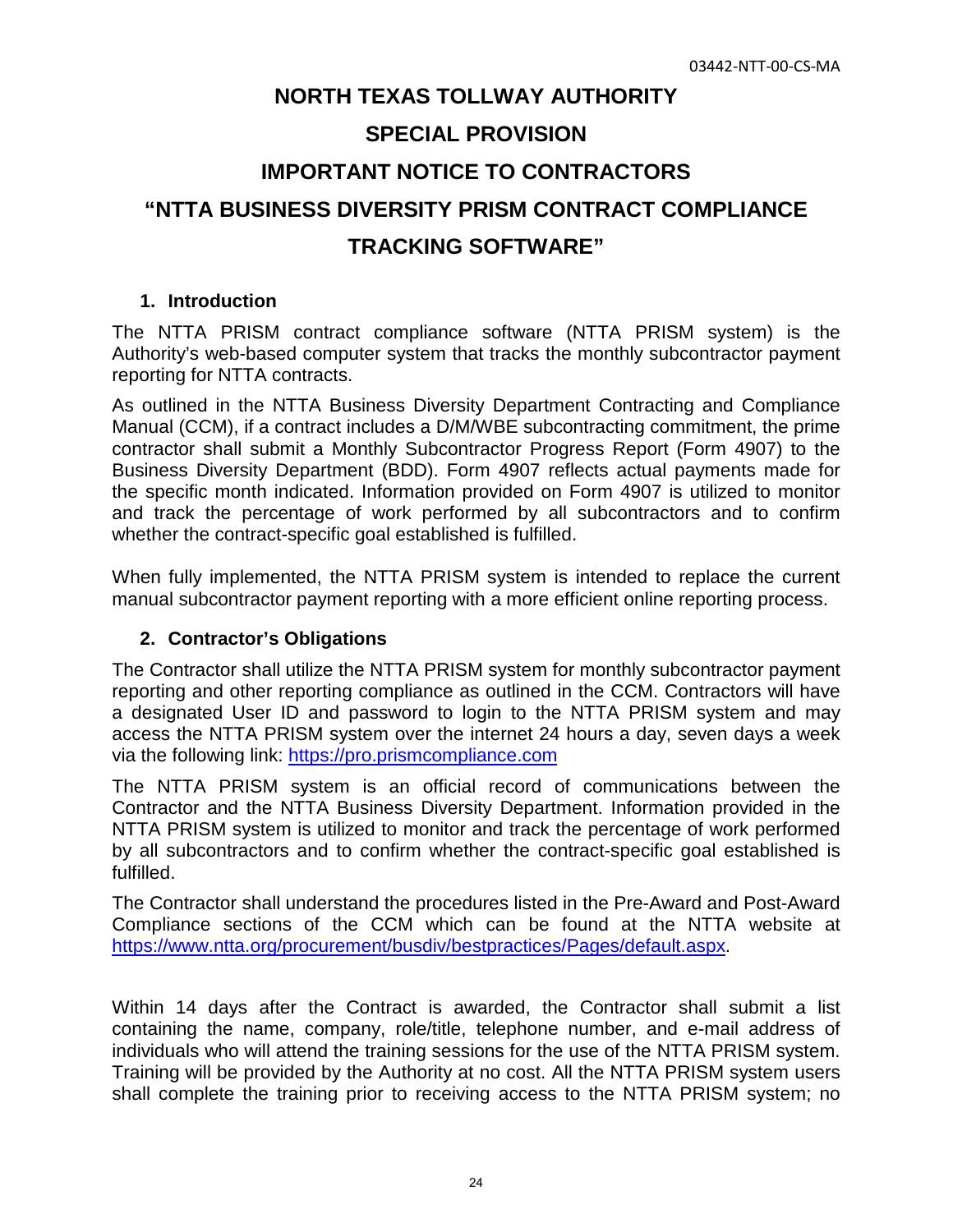exceptions will be granted. The Contractor shall agree to comply with all terms and conditions associated with its use of the NTTA PRISM system. At any time during the contract, the Contractor may request for additional NTTA PRISM system training as a refresher course for existing NTTA PRISM system users or to add new individuals who will require use of the NTTA PRISM system.

## **3. Equipment**

The Contractor shall obtain the necessary computer equipment, at its own expense, to access the NTTA PRISM system. Please refer to the General Notes in the plan set regarding the list of computer equipment and software required for this project to meet the requirements set forth in the in the Special Provision 0.19, "Importance Notice to Contractors – NTTA Enterprise Project Delivery System", if applicable. This same list of computer equipment and software required will suffice for the NTTA PRISM system.

The Contractor will be able to access the NTTA PRISM system via the internet from any location 24 hours a day using their designated user id and password via the following link: [https://pro.prismcompliance.com.](https://pro.prismcompliance.com/) In the event that the NTTA PRISM system becomes inoperable or unavailable to the Contractor, the Contractor shall contact the Business Diversity Department to have the software repaired and for directions of processing required documentation until the NTTA PRISM system is operational. Once the NTTA PRISM system is in operation again, the Contractor shall upload the required documentation through the NTTA PRISM system.

## **4. Documentation**

The Contractor shall understand the procedures listed in the Pre-Award and Post-Award Compliance sections of the CCM and submit all required documentation.

## 5. **Noncompliance**

The Contractor shall understand and be required to comply with the procedures listed in the Pre-Award and Post-Award Compliance sections of the CCM which can be found at the NTTA at [https://www.ntta.org/procurement/busdiv/bestpractices/Pages/default.aspx.](https://www.ntta.org/procurement/busdiv/bestpractices/Pages/default.aspx)

## 6. **Measurement and Payment**

The work performed, materials furnished, equipment, labor, tools, and incidentals required for compliance with this special provision will not be measured or paid for directly, but will be subsidiary to the various bid Items.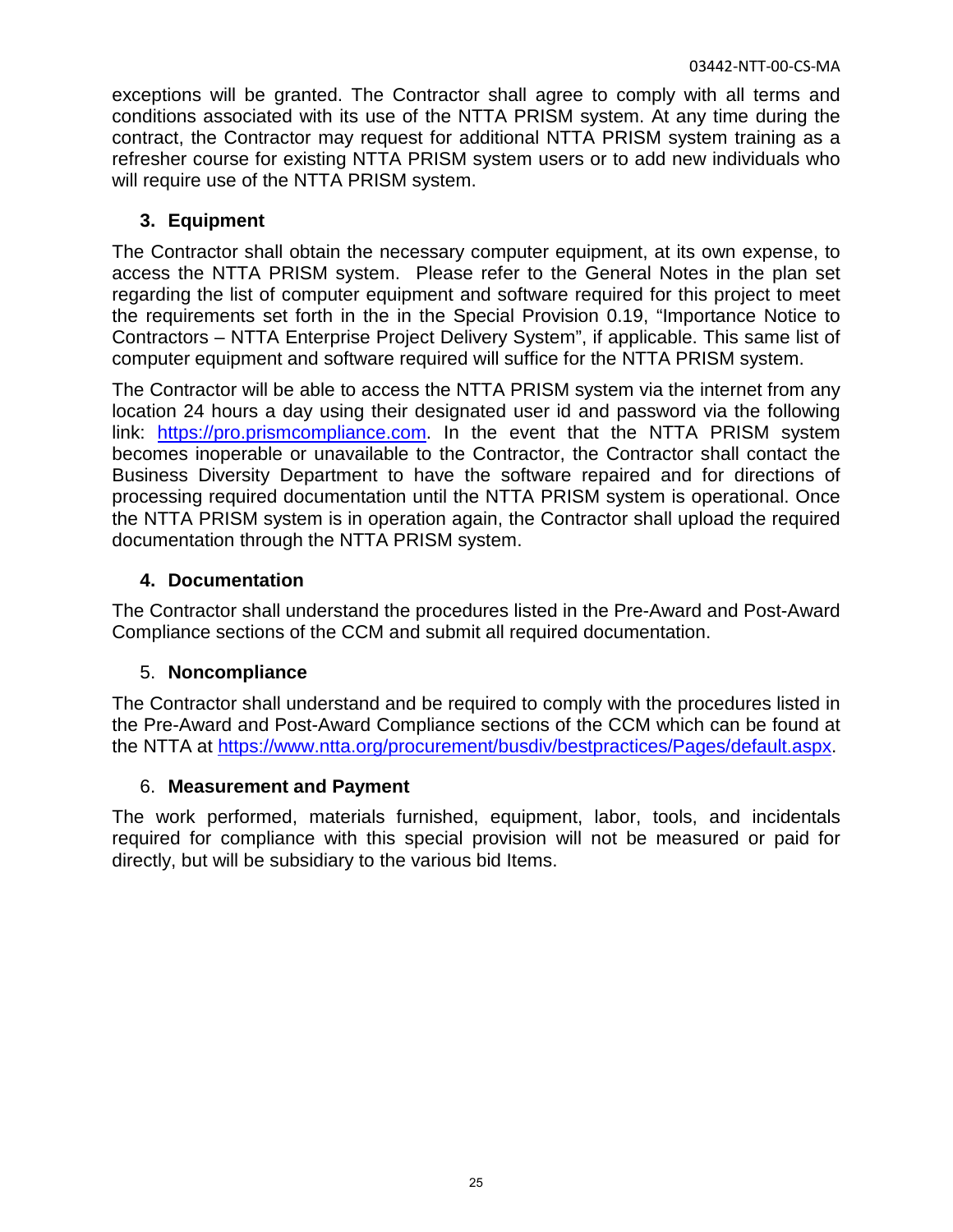

## **COMMITMENT AGREEMENT FORM FOR ALL SUBCONTRACTORS**

(Please complete one form for each subcontractor)

#### **This commitment is subject to the award and receipt of a signed contract from the**

**North Texas Tollway Authority for the subject project.**

|                               | <b>Project Description:</b>                                                                             |               |            |            | <b>County:</b>          |                                | <b>Contract No:</b>        |                                                                                                                             |
|-------------------------------|---------------------------------------------------------------------------------------------------------|---------------|------------|------------|-------------------------|--------------------------------|----------------------------|-----------------------------------------------------------------------------------------------------------------------------|
| Corridor/Project:             |                                                                                                         |               |            |            | <b>Segment/Section:</b> |                                |                            |                                                                                                                             |
|                               | Items of work/service to be performed* (attach a list of work/service items, if more room is required): |               |            |            |                         |                                |                            |                                                                                                                             |
|                               | <b>Work/Service Description</b>                                                                         |               |            |            |                         | <b>Unit Price</b>              | <b>Quantity/Percentage</b> | <b>Total Per Item</b>                                                                                                       |
|                               |                                                                                                         |               |            |            |                         |                                |                            |                                                                                                                             |
|                               |                                                                                                         |               |            |            |                         | \$                             |                            | \$                                                                                                                          |
|                               |                                                                                                         |               |            |            |                         | \$                             |                            | \$                                                                                                                          |
|                               |                                                                                                         |               |            |            |                         | \$                             |                            | \$                                                                                                                          |
|                               |                                                                                                         |               |            |            |                         | \$<br>$\overline{\phantom{a}}$ |                            | \$<br>$\overline{\phantom{a}}$                                                                                              |
|                               |                                                                                                         |               |            |            |                         | \$                             |                            | \$                                                                                                                          |
|                               |                                                                                                         |               |            |            |                         | \$<br>$\overline{\phantom{a}}$ |                            | \$<br>$\overline{\phantom{a}}$                                                                                              |
|                               |                                                                                                         |               |            |            |                         | \$<br>$\overline{\phantom{a}}$ |                            | \$<br>$\overline{\phantom{a}}$                                                                                              |
|                               |                                                                                                         |               |            |            |                         | \$<br>$\blacksquare$           |                            | \$<br>$\overline{\phantom{a}}$                                                                                              |
|                               |                                                                                                         |               |            |            |                         | \$                             |                            | \$                                                                                                                          |
|                               |                                                                                                         |               |            |            |                         | \$                             |                            | \$                                                                                                                          |
|                               |                                                                                                         |               |            |            |                         | \$<br>$\overline{\phantom{a}}$ |                            | \$                                                                                                                          |
|                               |                                                                                                         |               |            |            |                         | \$                             |                            | \$                                                                                                                          |
|                               |                                                                                                         |               |            |            |                         |                                | TOTAL \$                   |                                                                                                                             |
| same page.                    |                                                                                                         |               |            |            |                         |                                |                            | IMPORTANT! The signatures of the prime contractor, the subcontractor, and the total commitment amount must always be on the |
| <b>Prime Contractor:</b>      |                                                                                                         |               |            |            |                         | Name:                          |                            |                                                                                                                             |
| <b>Contact Name:</b>          |                                                                                                         |               |            |            |                         | Title:                         |                            |                                                                                                                             |
| Address:                      |                                                                                                         |               |            |            |                         | Signature:                     |                            |                                                                                                                             |
| City:                         |                                                                                                         |               |            |            |                         |                                |                            |                                                                                                                             |
| Phone:                        |                                                                                                         |               | ST, Zip:   |            |                         |                                |                            |                                                                                                                             |
| Email:                        |                                                                                                         |               | Fax:       |            |                         | Date:                          |                            |                                                                                                                             |
|                               |                                                                                                         |               |            |            |                         | Name:                          |                            |                                                                                                                             |
| Subcontractor:<br>$\Box$ 8(a) | $\sqrt{\mathsf{DBE}}$                                                                                   |               | $\Box$ WBE | $\Box$ SBE | Non-Minority            | Title:                         |                            |                                                                                                                             |
|                               |                                                                                                         | $\exists$ MBE |            |            |                         |                                |                            |                                                                                                                             |
|                               | <b>Certification Entity:</b>                                                                            |               |            |            |                         | Signature:                     |                            |                                                                                                                             |
| <b>Contact Name:</b>          |                                                                                                         |               |            |            |                         |                                |                            |                                                                                                                             |
| Address:                      |                                                                                                         |               |            |            |                         |                                |                            |                                                                                                                             |
| City:                         |                                                                                                         |               | ST, Zip:   |            |                         |                                |                            |                                                                                                                             |
| Phone:                        |                                                                                                         |               | Fax:       |            |                         |                                |                            |                                                                                                                             |
| Email:                        |                                                                                                         |               |            |            |                         | Date:                          |                            |                                                                                                                             |
| 2nd Tier Sub:                 |                                                                                                         |               |            |            |                         | Name:                          |                            |                                                                                                                             |
| $\Box$ 8(a)                   | $\Box$ DBE                                                                                              | $\Box$ MBE    | wbe ]      | $\Box$ SBE | Non-Minority            | Title:                         |                            |                                                                                                                             |
| <b>Certification Entity:</b>  |                                                                                                         |               | Signature: |            |                         |                                |                            |                                                                                                                             |
| <b>Contact Name:</b>          |                                                                                                         |               |            |            |                         |                                |                            |                                                                                                                             |
| Address:                      |                                                                                                         |               |            |            |                         |                                |                            |                                                                                                                             |
| City:                         |                                                                                                         |               | ST, Zip:   |            |                         |                                |                            |                                                                                                                             |
| Phone:                        |                                                                                                         |               | Fax:       |            |                         |                                |                            |                                                                                                                             |
| Email:                        |                                                                                                         |               |            |            |                         | Date:                          |                            |                                                                                                                             |

The NTTA maintains the information collected through this form. With few exceptions, upon request you may be informed of the information that is collected about you. Under Sections 552.021 and 552.023 of the Texas Government Code, you are permitted to receive and review the information. Under Section 559.004 of the Texas Government Code, you are also permitted to have the NTTA correct information about you that it is incorrect.

To ensure prompt and efficient handling of your project file, we are requesting that all commitments be presented to the NTTA's stakeholder using this form.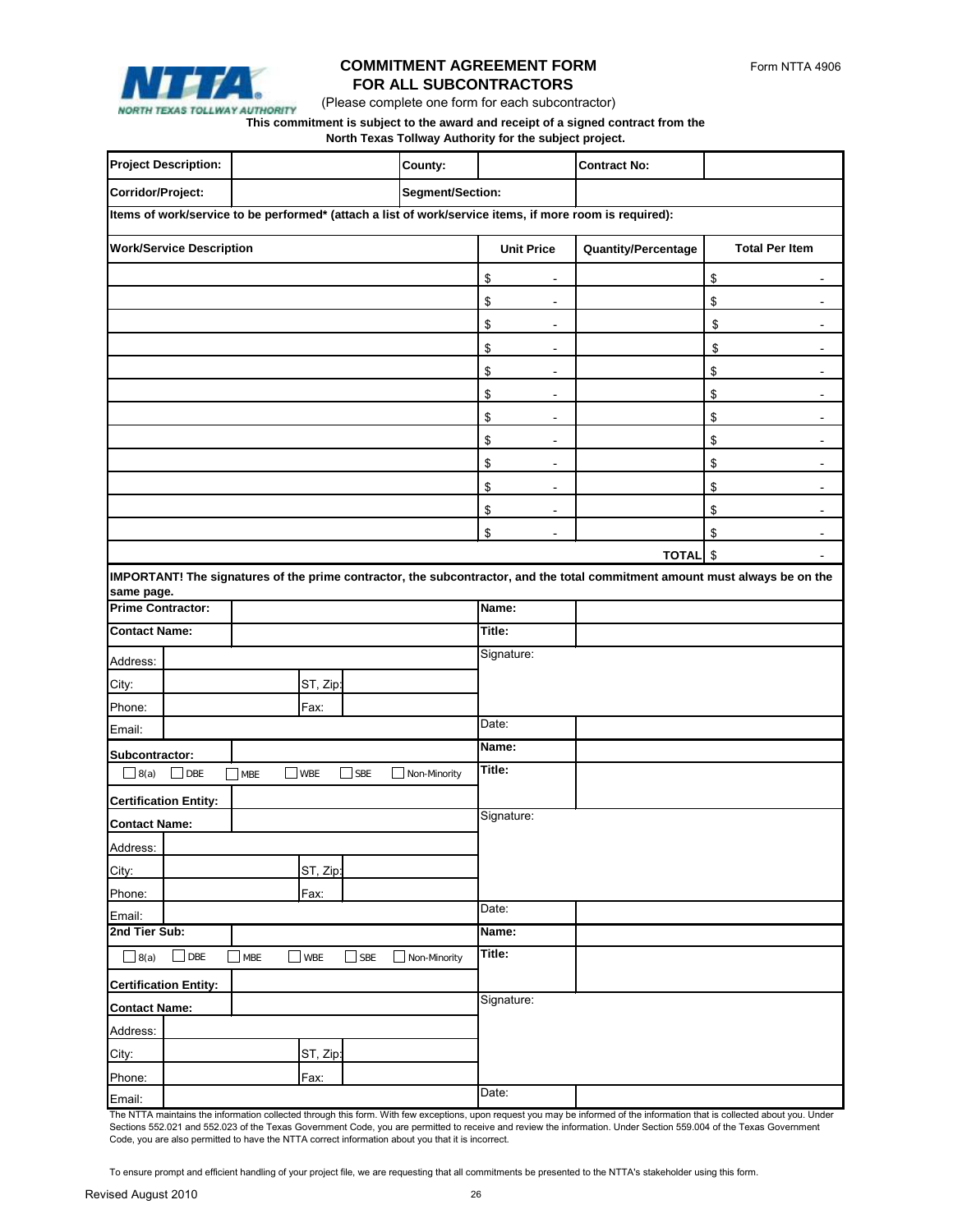

## **NORTH TEXAS TOLLWAY AUTHORITY MONTHLY SUBCONTRACTOR PROGRESS REPORT**

| <b>Contract No.:</b>                     | number      | County:                                                                                                     | <b>Name</b>  |
|------------------------------------------|-------------|-------------------------------------------------------------------------------------------------------------|--------------|
| SA/WA/ETC#:                              | number      | <b>Reporting Period (M/D/Yr to M/D/Yr)</b>                                                                  | date to date |
| <b>Contractor:</b>                       | <b>Name</b> | Original Contract Amount:   \$                                                                              |              |
| D/M/WBE Goal:                            | $0.00\%$    | <b>Current Contract Amount: S</b>                                                                           |              |
| D/M/WBE Goal<br><b>Attained to Date:</b> | 0.0%        | D/M/WBE Goal Dollars: \ \ \$                                                                                |              |
|                                          |             | <b>Current Year to date D/M/WBET</b><br><b>Dollars paid (Beginning January 1st -   \$</b><br>December 31st) |              |

| <b>Name of Subcontractor/Supplier</b> | Type of Work/Service performed   | <b>Amount Paid This</b><br>Period to<br>Subcontractor | <b>Amount Paid To Date</b><br>to Subcontractor |
|---------------------------------------|----------------------------------|-------------------------------------------------------|------------------------------------------------|
| <b>D/M/WBE Certified Firms:</b>       |                                  |                                                       |                                                |
|                                       |                                  | \$                                                    | \$<br>$\overline{\phantom{0}}$                 |
|                                       |                                  | \$<br>۰.                                              | \$<br>$\blacksquare$                           |
|                                       |                                  | \$<br>۰                                               | \$<br>$\blacksquare$                           |
|                                       |                                  | \$                                                    | \$<br>$\blacksquare$                           |
|                                       |                                  | \$<br>$\blacksquare$                                  | \$<br>$\blacksquare$                           |
|                                       |                                  | \$<br>$\blacksquare$                                  | \$<br>$\blacksquare$                           |
|                                       |                                  | \$<br>۰                                               | \$<br>$\blacksquare$                           |
|                                       | D/M/WBE Firm Totals:             | \$<br>۰.                                              | \$<br>۰.                                       |
| <b>SBE Firms:</b>                     |                                  |                                                       |                                                |
|                                       |                                  | \$<br>Ξ.                                              | \$<br>$\blacksquare$                           |
|                                       |                                  | \$                                                    | \$<br>$\blacksquare$                           |
|                                       |                                  | \$                                                    | \$<br>$\blacksquare$                           |
|                                       |                                  | \$<br>$\blacksquare$                                  | \$<br>$\blacksquare$                           |
|                                       |                                  | \$<br>۰.                                              | \$<br>$\sim$                                   |
|                                       |                                  | \$<br>۰                                               | \$<br>$\blacksquare$                           |
|                                       | <b>SBE Firm Totals:</b>          | \$<br>۰.                                              | \$<br>٠                                        |
| <b>Non-Minority Firms:</b>            |                                  |                                                       |                                                |
|                                       |                                  | \$                                                    | \$<br>$\blacksquare$                           |
|                                       |                                  | \$<br>٠.                                              | \$<br>$\blacksquare$                           |
|                                       |                                  | \$                                                    | \$<br>$\blacksquare$                           |
|                                       |                                  | \$<br>$\blacksquare$                                  | \$<br>$\blacksquare$                           |
|                                       |                                  | \$                                                    | \$<br>$\sim$                                   |
|                                       |                                  | \$<br>۰.                                              | \$<br>$\sim$                                   |
|                                       |                                  | \$<br>$\blacksquare$                                  | \$<br>۰.                                       |
|                                       | <b>Non-Minority Firm Totals:</b> | \$                                                    | \$                                             |

Include payments to all certified DBEs, WBEs, MBEs, SBE's and all Non-Minority firms during the period noted above.

If using a non-minority hauling firm that leases from D/M/WBE truck owner-operators, payments made to each owner-operator must be reported.

Any changes to the original commitments previously approved by the department must be reported to the NTTA's stakeholder and the Business Diversity Department.

For projects with assigned D/M/WBE Goals, submission of this report for periods of negative D/M/WBE activity is required. This report is required until all subcontracting or material supply activity is completed. *This report must be submitted to the NTTA or Construction Manager each month with your monthly invoices .*

I hereby certify that the above is a true and correct statement of the amounts paid to all the firms listed above.

Signature:

Authorized Company Official

Date

The NTTA maintains the information collected through this form. With few exceptions, upon request you may be informed of the information that is collected about you. Under Sections 552.021 and 552.023 of the Texas Government Code, you are permitted to receive and review the information. Under Section 559.004 of the Texas Government Code, you are also permitted to have the NTTA correct information about you that it is incorrect.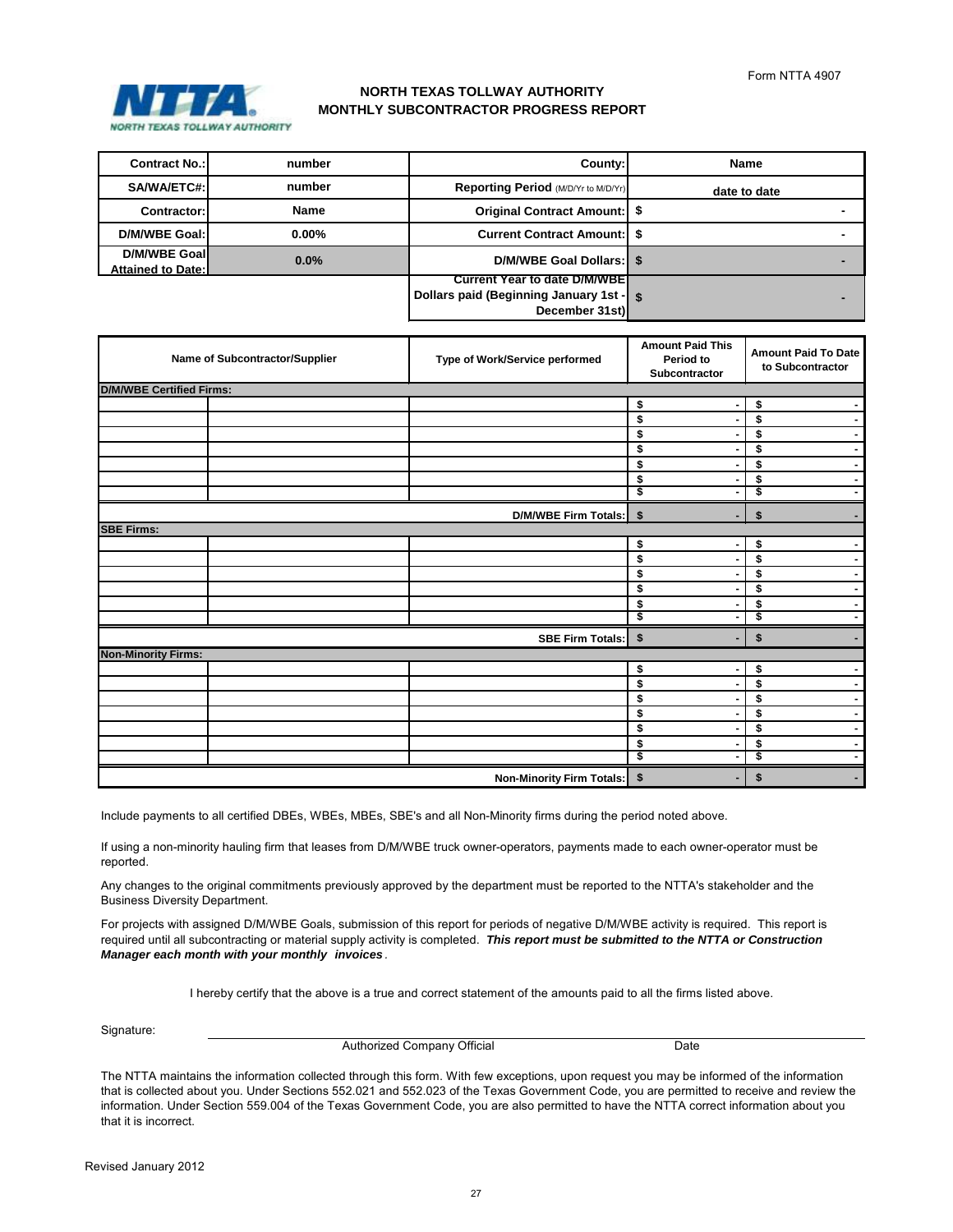

## **NORTH TEXAS TOLLWAY AUTHORITY SUBCONTRACTOR FINAL REPORT**

| <b>Contract No.:</b> | number      | <b>Original Contract</b><br>Amount: \$ |  |
|----------------------|-------------|----------------------------------------|--|
| SA/WA/ETC#:          | number      | <b>Final Contract Amount:</b>          |  |
| Contractor:          | <b>Name</b> | D/M/WBE Goal Amount:                   |  |
| D/M/WBE Goal:        | $0.00\%$    | <b>Goal Amount</b>                     |  |

| Name of Subcontractor/Supplier  | SBE, DBE, MBE, WBE,<br><b>Non-Minority</b> | <b>Final Amount Paid To</b><br><b>Subcontractor to Date</b> |
|---------------------------------|--------------------------------------------|-------------------------------------------------------------|
| <b>D/M/WBE Certified Firms:</b> |                                            |                                                             |
|                                 |                                            | \$                                                          |
|                                 |                                            | \$                                                          |
|                                 |                                            | \$                                                          |
|                                 |                                            | \$                                                          |
|                                 |                                            | \$                                                          |
|                                 |                                            | \$                                                          |
|                                 |                                            | \$                                                          |
|                                 | Total:                                     | \$                                                          |
| <b>SBE Firms:</b>               |                                            |                                                             |
|                                 |                                            | \$                                                          |
|                                 |                                            | \$                                                          |
|                                 |                                            | \$                                                          |
|                                 |                                            | \$                                                          |
|                                 | Total:                                     | \$                                                          |
| <b>Non-Minority Firms:</b>      |                                            |                                                             |
|                                 |                                            | \$                                                          |
|                                 |                                            | \$                                                          |
|                                 |                                            | \$                                                          |
|                                 |                                            | \$                                                          |
|                                 |                                            | \$                                                          |
|                                 |                                            | \$                                                          |
|                                 | Total:                                     | \$                                                          |

\* Include payments to all **NON-MINORITY** and certified DBEs, WBEs,MBEs and SBEs.

This is to certify that 0.0% of the work was completed by D/M/WBE firms, as stated above.

IF THE GOAL WAS NOT ATTAINED, THEN ATTACH DOCUMENTATION THAT EXPLAINS THE REASONING.

Signature of General Contractor: \_\_\_\_\_\_\_\_\_\_\_\_\_\_\_\_\_\_\_\_\_\_\_\_\_\_\_\_\_\_\_\_\_\_\_\_\_\_\_\_\_\_ Date: \_\_\_\_\_\_\_\_\_\_\_\_

#### AFFIX NOTARY STAMP/SEAL ABOVE

| Sworn to and subscribed before me, by the said          | this the | dav of |  |
|---------------------------------------------------------|----------|--------|--|
| , to certify which, witness my hand and seal of office. |          |        |  |

| <b>Signature of Notary</b> |  |
|----------------------------|--|
| Public:                    |  |

Printed Name of Notary Public:

The NTTA maintains the information collected through this form. With few exceptions, upon request you may be informed of the information that is collected about you. Under Sections 552.021 and 552.023 of the Texas Government Code, you are permitted to receive and review the information. Under Section 559.004 of the Texas Government Code, you are also permitted to have the NTTA correct information about you that it is incorrect.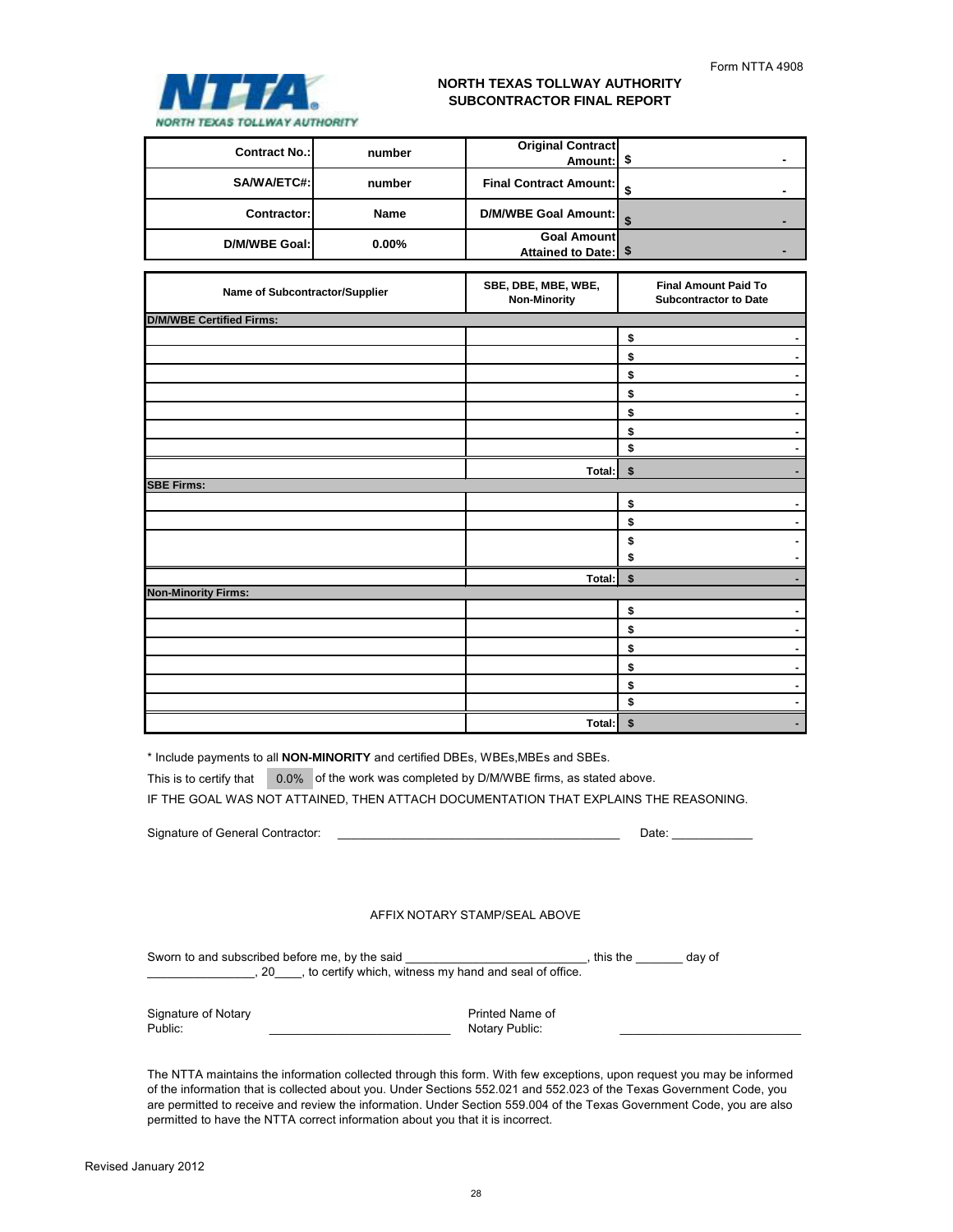ATTACHMENT D

SCOPE OF SERVICES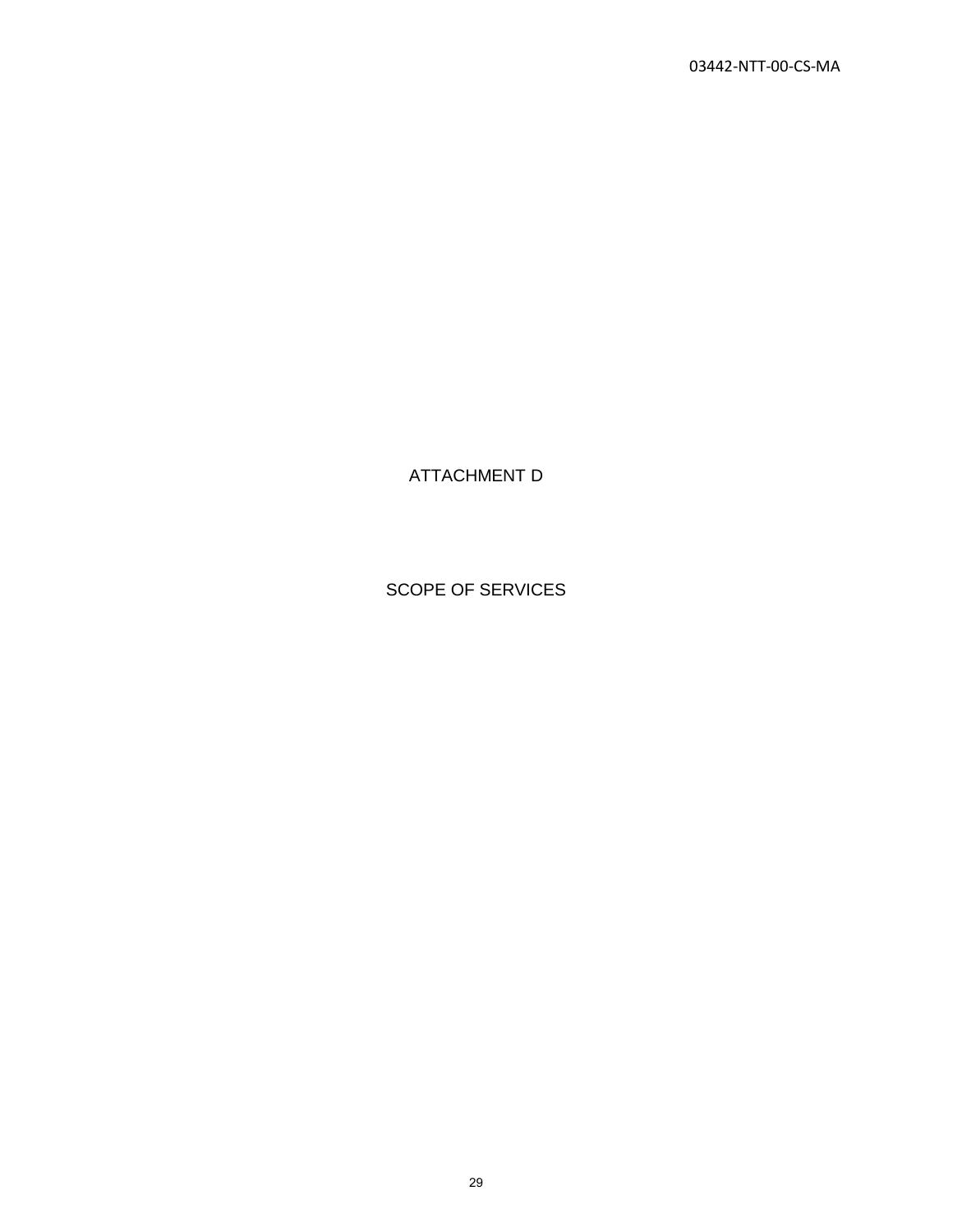#### **SCOPE OF SERVICES**

The services to be provided by the Real Estate Advisor are generally categorized as either ongoing Administrative Services (herein so called) or specifically requested Project-based Services (herein so called).

#### (1) Administrative Services.

- a) When requested, attend monthly NTTA Board and/or Committee meetings and assist in preparing board packet materials for action items or briefings on real-estate matters involving NTTA surplus real properties or other services of the Real Estate Advisor.
- b) Meet on a regular basis as required by the Right of Way Manager to discuss, strategize and make recommendations on assigned projects.
- c) Meet quarterly or on such other regular basis as required by the Executive Director or his designee and the Right-of-Way Manager to (i) review status of projects and to assess progress and implementation of objectives for upcoming quarter, and (ii) review and discuss any matters requiring the NTTA's attention with respect to any aspects of the Real Estate Advisors' management services in connection with any of the surplus real properties.
- d) Monitor and report legislative and regulatory developments that may impact the NTTA's real estate holdings pertaining to real property.
- e) Monitor market developments, industry research reports, events, trends, and initiatives to provide informed advice regarding the NTTA's strategies and planning on real-estate matters involving NTTA surplus real properties or other services of the Real Estate Advisor.
- (2) Project-based Services
	- a) Market Research

1. Review the suitability of existing surplus real properties within the context of the NTTA's facilities, maintenance needs, or others, and assist in the identification of properties for disposition (including sale or lease) or modification.

2. If requested, develop and provide alternatives and recommendations regarding location and types of projects for proposed new Support Facilities (e.g., purchase of improved property, purchase of seller build-to-suit property, purchase of property for NTTA development, lease of Support Facilities, etc.)

- i. Provide photographs, location maps, floor plans, site plans, etc. of proposed sites.
- ii. Provide financial analysis of proposed sites.

#### b) Disposition of Designated Properties (Sale or Lease)

1. Develop time line for optimal disposition of surplus real properties identified for disposition and conduct preliminary investigations to identify market interest.

2. Develop and submit a surplus real property marketing plan that includes a detailed advertising and marketing budget and help execute a NTTA approved marketing plan. Keep the NTTA advised regarding all interested queries.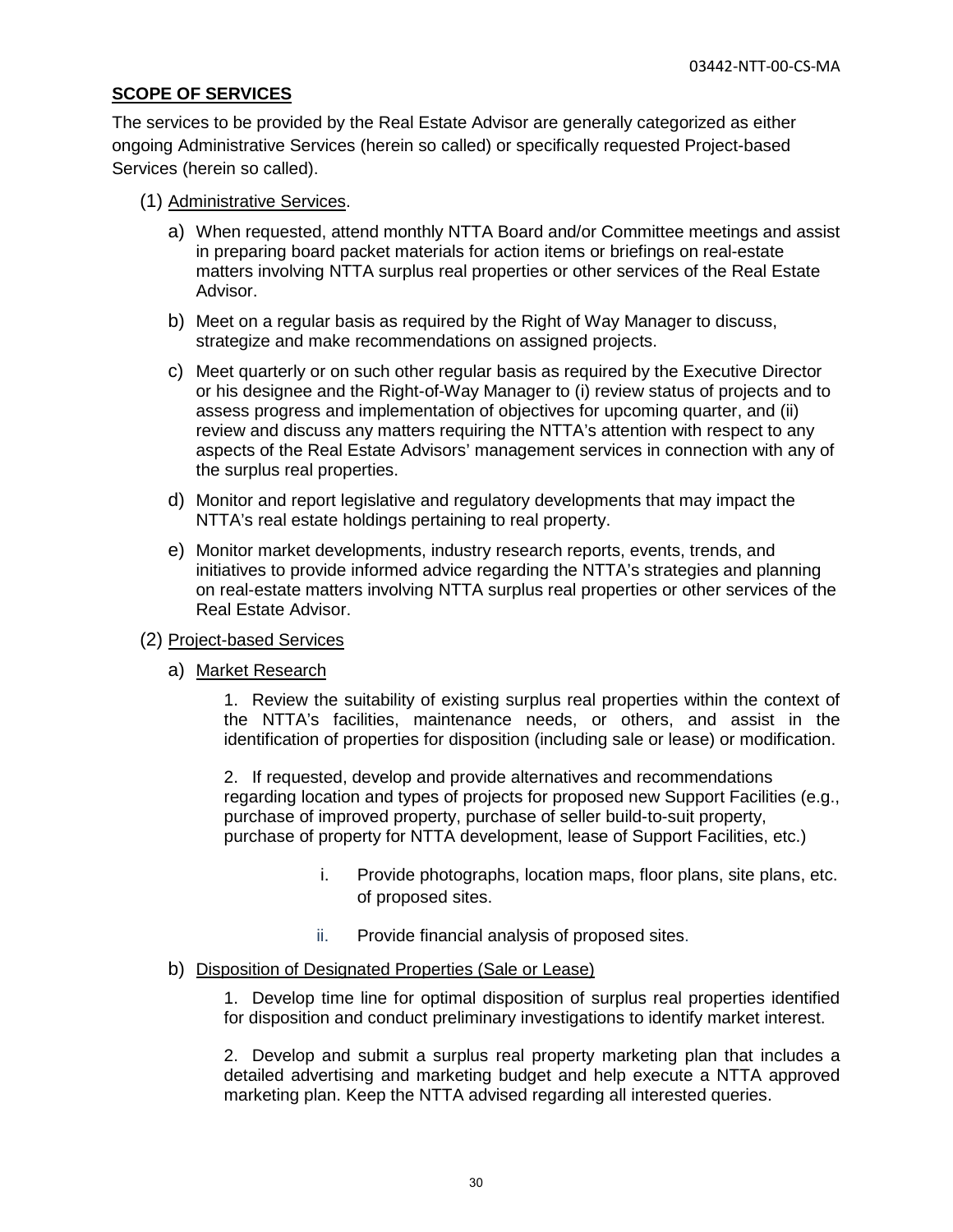3. For surplus real properties required to be sold by sealed bids, work with the NTTA's Right of Way Manager, Procurement, Director of Legal Services ("DLS") and/or General Counsel to prepare a bid submission package with pertinent diligence materials and contract documents as approved by the NTTA, all in accordance with any statutory requirements.

4. For surplus real properties not required to be sold by sealed bids, negotiate a non-binding letter of intent form approved by the NTTA's DLS and/or General Counsel, and on terms approved by the NTTA, and assemble pertinent diligence materials.

5. Arrange for inspection and accompany any prospective purchaser or lessee who wishes to inspect a surplus real property designated for sale or lease.

6. Submit to the NTTA at least every two weeks a status report detailing queries and other developments regarding the potential sale or lease of each surplus real property, including a list of meetings, property visits, , and, with respect to a bid sale, number of bid submission packages issued and list of recipients.

7. Assist the NTTA in all aspects of the sale or lease of each surplus real property, including, but not limited to, the following, as applicable: negotiating a contract of sale or lease, responding to requests regarding surplus real property inspections and similar due-diligence matters, clearing of title objections, providing diligence material and closing the sale or lease.

8. With respect to a sale by sealed bids, assist in the sale of the surplus real property, and the review of bids provided by prospective purchasers to identify the winning bid and giving notices regarding same.

#### c) Analysis and Planning for Acquisition or Lease of a Particular Support Facility

1. Consult with NTTA, if requested, to determine the NTTA's requirements and preferences regarding the following (collectively, "Property Requirements") with respect to a proposed NTTA Support Facility:

- i. Location;
- ii. Functions;
- iii. Size and layout alternatives;
- iv. Cost and budget objectives;
- v. Area support facilities and amenities;
- vi. Expansion and growth capabilities;
- vii. Property amenities;
- viii. Security;
- ix. Parking and loading;
- x. Utilities and services; and
- xi. Any other requirements and preferences specified by the NTTA.

2. Advise the NTTA regarding advantages and disadvantages of alternative property acquisitions (e.g., leasing, purchase of existing facility, purchase of build-to-suit, purchase for development by NTTA, etc.).

3. Develop, as applicable, an acquisition or leasing time line.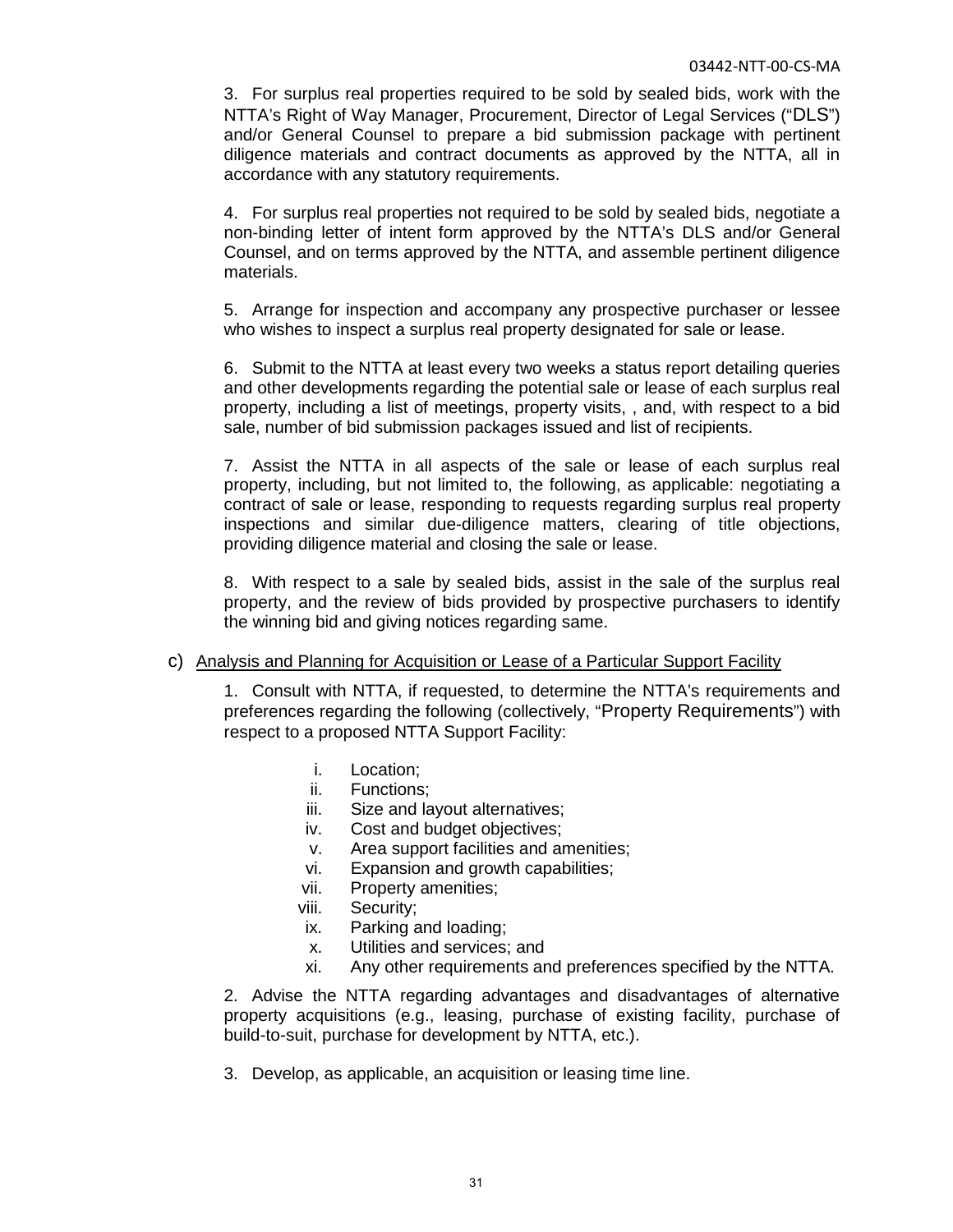d) Property Analyses and Tours

1. Prepare property comparisons between potential sites; specifically compare how the sites meet or fail to meet the NTTA's Property Requirements for the Support Facility under consideration.

2. Tour alternative sites with NTTA designated representatives.

3. Develop a shortlist of alternative properties that best conform to the Property Requirements.

4. Prepare further written analyses and comparisons of short listed sites with respect to the Property Requirements.

5. Prepare a written recommendation regarding a course of action to satisfy the NTTA's Property Requirements for the Support Facility.

#### e) Leasing, Purchase, Build-to-Suit of Property Facility

1. Negotiate final economic and business terms as approved by the NTTA.

2. Assist the NTTA's DLS and/or General Counsel in the preparation and negotiation of purchase and sale agreements, lease agreements, build-to-suit contracts, zoning change applications and other agreements, as applicable.

3. Assist the NTTA's DLS and/or General Counsel in closing transactions.

General. To the extent requested by the NTTA, provide all other services usually necessary and required of a full service real estate advisor, whether specifically outlined in the above Scope of Services or related, exclusive of acquisition of right-of –way.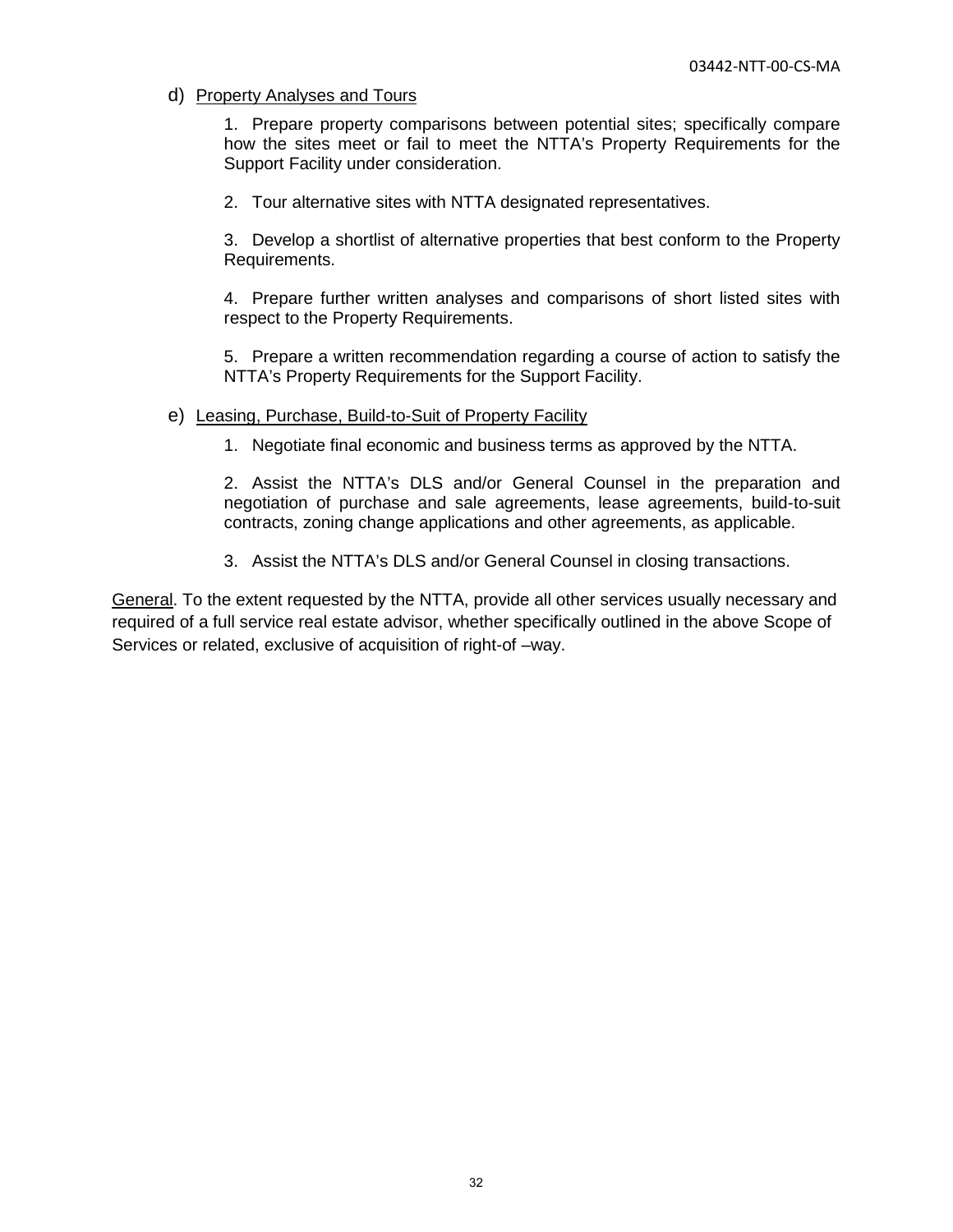#### ATTACHMENT E

INSURANCE REQUIREMENTS

## **NORTH TEXAS TOLLWAY AUTHORITY Special Provision Addressing Insurance Requirements**

#### **Contract No.: 03442-NTT-00-CS-MA**

#### **Project: Real Estate Advisory Services**

**Laws to be Observed.** The Consultant shall comply with all federal, state, and local laws, ordinances, and regulations applicable to the performance of the Services. **THE CONSULTANT SHALL INDEMNIFY AND HOLD HARMLESS THE AUTHORITY AND ITS REPRESENTATIVES AGAINST ANY CLAIM ARISING FROM VIOLATION BY THE CONSULTANT OF ANY LAW, ORDINANCE, OR REGULATION APPLICABLE TO THE SERVICES.** The Agreement is between the Authority and the Consultant only. Except with respect to claims arising from the Consultant's indemnity obligations owed to the Authority's directors, employees, and consultants, no person or entity may claim third-party beneficiary status under the Agreement or any of its provisions, nor may any non-party sue for personal injuries or property damage under the Agreement.

**Insurance.** The Consultant shall not commence performing the Services under the Agreement until it has furnished the Authority with satisfactory proof that the Consultant has obtained insurance of such character and in such amounts as set forth below. The Consultant shall submit complete policies or certificates evidencing the policy coverages and stipulations. The certificate submittals shall be provided on forms adopted by the Association for Cooperative Research and Development (ACORD).

The Consultant shall purchase and maintain in full force and effect, until completion of the Services and the expiration of all applicable Texas statutes of limitations, with respect to claims that could arise out of the Services or the Consultant's performance of the Services, such insurance as will cover the obligations and liabilities of the Consultant and its agents, employees, and subconsultants which may arise from the Services or the Consultant's performance of the Services under the Agreement. All such insurance shall be written with companies having an A.M. Best Financial Strength Rating of **A-** or better, and be in a Financial Size Category of **X** or greater. The Consultant hereby agrees that all policies shall be on ACORD Form. The Consultant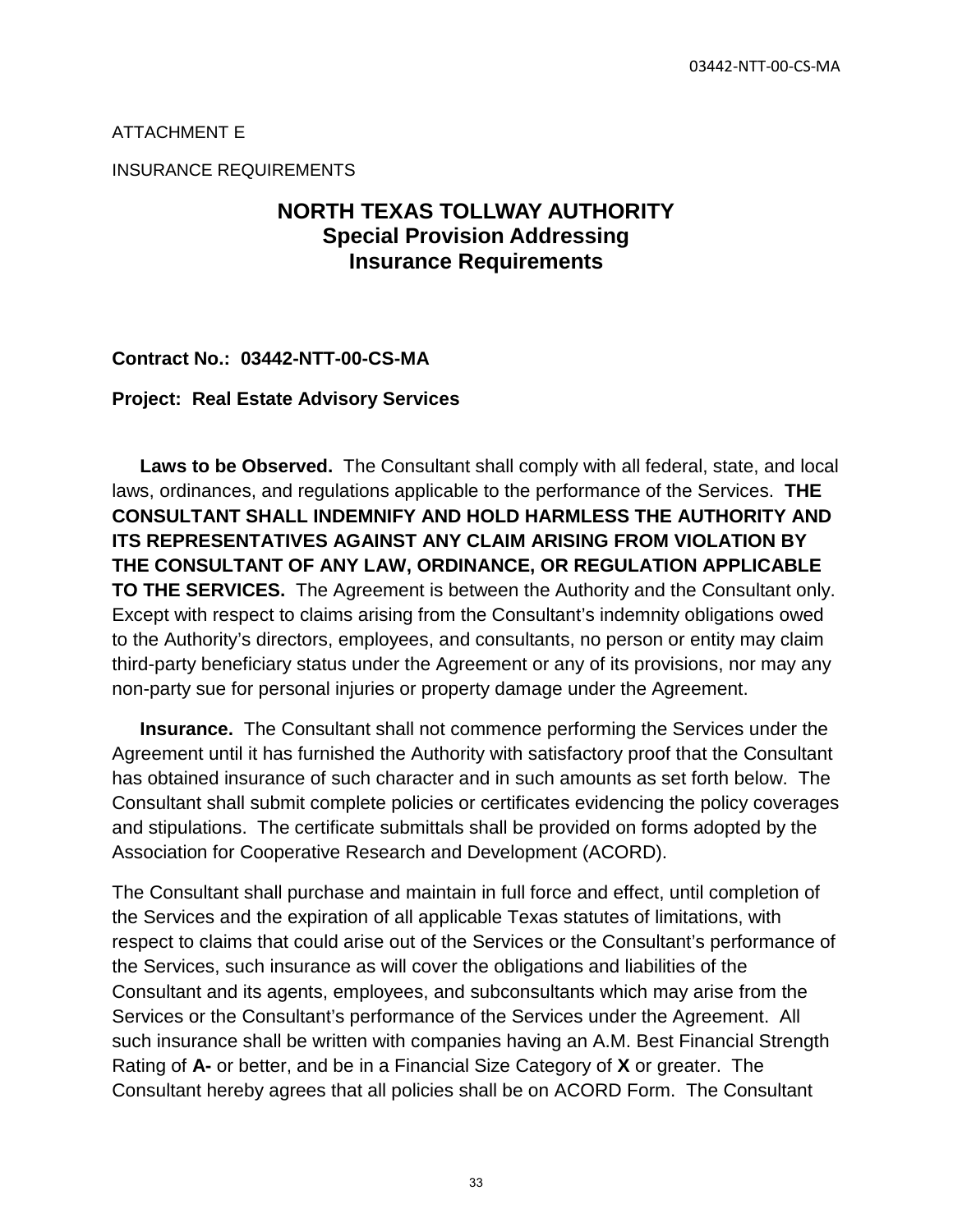acknowledges that except for Professional Liability, Claims Made Policy Forms are not acceptable. The Consultant hereby agrees that the Authority has the right to review the insurance providers, and that all companies must be acceptable to the Authority.

Each of the required policies listed below (1), (2), and (3) shall be endorsed to reflect a **"Waiver of Subrogation"** in favor of the Authority.

Until the expiration of all applicable Texas statutes of limitations, the Consultant shall secure and maintain, in the Consultant's own name, the following:

**1. Workers' Compensation Insurance** in compliance with the laws of the State of Texas and Employer's Liability Insurance with minimum limits of:

> **\$ 500,000** Each Accident **\$ 500,000** Disease Policy Limit **\$ 500,000** Disease Each Employee

**2. Business Auto Liability lnsurance** with minimum limits of **\$500,000** Combined Single Limit for Bodily lnjury and/or Property Damage, including Owned, Hired and Non-Ownership Liability Coverage. This policy shall not contain any limitation with respect to a radius of operation for any vehicle covered, and shall not exclude from the coverage of the policy any vehicle to be used in connection with performance of the Services.

**3. Professional Liability lnsurance** in the amounts normally carried for its own protection in the practice of providing services, but in no event less than **\$1,000,000.00** per claim and aggregate.

**4.** The **Authority** shall be included as additional insured by endorsement to all policies required under the Agreement, other than Workers' Compensation and Professional Liability Insurance policies.

## **5. Insurance for Subconsultants.**

(1) The Consultant shall secure and maintain, until the expiration of all applicable Texas statutes of limitations with respect to claims that could arise out of a subconsultant's performance of the Services, certificates of insurance from all subconsultants, evidencing the fore going types and amounts of insurance coverages, with respect to the Services to be performed by the subconsultant.

(2) Insurance certificates of subconsultants and subsubconsultants will be maintained by the Consultant for the duration of the Agreement.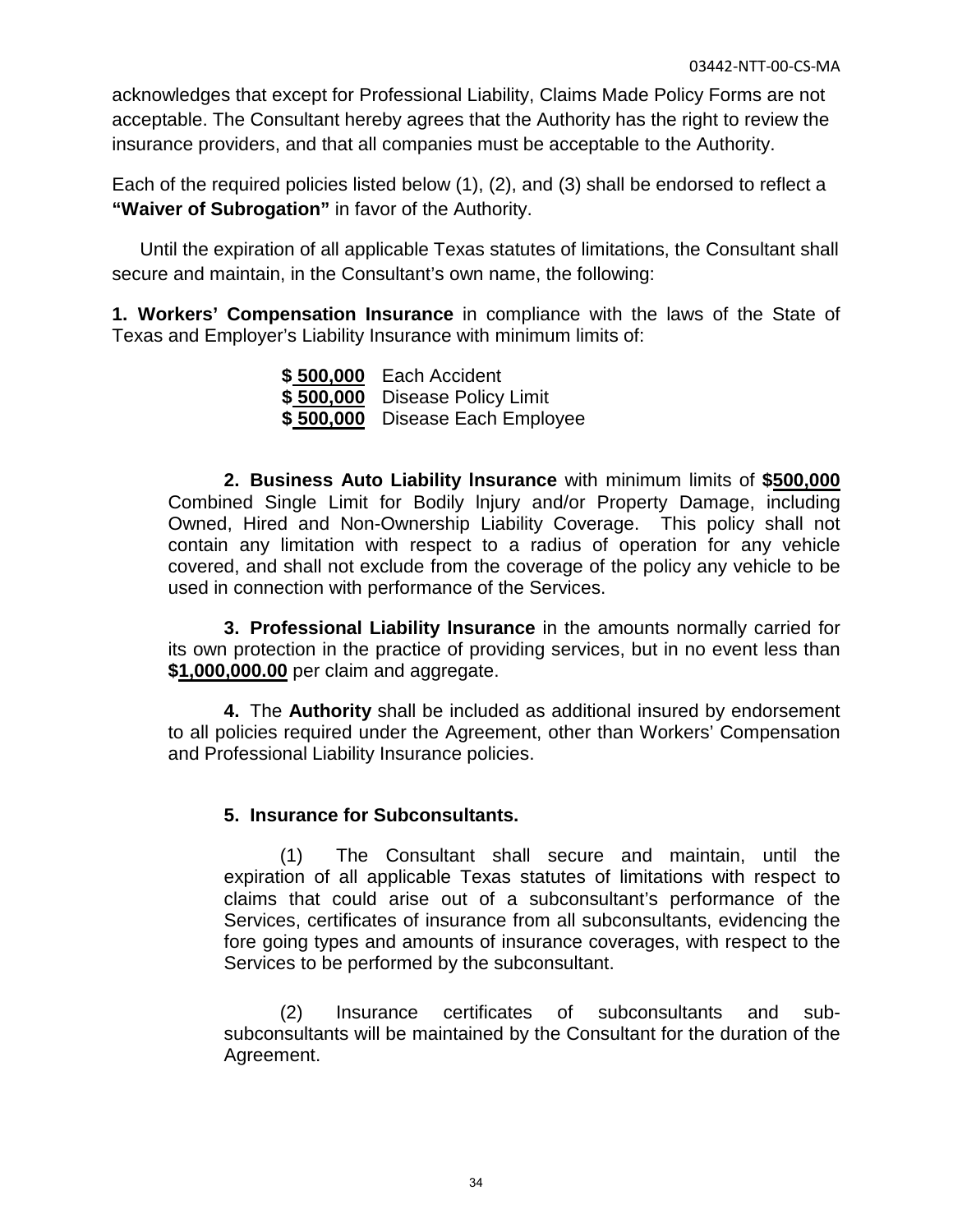**Required Addendum.** The insurance carrier shall include in each of the insurance policies required under the Agreement the following statement:

**"This policy shall not be canceled or materially changed nor nonrenewed during the period of coverage without at least thirty (30) days' prior written notice to the North Texas Tollway Authority, 5900 West Plano Parkway, Suite 100, Plano, Texas 75093, Attention: Insurance Program Administrator".**

**Payment of Deductibles.** The Consultant shall be responsible for any deductible stated in any policy required under the Agreement.

**Duration of Coverage.** The Consultant shall carry the insurance specified above until all of the Services required to be performed under the terms of the Agreement are satisfactorily completed, as evidenced by the formal acceptance thereof and final payment of all amounts owed to the Consultant by the Authority, or provide, prior to the end of coverage, a new certificate of insurance. If, for any reason, the required insurance coverage is not kept in force, the Consultant shall stop all work until it provides acceptable documentation to the Authority. The Consultant shall notify the Authority, in writing, by certified mail or hand delivery of any material change in the insurance coverage of the Consultant or any subconsultant or sub-subconsultant within ten (10) days of such change.

**Certification by the Insurer.** On all policies, the insurer shall certify that the aggregate amount shown on insurance limits is in full force and has not been diminished.

**No Special Payments.** No special payments shall be made for any insurance that the Consultant may be required to carry, but all costs thereof shall be included in the price bid for the various items included in the proposal. Bidders shall determine all the kinds and costs of insurance that may be required before submitting their bids and shall submit acceptable evidence of same to the Authority.

**No Waiver by the Authority**. Neither the approval by the Authority of any insurance supplied by the Consultant nor the failure to disapprove that insurance shall relieve the Consultant from full responsibility for any liability as set forth herein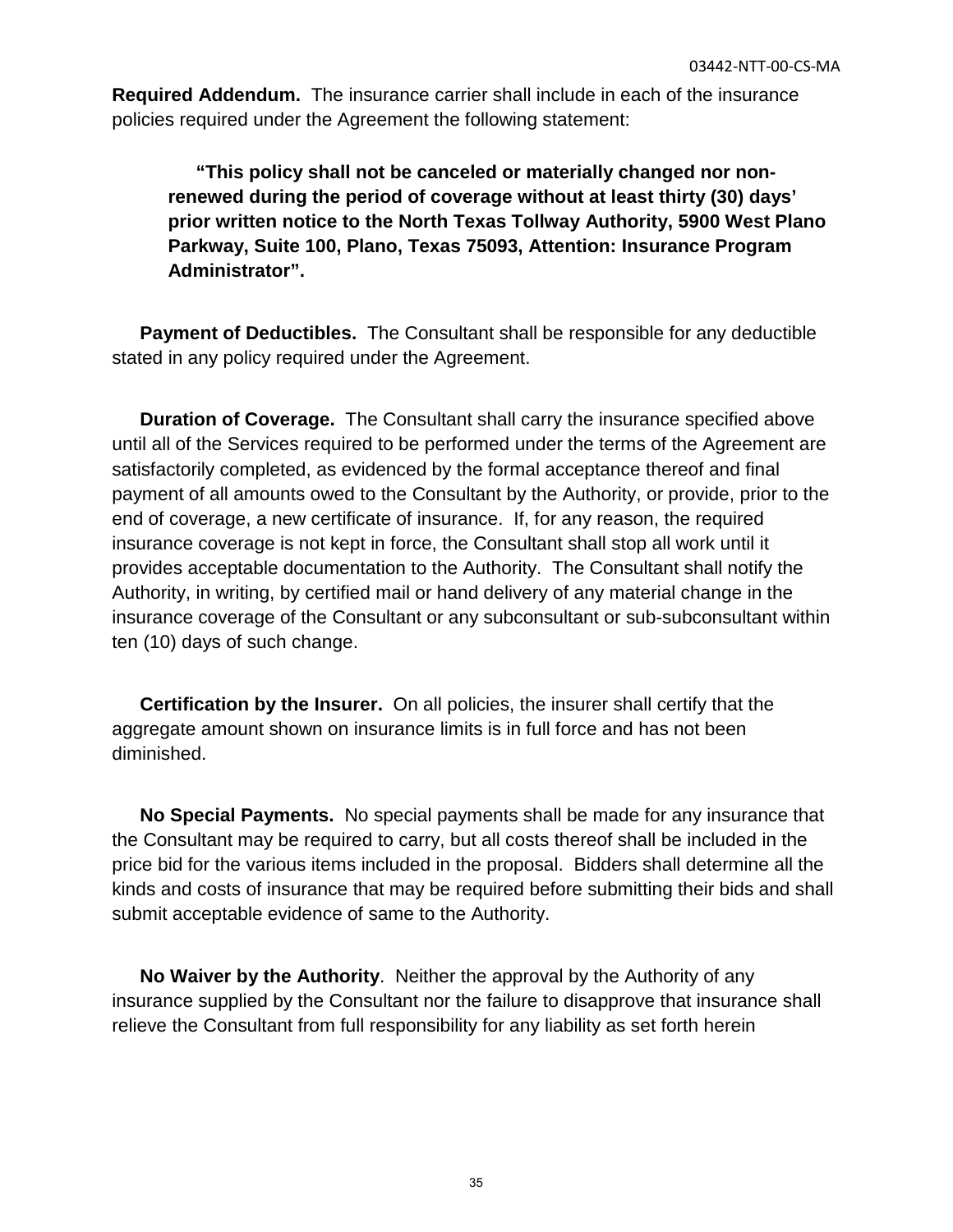**Waiver by the Consultant.** The Consultant hereby waives any and every claim which arises or may arise in its favor against the Authority, the Engineer, the Construction Manager, the Section Engineer, and the Consulting Engineers and their respective owners, directors, officers, employees, consultants, contractors, and agents pursuant to the Agreement which is covered, in whole or in part, by insurance provided or to be provided pursuant to the terms hereof. Such waiver shall be in addition to, and not limitation of, any other waiver or release contained in the Agreement. Inasmuch as such waiver shall preclude the assignment of any aforesaid claim by way of subrogation or otherwise to an insurance company (or any other person), the Consultant hereby agrees immediately to give to each insurance company which has issued policies of insurance pursuant hereto written notice of the terms of such waiver and to cause such insurance policies to be properly endorsed, if necessary, to prevent the invalidation of such insurance coverages by reason of such waiver.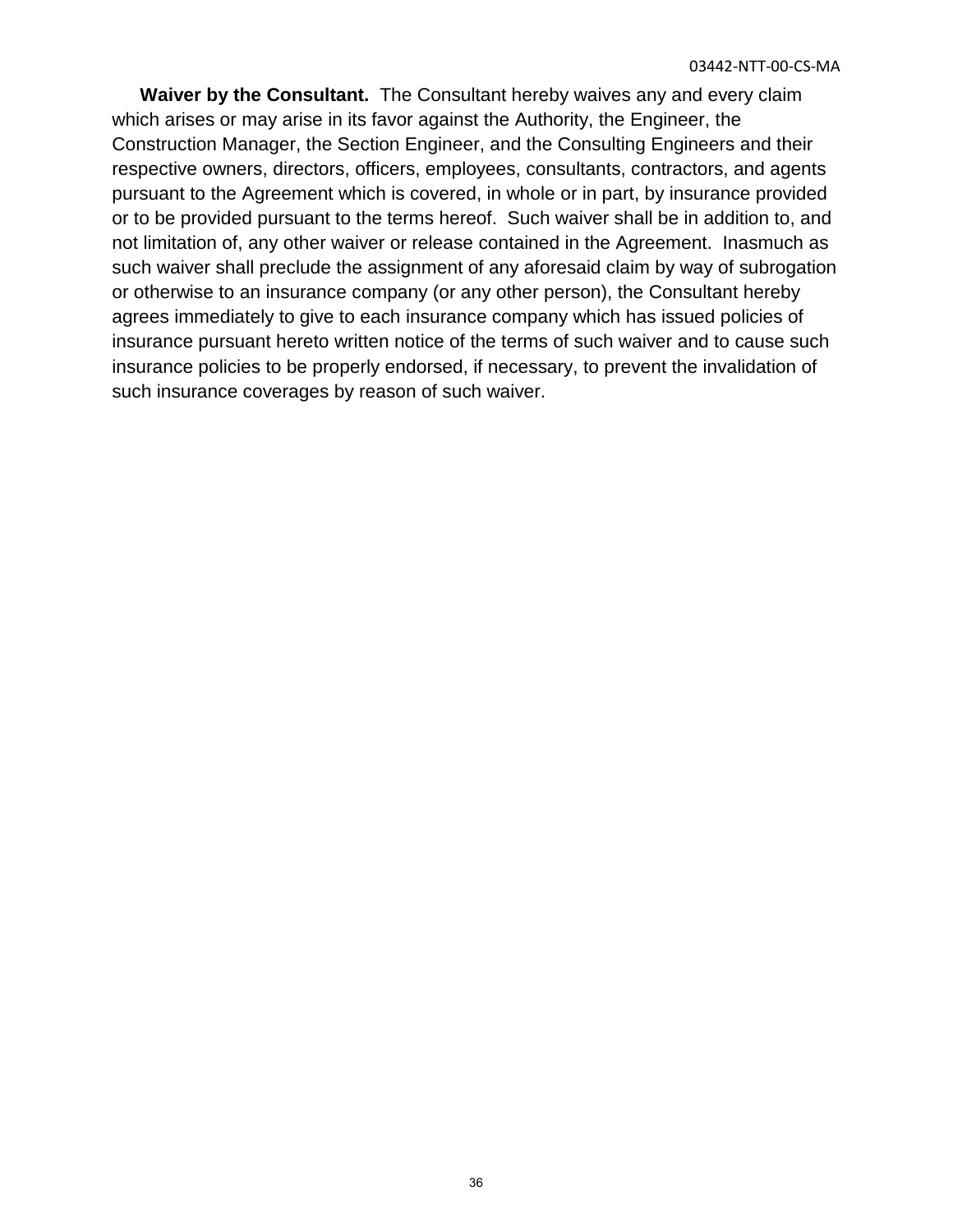ATTACHMENT F

SAMPLE CONTRACT

## **CONSULTING SERVICES AGREEMENT BETWEEN THE NORTH TEXAS TOLLWAY AUTHORITY AND [INSERT NAME OF CONSULTANT] Contract No.: 03442-NTT-00-CS-MA**

THIS CONSULTING SERVICES AGREEMENT (this "Agreement) is made and entered into as of **\_\_\_\_\_\_\_\_\_\_\_\_\_\_\_ \_\_\_\_\_, 2012**(the "Effective Date"), by and between the **North Texas Tollway Authority**, a regional tollway authority and a political subdivision of the State of Texas, whose address is 5900 West Plano Parkway, Suite 100, Plano, Texas 75093 (the "NTTA"), and

 , a **[INSERT NAME OF STATE AND WHETHER ENTITY IS A CORPORATION/LIMITED LIABILITY COMPANY/LIMITED PARTNERSHIP]**, whose address is \_\_\_\_\_\_\_\_\_\_\_\_\_\_\_\_\_\_\_\_\_\_\_\_\_\_\_\_\_\_ (the "Consultant").

#### **WITNESSETH**

- **WHEREAS**, the NTTA is a regional tollway authority governed by Chapter 366 of the Texas Transportation Code (the "Regional Tollway Authority Act"), and authorized to enter into agreements necessary or incidental to its duties and powers; and
- **WHEREAS**, the NTTA has determined that it is desirous of obtaining the necessary resources to develop and facilitate Real Estate Advisory Services; and
- **WHEREAS**, the NTTA's procurement policy provides that the NTTA may contract for consulting services if the Executive Director reasonably determines that the NTTA cannot adequately perform the services with its own personnel, and the Executive Director hereby makes such a determination; and
- **WHEREAS**, the NTTA must base its selection of consultants on their demonstrated competence, knowledge and qualifications, and on the reasonableness of the proposed fee for the services; and
- **WHEREAS,** the services to be provided by the Consultant under this Agreement are described in the NTTA's Request for Proposal for Contract **03442-NTT-00-CS-MA**  (the "RFP"), as well as the Consultant's Response, which was prepared by the Consultant and submitted to the NTTA in response to the RFP (the "Request for Proposal"); and
- **WHEREAS,** the Consultant's personnel are highly trained, qualified, and experienced in performing the Scope of Services (as defined below) desired by the NTTA, the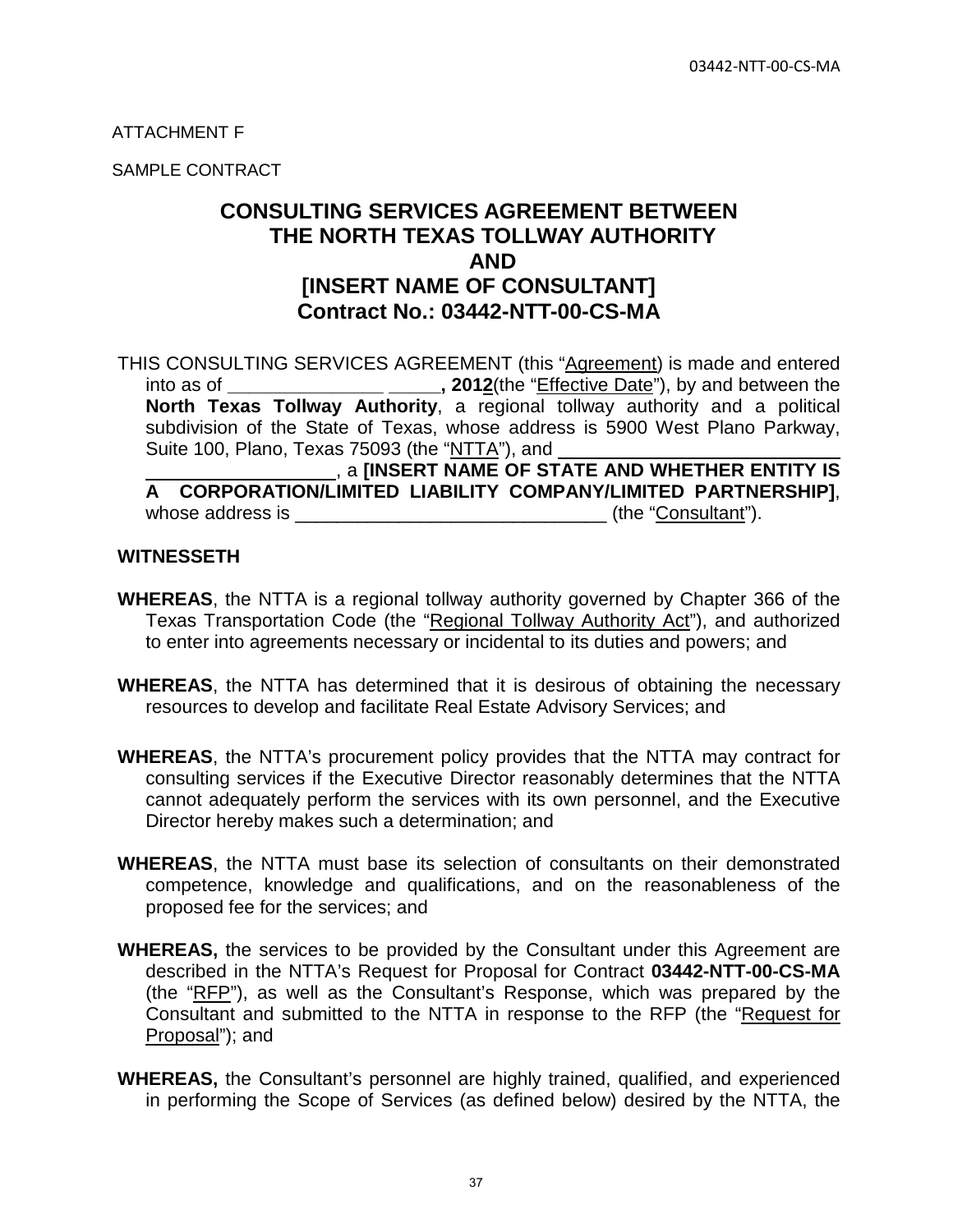Consultant has the demonstrated competence, knowledge, and requisite qualifications to provide the desired services, and has agreed to do so for a reasonable fee as set forth below and upon the terms and conditions provided in this Agreement.

**NOW, THEREFORE**, in consideration of payments hereinafter stipulated, the receipt and sufficiency of which are hereby acknowledged, the parties do hereby agree as follows:

## **1) DUTIES OF CONSULTANT**

- a) The Consultant covenants and agrees to provide those services detailed in the Scope of Services, attached hereto as Exhibit A and incorporated herein for all purposes (all such services being collectively referred to hereinafter as, the "Services").
- b) The Consultant covenants and agrees that the Services shall be of the highest quality, complete in all respects, comply fully with the terms of this Agreement, and be subject to the approval of the NTTA.

## **2) TIME OF PERFORMANCE; SUSPENSION OF WORK**

- a) The Consultant agrees to begin the performance of the Services designated herein no later than ten (10) business days after the Effective Date.
- b) Notwithstanding the foregoing, the NTTA may elect to suspend the work of the Consultant hereunder, but not terminate this Agreement, by providing the Consultant with thirty (30) days' prior written notice to that effect. Thereafter, the work may be reinstated and resumed in full force and effect upon receipt from the NTTA of thirty (30) days' prior written notice requesting same. The Consultant shall not be entitled to any damages or other compensation of any form in the event that the NTTA exercises its right to suspend the work; provided, however, that the completion period shall be extended for a period of time determined by the NTTA at its discretion to allow for said suspension of work.
- c) The Consultant agrees that no claims for damages or for other compensation shall be made by the Consultant for any delays or hindrances occurring during the progress of any portion of the Services. Such delays or hindrances, if any, shall be provided for by an extension of time for such reasonable periods as the NTTA may decide.

## **3) COMPENSATION**

a) The Consultant agrees to accept the consideration described on Exhibit B, attached hereto and made a part of this Agreement, as full and sufficient compensation for the satisfactory performance of the Services and its other obligations under this Agreement. Payments by the NTTA shall be inclusive of all federal, state, and local taxes, and shall constitute full payment for the Services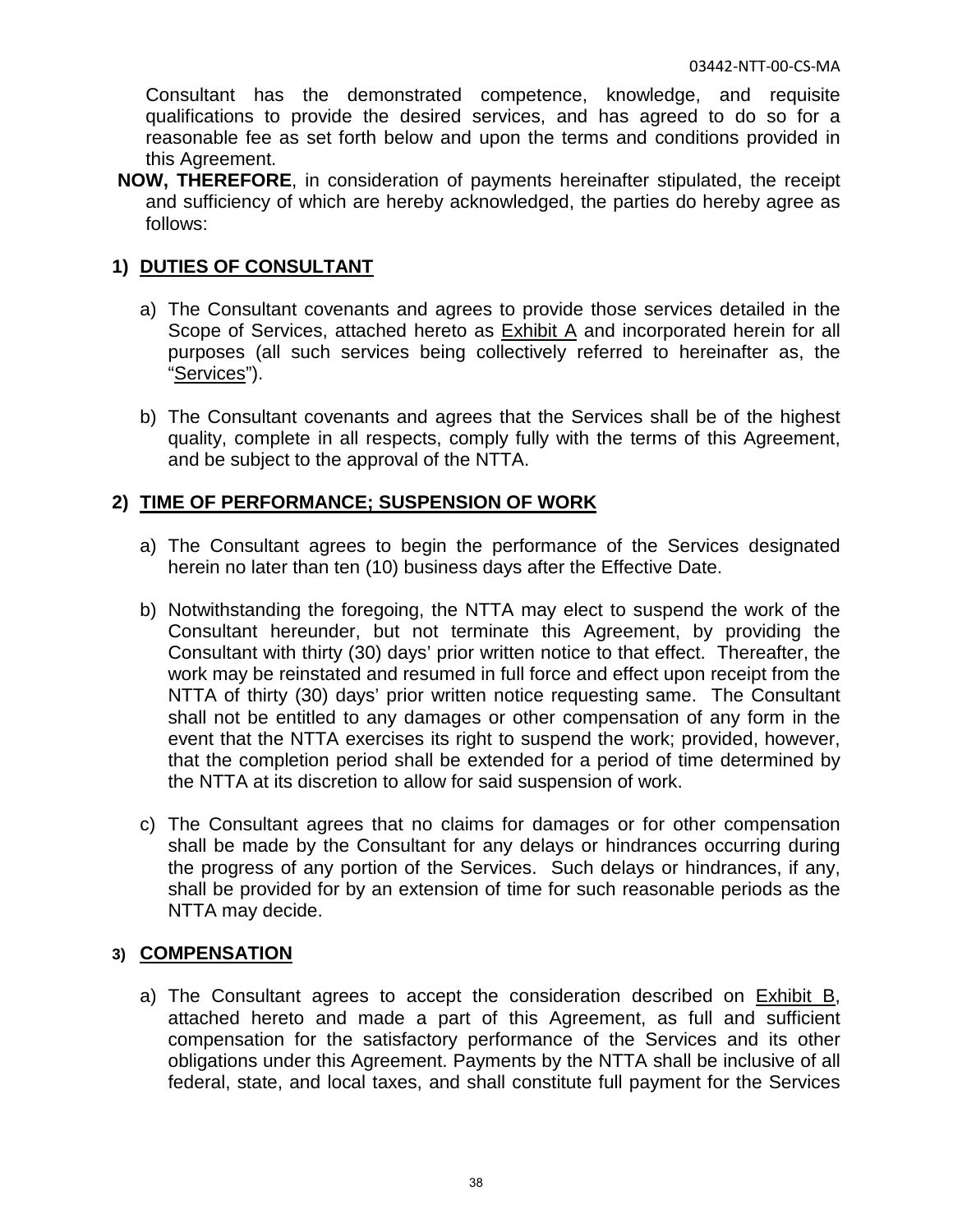and all resources required to deliver the Services, including materials, training, equipment used, travel, overhead, and expenses.

- b) If the NTTA shall materially change the contractual scope of the Services or materially revise features of the Services from those shown and described on Exhibit A, then the fees to be paid to the Consultant shall be subject to adjustment upward or downward as specified by mutual written agreement signed by the NTTA and the Consultant prior to such change.
- c) If after paying for the Services or any other products or deliverables, the NTTA determines that the Services, products or deliverables do not satisfy the requirements of this Agreement, the NTTA may reject them and the Consultant shall return the compensation received therefor. No payment by the NTTA shall relieve the Consultant of its obligation to deliver timely the Services required under this Agreement. In addition to all other available rights and remedies, the NTTA may set off amounts owed by the Consultant under this Agreement, against amounts owed by the NTTA to the Consultant.
- d) Consultant shall provide fully documented and accurate itemized statements of invoices with appropriate and applicable attachments, statistical and programmatic documentation reports as required. Each statement shall, at a minimum, include a description of the services, the day(s) and the time during the day(s) that the Consultant performed the services, and the total amount billed for the services rendered. The NTTA shall review and approve each statement in a timely manner and compensate Consultant within thirty (30) business days of the statement's receipt. All travel expenses shall comply with and be submitted in conformance with the NTTA's Travel Authorization and Expense Reimbursement Procedure. The NTTA shall have the right to withhold all or part of any payments to the Consultant to offset any payment or reimbursement made to Consultant for ineligible expenditures, use or sales taxes assessed for which the NTTA is exempt, undocumented units of service billed, and any profit made by the Consultant not provided for herein on the Services performed hereunder.

#### **4) INSURANCE**

- a) Prior to beginning its performance of the Services, the Consultant shall, at the Consultant's own expense, obtain insurance coverage in the amounts specified in Exhibit C, attached hereto and incorporated into this Agreement for all purposes as if fully set forth herein. The Consultant hereby agrees that it shall maintain any and all required insurance in full force and effect during the term of this Agreement or for a longer term as may be otherwise provided for hereunder.
- b) The Consultant hereby agrees that all polices will be written through companies licensed or approved to transact that class of insurance in the State of Texas, rated with respect to the companies providing the insurance by A.M. Best Co. as "A minus X" or better.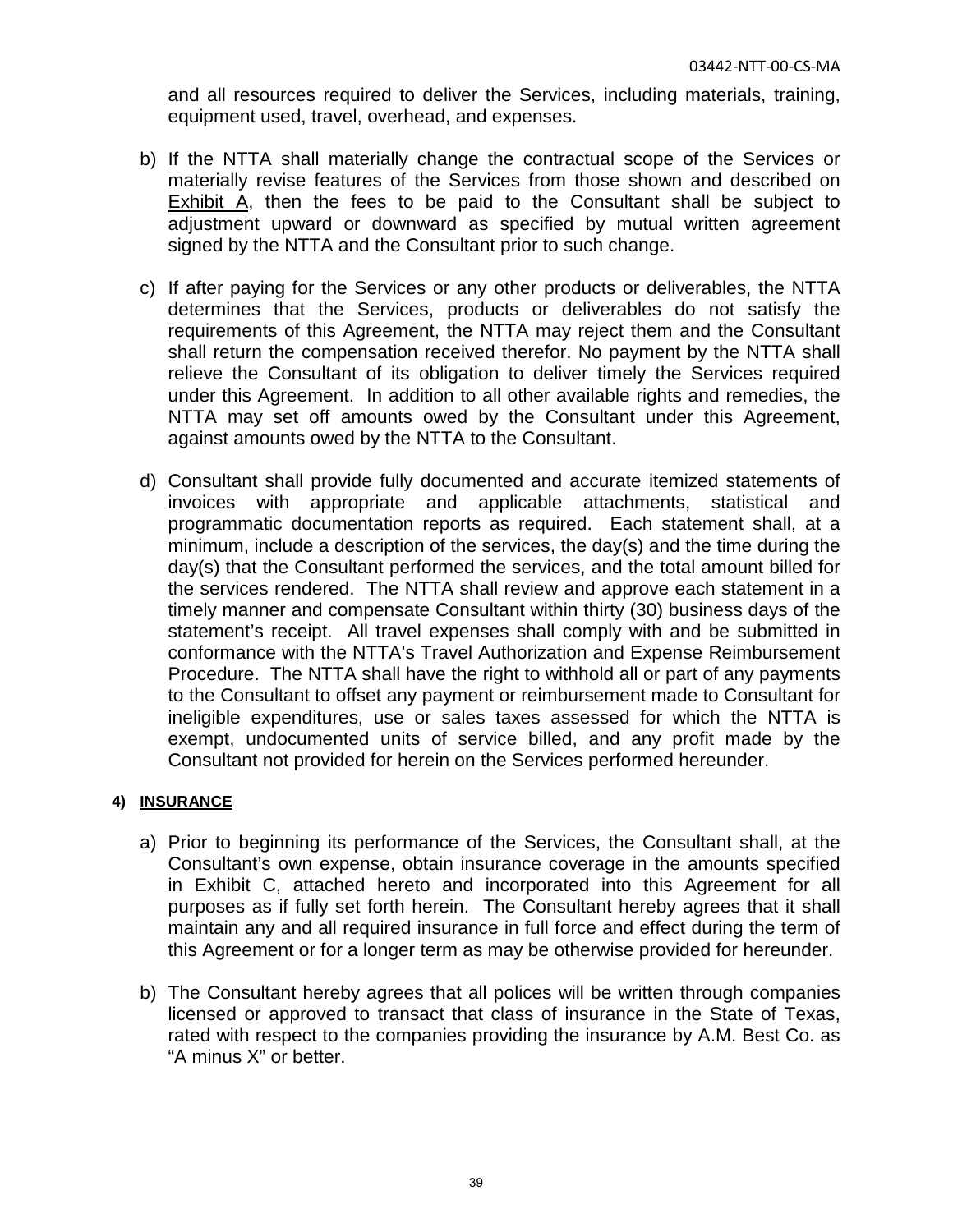c) Upon the execution of this Agreement by the Consultant, the Consultant shall furnish certificates of insurance, on the Agency Company Organization Research & Development Form 25 (i.e., ACORD Form 25), acceptable to the NTTA evidencing compliance with the requirements of this Section 4. The certificates shall indicate the name of insured, the name of insurance company, the name of the agency/agent, the policy number, the term of coverage, and the limits of coverage. Additionally, all insurance furnished for Commercial General Liability and Business Automobile shall name the NTTA as an additional insured. On all policies and certificates, the insurer shall certify that the aggregate amount shown on insurance limits is in full force and has not been diminished. The insurance carrier shall include in each of the insurance policies required under Exhibit C the following statement: "This policy shall not be canceled or materially changed during the period of coverage without at least thirty (30) days' prior written notice addressed to the North Texas Tollway NTTA, P.O. Box 260729, Plano, Texas 75026, Attention: Insurance and Claims Coordinator".

#### **5) TERM; TERMINATION**

- a) The term of this Agreement will start on the Effective Date and shall remain in effect for three years until **[INSERT MONTH, DAY, YEAR],** this agreement may be extended at the sole discretion of the NTTA for two (2) additional one (1) year terms. This agreement or any subsequent extensions may be terminated by either party in accordance with the provisions of Section 5 of this Agreement (the "Term").
- b) In addition to any other remedy set forth in this Agreement or otherwise available at law or in equity, the NTTA may terminate this Agreement by written notice to the Consultant at any time, without prejudice to any other legal rights to which the NTTA may be entitled, upon the occurrence of any one or more of the following:
	- i) the NTTA's determination, in its sole judgment, that the Consultant's performance under this Agreement is unsatisfactory; or
	- ii) the Consultant's default in the performance of any of the provisions of this Agreement; or
	- iii) any representations or warranties made by the Consultant to the NTTA that prove to be untrue or inaccurate in any material respect; or
	- iv) the NTTA's determination, in its sole judgment, that termination is in the NTTA's best interest.
- c) If the NTTA, in its sole judgment, determines that the Consultant's performance is unsatisfactory, the Consultant is in default of its obligations under this Agreement, or the Consultant made untrue or inaccurate representations or warranties in any material respect, then the NTTA may immediately terminate this Agreement and shall have a right to set off or otherwise recover any damages incurred by reason of the Consultant's breach hereof. The NTTA's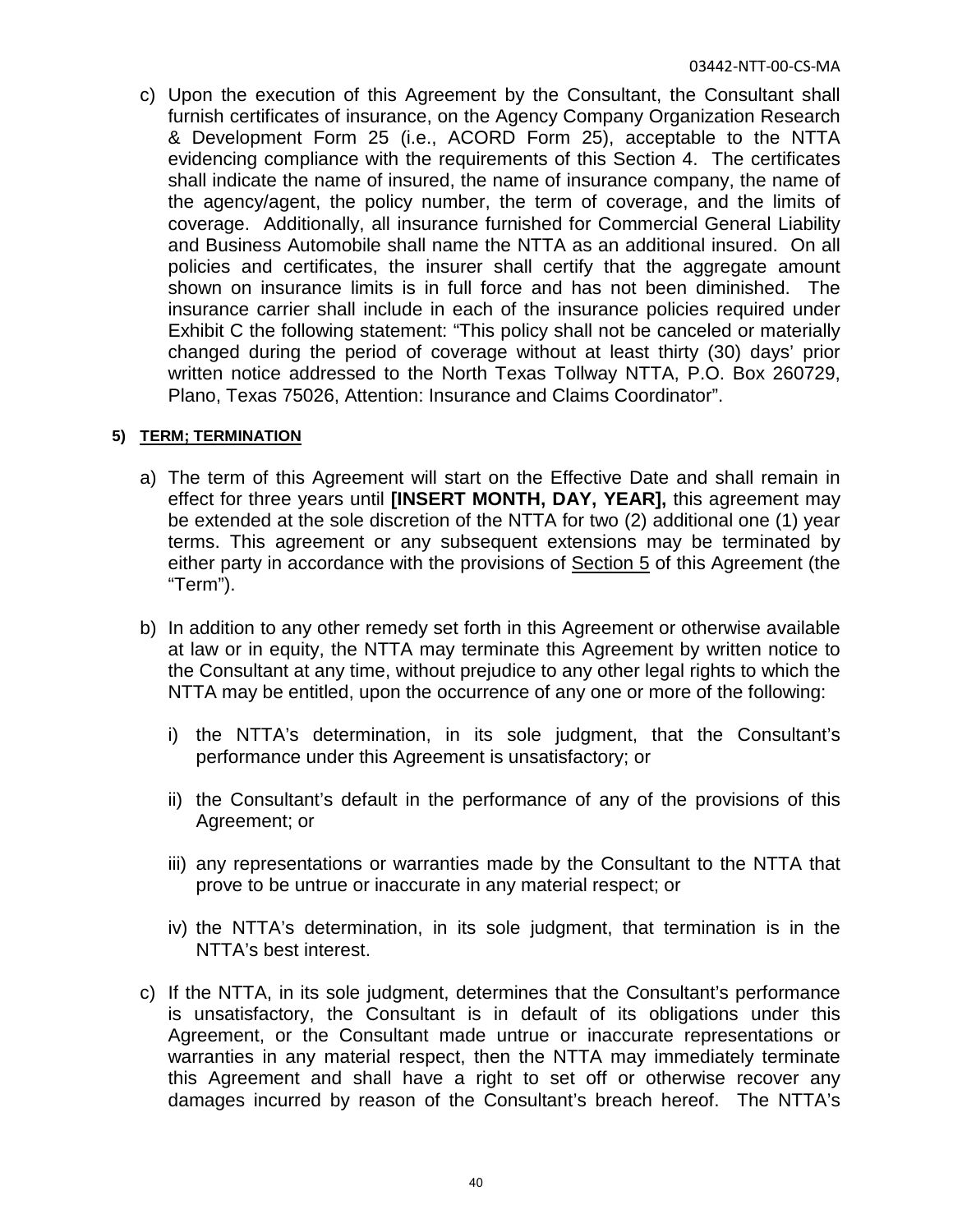rights and options to terminate this Agreement shall be in addition to, and not in lieu of, any and all rights, actions, options, and privileges otherwise available to the NTTA as a consequence of said default, whether arising under law or equity pursuant to this Agreement, or otherwise. During the pendency of a default by the Consultant hereunder, the NTTA may withhold payment of any sums that the Consultant claims are owed by the NTTA pending determination of the amount of any setoff or damages available to or suffered by the NTTA due to the Consultant's failure to satisfactorily perform under this Agreement.

d) Termination of this Agreement for any reason shall not relieve either party from its obligation to perform up to the effective date of termination or to perform all obligations that survive termination. If before the termination of the Agreement, the NTTA makes payments hereunder attributable to periods after termination, the Consultant shall refund those payments promptly to the NTTA. If payments attributable to periods before the termination remain unpaid upon the termination of the Agreement, the NTTA (or if applicable, the Consultant) shall do so promptly after the termination of this Agreement. Subject to the provisions of this Subparagraph 5(c), the Consultant shall not be entitled to any compensation after the effective date of termination. Nothing in this paragraph shall limit the rights otherwise available to a party arising from the breach of the provisions hereof.

## **6) INSPECTION OF BOOKS AND RECORDS**

The NTTA, its employees, agents or any duly authorized representative of the NTTA, shall have the right at all reasonable times to inspect and examine the books and records of the Consultant, in whatever form said records may be kept, at Consultant's office for all lawful purposes, including but not limited to the following:

- Examination;
- Audit;
- Investigation;
- Contract Administration;
- Checking the salary costs and other expenses described and/or contemplated in the Agreement; or
- Otherwise confirming compliance with the terms of the Agreement.

Books and records for the purposes of this section shall include any and all authorization logs, transaction records, books, documents, and papers that are directly pertinent to the performance of the services covered under this Agreement. The Consultant shall maintain such records, together with such supporting or underlying documents and materials, for the duration of this agreement and according to the NTTA's Records Retention Schedules after the completion of this agreement, including any and all renewals or extensions thereof. The records, together with the supporting or underlying documents and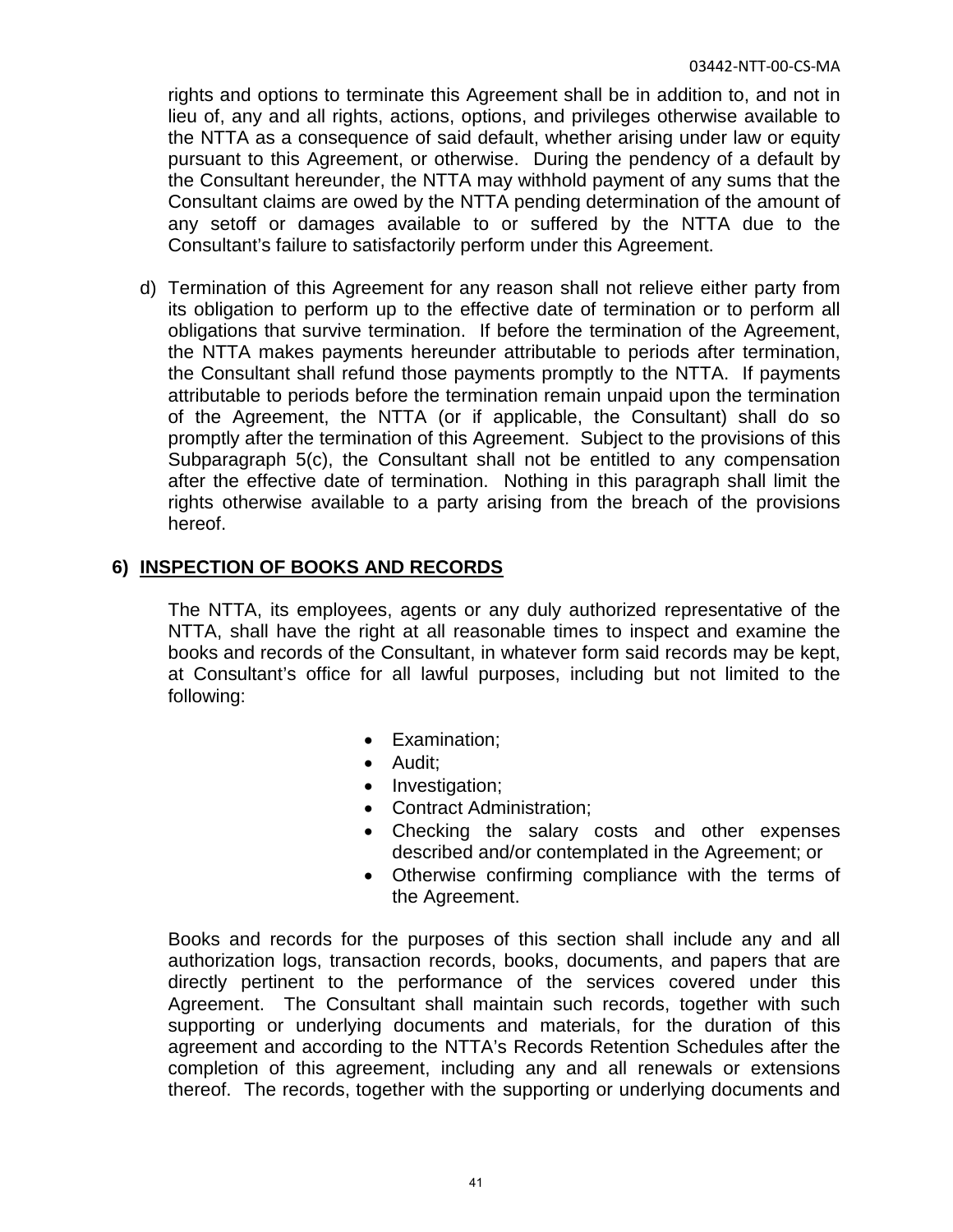materials shall be made available, upon request, to the NTTA, through its employees, agents, representatives, contractors or other designees, during normal business hours. Consultant will provide such access in reasonable comfort and will provide any furnishings, equipment, or other conveniences deemed reasonably necessary to fulfill the purposes described in this section.

## **7) NOTICES**

All notices required to be given hereunder shall be in writing and shall be sent by certified mail, return receipt requested, hand delivered, or via reputable overnight air courier, addressed as follows:

If to the NTTA by hand delivery or air courier: If to the Consultant:

North Texas Tollway NTTA Attn: Felix Alvarez 5900 W. Plano Parkway, Suite 100 Plano, Texas 75093

[INSERT VENDOR NAME] Attn: [INSERT VENDOR ADDRES] [INSERT VENDOR ADDRES]

If to the NTTA by United States mail:

North Texas Tollway Authority Attn: Felix Alvarez P.O. Box 260729 Plano, Texas 75026:

or to such other address as either party may provide to the other in accordance herewith. All written notices, demands, and other papers or documents served upon the NTTA or the Consultant in the aforesaid manner shall be deemed served or delivered for all purposes hereunder either (a) three (3) days following the U.S. Postal Service's postmarked date if mailed, registered or certified mail and return receipt requested, or (b) immediately upon actual delivery or refusal of delivery if transmitted by courier or overnight delivery service.

## **8) COMPLIANCE WITH LAWS**

The Consultant and its employees and agents shall strictly comply with all laws, rules and regulations applicable to its performance of this Agreement. The Consultant warrants to the NTTA that it has obtained and shall maintain all required permits, licenses, registrations, and filings in connection with its performance of this Agreement.

## **9) WARRANTIES**

a) The Consultant represents, warrants and covenants to the NTTA that (a) it has the full right, power, capacity and legal authority to enter into and fully perform all obligations required of the Consultant under this Agreement in accordance with its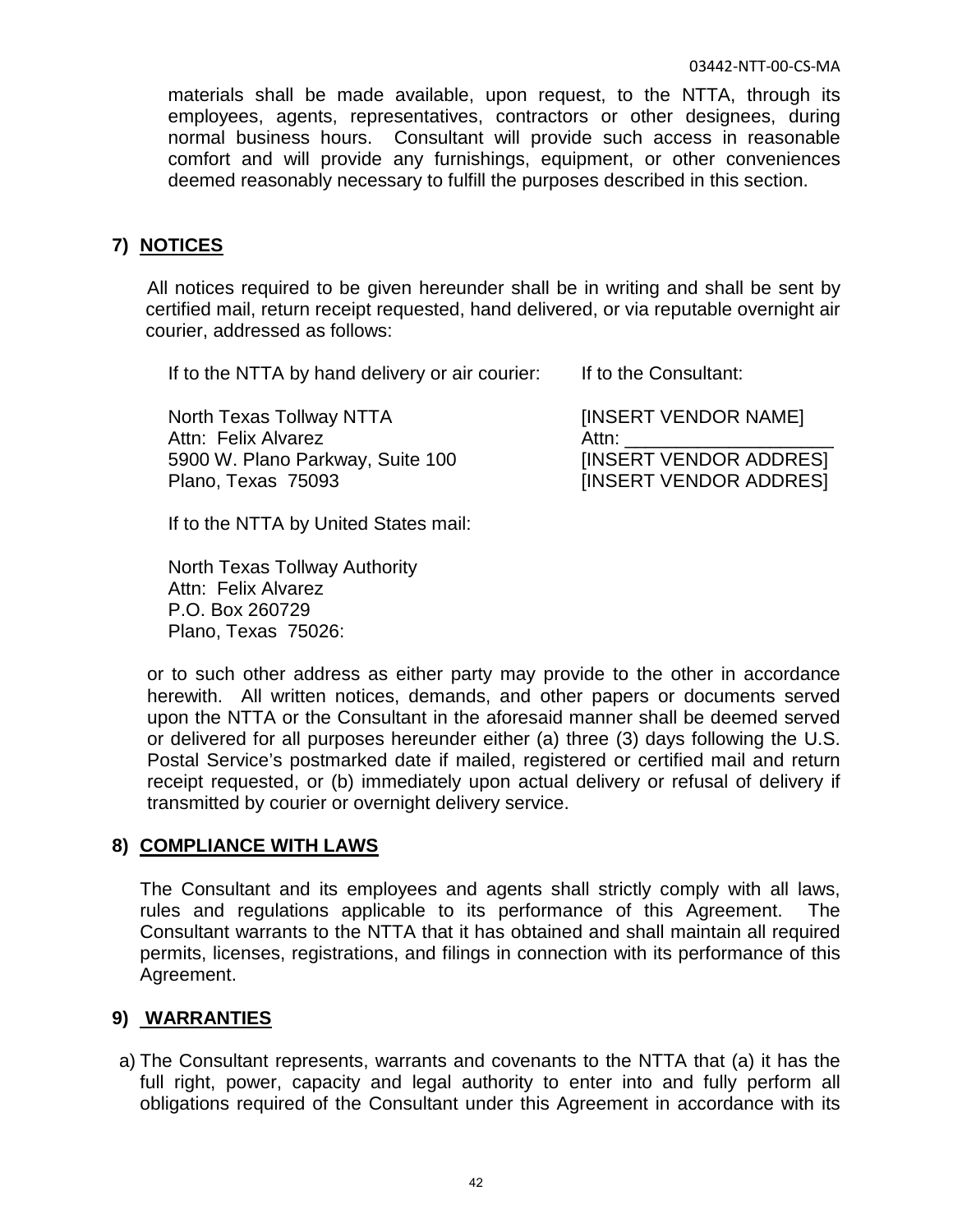terms, (b) the execution, delivery, and performance of this Agreement has been duly authorized by the Consultant and does not and will not violate or cause a breach of any other agreement or obligation to which it is a party or by which it is bound, and (c) no approval or other action by any third party is required in connection herewith.

b) The Consultant warrants that the Services performed under this Agreement shall be performed consistent with the highest prevailing professional or industry standards. In order to receive warranty remedies, the NTTA agrees to report in writing any deficiencies in the Services to the Consultant within sixty (60) days of the NTTA's acceptance of all modules within the Services, as provided under this Agreement.

As a result of the breach of warranty, the NTTA shall be entitled to the expeditious cure of any deficiencies in a manner least disruptive to the operation of the NTTA's business. If the Consultant is unable to perform the work necessary to cure the deficiencies, the NTTA shall be entitled to recover the fees paid to the Consultant and to recover any additional costs incurred by the NTTA specific to curing the deficiency in its performance of the Services. Nothing contained in this section, nor the NTTA's making of a warranty claim under this section, shall be deemed to constitute an election of remedies by the NTTA for a breach by the Consultant under this Agreement, nor shall this section or the making of a claim under this section limit or otherwise impair the NTTA's ability to pursue any and all remedies available under this Agreement or under applicable law for a breach by the Consultant under this Agreement.

## **10)COMPLIANCE WITH DIVERSITY POLICY**

The NTTA is an Equal Opportunity Employer. In conducting business with or on behalf of the NTTA, the Consultant shall not discriminate against any person because of race, age, color, religion, sex, disability, ancestry, national origin or place of birth. The Consultant further acknowledges the NTTA's commitment to facilitate and assure the participation of disadvantaged and small businesses in the NTTA's procurement process through its Disadvantaged, Minority, Women-Owned and Small Business Enterprises (Diversity) Policy ("Diversity Policy") and agrees that it will use its best good faith efforts to assist the NTTA in the NTTA's fulfillment of such commitment. It is the policy of the NTTA's Board of Directors that disadvantaged and small businesses have the maximum practicable opportunity to participate in the awarding of NTTA contracts and related subcontracts. To do so the NTTA has developed its Diversity Policy, attached hereto as Exhibit D and incorporated into this Agreement for all purposes as if fully set forth herein. The NTTA requires that all Consultants, including certified D/M/WBE firms agree to submit a fully executed copy of the Commitment Agreement Form For All Subcontractors (Form 4906) to the NTTA, a copy of which is attached hereto also as part of  $Exhibit D$ , in relation to this Agreement. In connection with any subletting, assignment or transfer of its work or obligations hereunder, the Consultant shall serve in a role typically described as the prime contractor with respect to all Services provided pursuant to this Section and will be responsible for ensuring the delivery all of the Services of whatever kind provided pursuant to this Section. The Consultant will also submit a monthly report of the status of its D/M/W/SBE subconsultants. Reports will be submitted monthly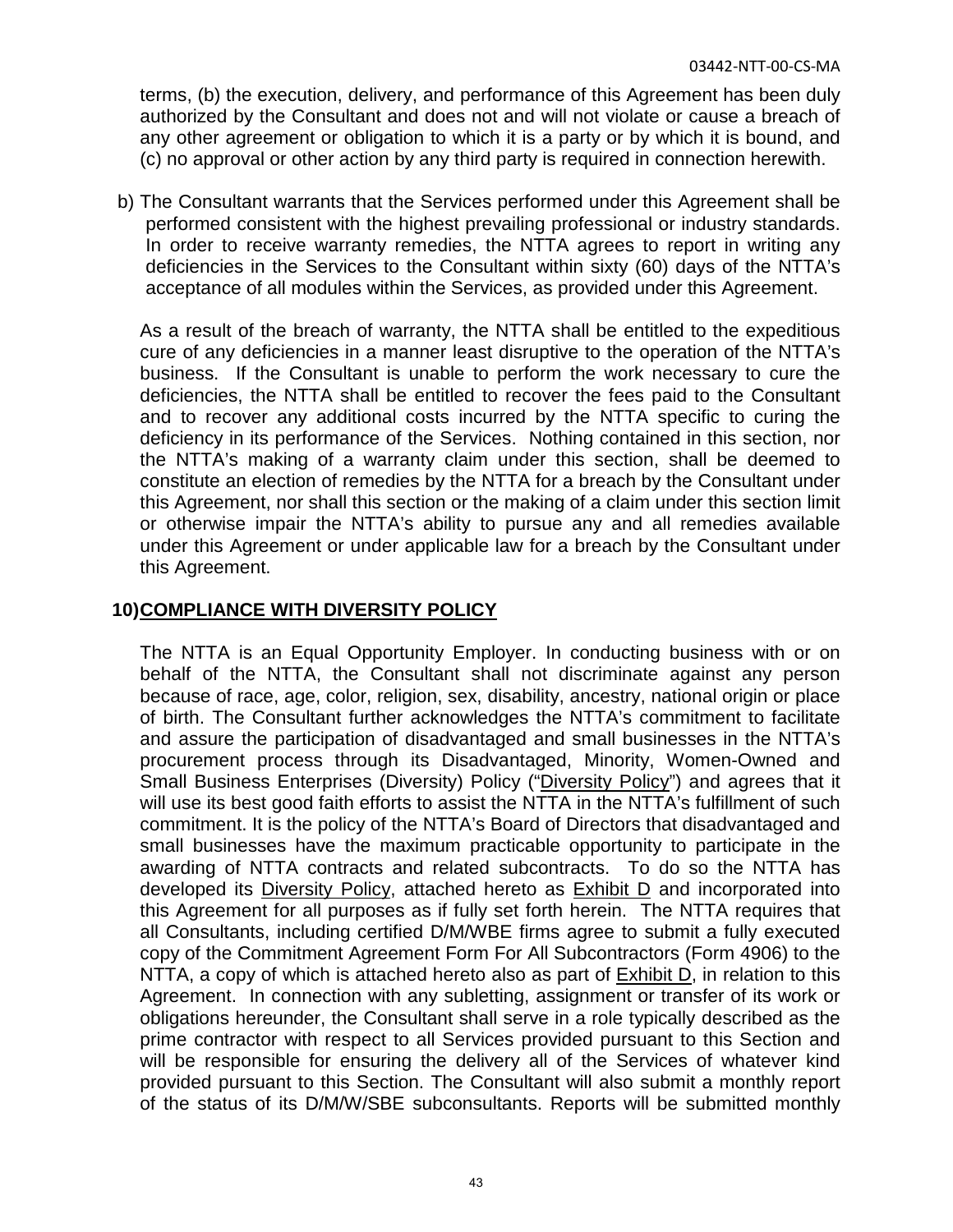with the Consultant's monthly invoices to the NTTA's Business Diversity Liaison and the applicable department director in the form designated by the Business Diversity Liaison.

#### **11) MISCELLANEOUS**

**a) NTTA INDEMNIFIED. THE CONSULTANT SHALL INDEMNIFY AND HOLD HARMLESS THE NTTA AND ITS OFFICERS, DIRECTORS, EMPLOYEES, AGENTS, CONSULTANTS, AND REPRESENTATIVES (COLLECTIVELY, THE "INDEMNITEES") FROM ANY CLAIMS, COSTS, OR LIABILITIES OF ANY TYPE OR NATURE, AND BY OR TO ANY PERSONS WHOMSOEVER, TO THE EXTENT ARISING FROM THE CONSULTANT'S NEGLIGENCE OF THE WORK TO BE ACCOMPLISHED UNDER THIS AGREEMENT, OR THE CONSULTANT'S FAILURE TO PERFORM SUCH WORK WHETHER SUCH CLAIM OR LIABILITY IS BASED IN TORT OR STRICT LIABILITY OR CAUSED BY AN EMPLOYEE OR AGENT OF THE CONSULTANT AGAINST THE INDEMNITEES. IN SUCH EVENT, THE CONSULTANT ALSO SHALL INDEMNIFY AND HOLD HARMLESS THE INDEMNITEES FROM ANY AND ALL EXPENSES, INCLUDING REASONABLE ATTORNEYS' FEES, INCURRED BY THE NTTA IN LITIGATING OR OTHERWISE RESPONDING TO SAID CLAIM OR LIABILITIES. IN THE EVENT THAT ANY OF THE INDEMNITEES IS/ARE FOUND TO BE PARTIALLY AT FAULT, THE CONSULTANT SHALL, NEVERTHELESS, INDEMNIFY THE INDEMNITEES FROM AND AGAINST THE EXPENSES, CLAIMS, OR LIABILITIES RELATING TO THE PERCENTAGE OF FAULT ATTRIBUTABLE TO THE CONSULTANT, ITS EMPLOYEES, AGENTS, CONTRACTORS, CONSULTANTS OR REPRESENTATIVES OR TO THEIR CONDUCT. THE PROVISIONS OF THIS SECTION SHALL SURVIVE THE TERMINATION OF THIS AGREEMENT FOR ANY REASON, INCLUDING PURSUANT TO ANY TERMINATION RIGHT PROVIDED FOR OR ALLOWED HEREUNDER.**

b) **CONFIDENTIALITY.** The Consultant acknowledges that any information that it or its employees, agents, or subcontractors obtain regarding the operation of the NTTA, its products, services, policies, personnel, and any other aspect of its operation is confidential, and shall not be revealed or disclosed to any person, company, or other entity without the express written consent of the NTTA. The Consultant hereby acknowledges and agrees that each of its employees, agents, or subcontractors performing work or services on behalf of the NTTA shall agree to be bound by the terms of this Agreement. The Consultant hereby agrees that each staff member assigned to work on the deliverables of this Agreement by the Consultant shall sign any confidentiality and/or computer access and security document/form required by the NTTA. The Consultant further agrees that any subcontractor staff utilized by the Consultant as a part of this implementation/engagement must also sign the same.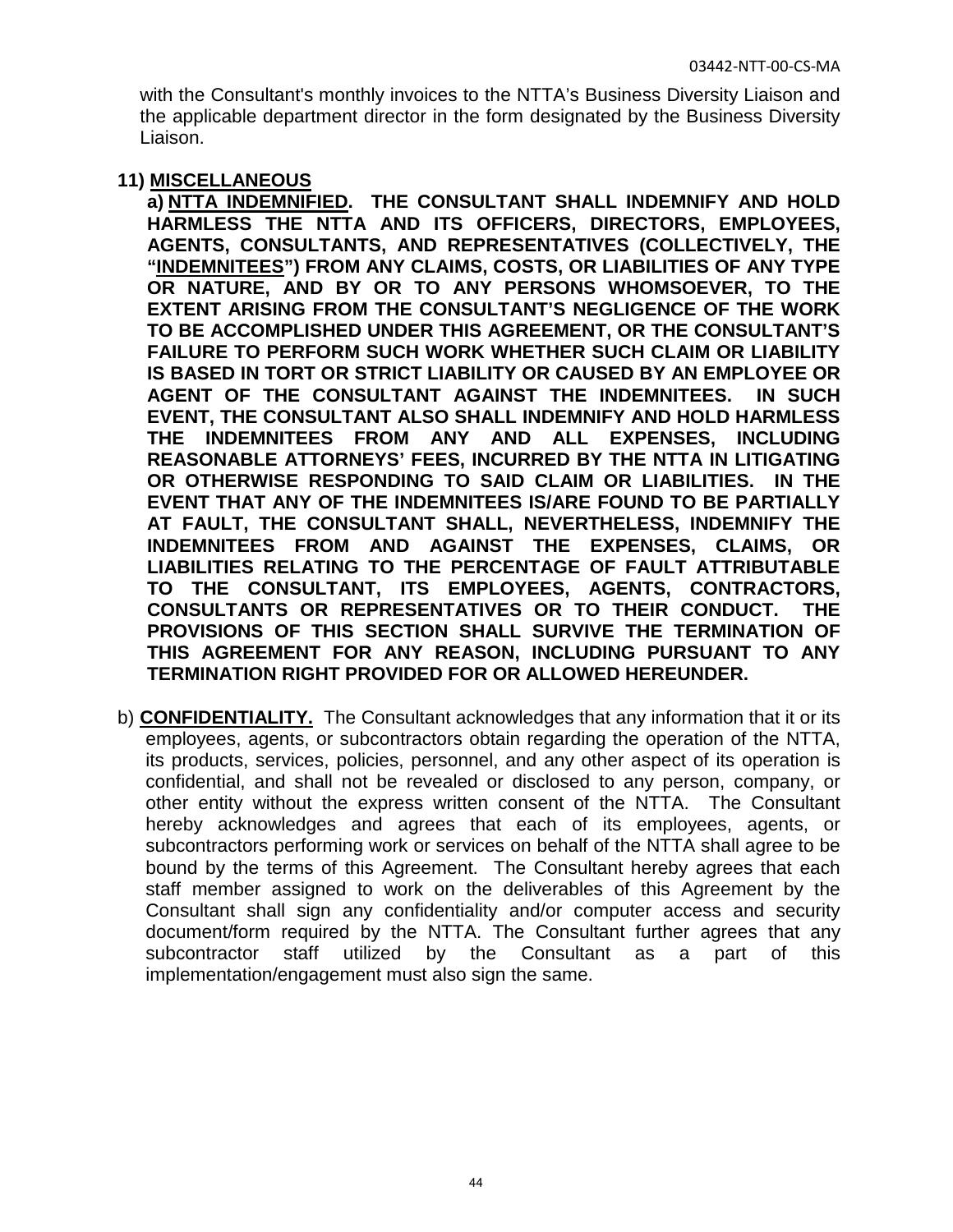- c) **PERSONNEL, EQUIPMENT, AND MATERIAL.** Except as otherwise specified, the Consultant shall furnish and maintain, at its own expense, adequate and sufficient personnel, equipment, supplies, transportation, and material, in the sole opinion of the NTTA, to perform the Services when and as required, and without delay. All employees of the Consultant shall have such knowledge and experience as will enable them to perform the duties assigned to them. Any employee of the Consultant who, in the sole opinion of the NTTA, is incompetent or by his work or conduct becomes detrimental to the performance of the Services rendered hereunder, shall, upon the request of the NTTA, immediately be removed from association with work being performed for the NTTA under this Agreement.
- d) **ACTS AND LIMITATIONS OF NTTA.** Anything to be done under this Agreement by the NTTA may be done by such persons, corporations, or firms as the NTTA may designate, except as otherwise provided in this Agreement or by law. Notwithstanding anything herein to the contrary, all covenants and obligations of the NTTA under this Agreement shall be deemed to be valid covenants and obligations only to the extent authorized by the Regional Tollway Act and permitted by the laws and the Constitution of the State of Texas, and no officer, director, or employee of the NTTA shall have any personal obligations or liability hereunder.
- e) **AUTHORITY OF CONSULTANT.** The Consultant represents and warrants that it is duly formed and qualified to do business under the laws of the State of Texas, and the individual or individuals executing this Agreement on its behalf are fully authorized to do so without the necessity of any additional action by its partners or any other party. The Consultant further represents and warrants that the execution, delivery, and performance by the Consultant of this Agreement shall neither conflict with any laws, statutes, regulations, or decisions affecting the Consultant nor breach any contractual covenants or restrictions between the Consultant and any other party.

The undersigned signatory or signatories for the Consultant hereby represent and warrant that each signatory is a fully authorized officer, partner, or representative, as applicable, of the Consultant and that said signatory has full and complete authority to execute this Agreement on behalf of the Consultant. The NTTA shall be relying upon the assurances provided in this section when entering into this Agreement.

f) **DELAYS AND DAMAGES.** The Consultant agrees that no claims for damages or for other compensation shall be made by the Consultant for any delays or hindrances occurring during the progress of any portion of the Services specified in this Agreement. Such delays or hindrances, if any, shall be provided for by an extension of time for such reasonable periods as the NTTA may determine.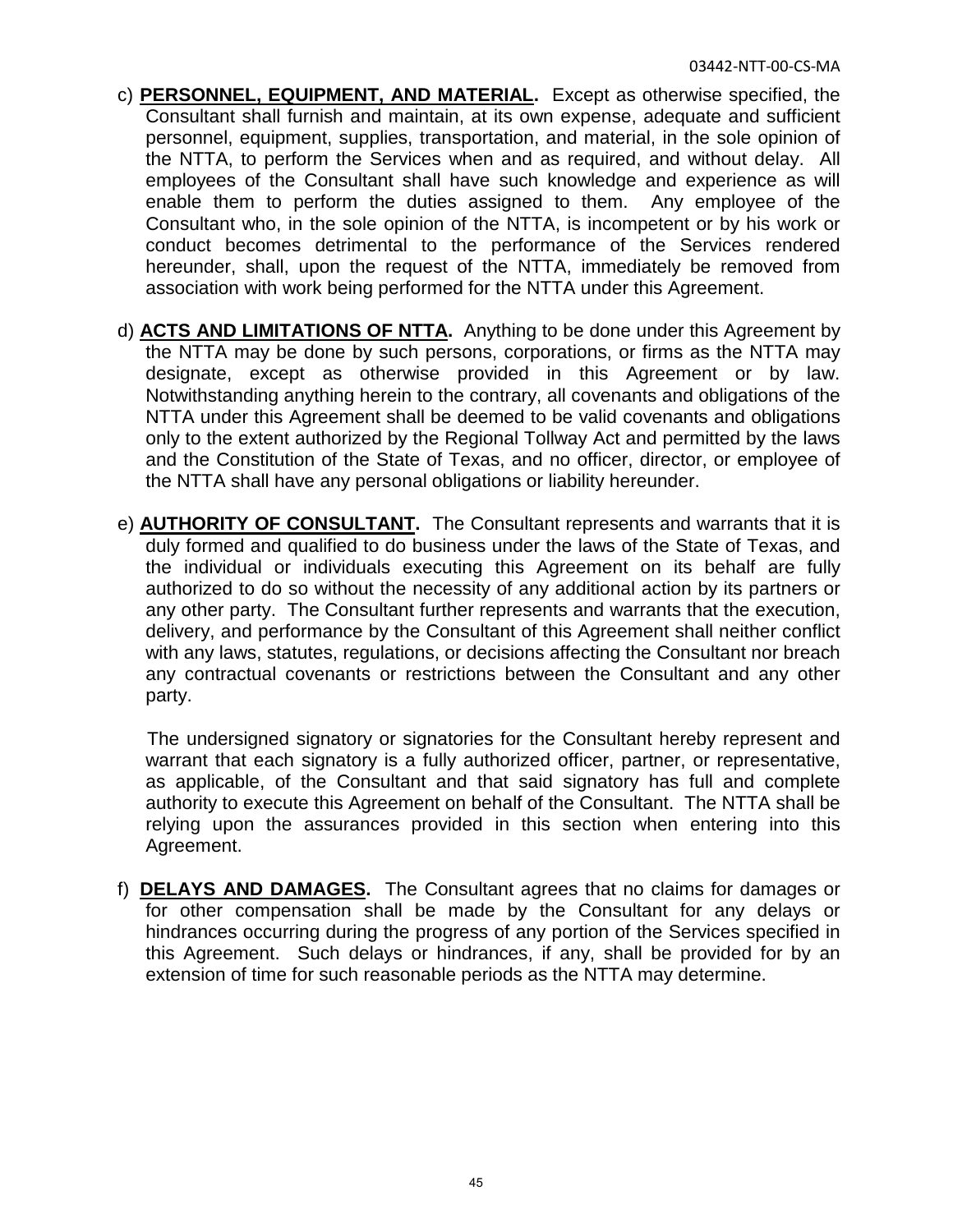- g) **WAIVER.** The failure of either party to object to or to take affirmative action with respect to any conduct of the other party which is in violation of the terms hereof shall not be construed as a waiver thereof, nor of any subsequent breach or wrongful conduct. The rights and remedies set forth herein are intended to be cumulative, and the exercise of any right or remedy by either party shall not preclude or waive its exercise of any other rights or remedies hereunder or pursuant to law or equity.
- h) **INDEPENDENT CONTRACTOR STATUS.** The Consultant shall be and act as an independent contractor under this Agreement. Under no circumstances shall this Agreement be construed as one of agency, partnership, joint venture or employment between the parties. Without limiting the foregoing, the purposes for which the Consultant and the NTTA have entered into this Agreement are separate and distinct, and there are no pecuniary interests, common purposes and/or equal rights of control among the parties hereto. The Consultant acknowledges and agrees that neither it nor any of its employees, sub-consultants, or subcontractors shall be considered an employee of the NTTA for any purpose. The Consultant shall have no authority to enter into any contract binding upon the NTTA, or to create any obligation on behalf of the NTTA, without express authorization from the Executive Director of the NTTA. Under no circumstances shall the Consultant or its employees, sub-consultants, or subcontractors, represent that it serves the NTTA in any capacity other than as an independent contractor.

The Consultant is solely responsible for determining the hours and method of its employees' work, as well as providing all necessary training, instruction, and supervision to its employees so that the Consultant is able to satisfy its obligations under this Agreement. Notwithstanding the foregoing and unless otherwise coordinated with and authorized by the Director of Human Resources, the Consultant acknowledges and agrees that any work by the Consultant to be performed at the NTTA's offices or on the NTTA's premises shall be conducted during normal business hours for the NTTA, which are 8:00 a.m. to 5:00 p.m., Monday through Friday

Nothing contained in this Agreement shall be deemed or construed to create any liability for the NTTA whatsoever with respect to the liabilities, obligations or acts of the Consultant, its employees, sub-consultants, or subcontractors, or any other person.

i) **ASSIGNMENT; SUCCESSORS; AND BENEFICIARIES.** The Consultant has no right or authority to assign its rights and/or obligations or to delegate its duties under this Agreement without the NTTA's prior written approval, such approval may be granted or withheld at the NTTA's sole discretion. Any attempted assignment or delegation without such approval shall be void and constitute a material breach. This Agreement and all of the terms and provisions hereof will be binding upon, and will inure to the benefit of, the parties hereto, and their respective successors and approved assigns. In any event, the responsibility for subcontracted, assigned, or transferred work shall remain with the Consultant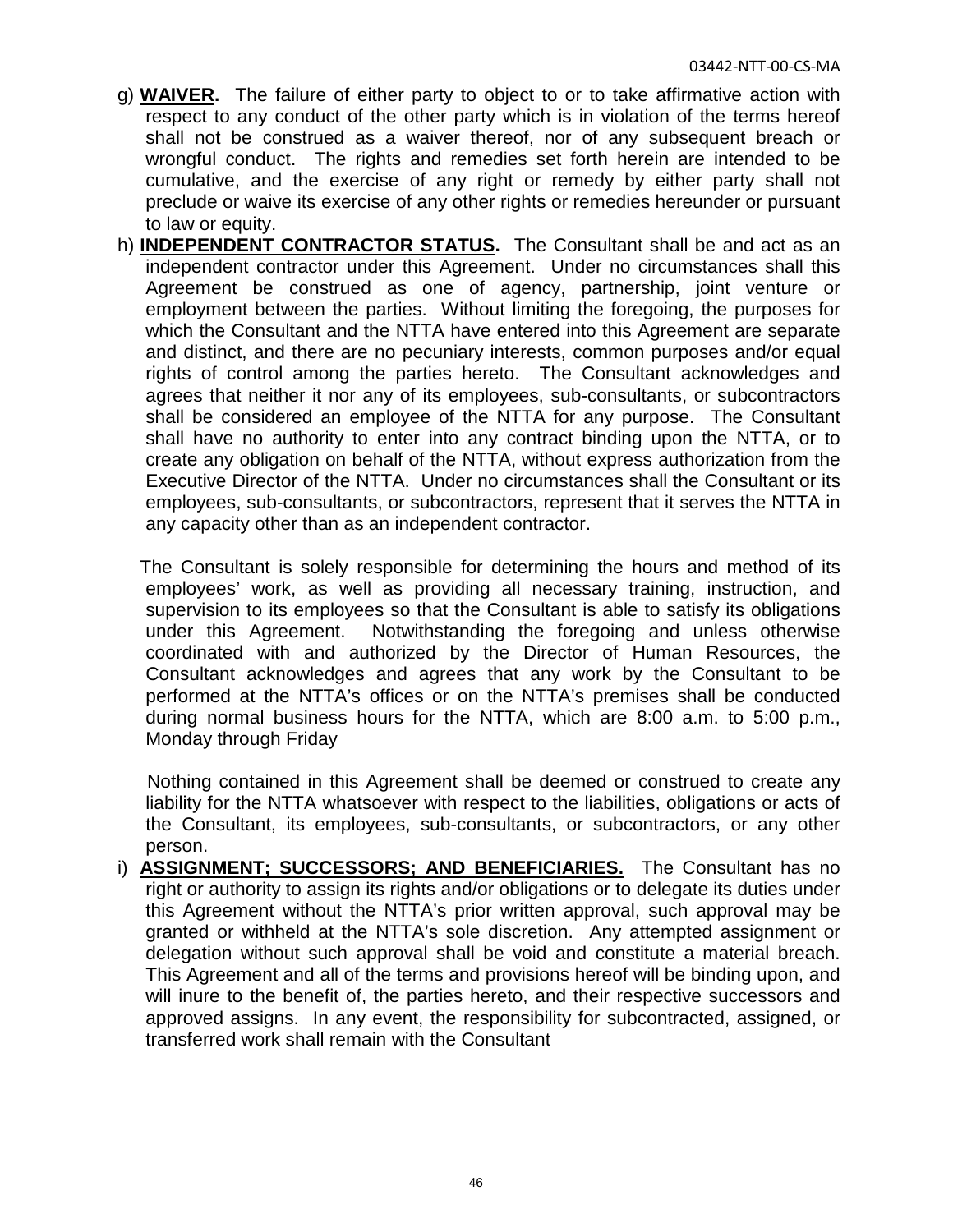*Nothing in this Agreement nor in any approval subsequently provided by either party hereto shall be construed as giving any benefits, rights, remedies, or claims to any other person, firm, corporation, or other entity, including, without limitation, the public in general or any member thereof, or to authorize anyone not a party to this Agreement to maintain a suit for personal injuries, property damage, or any other relief in law or equity in connection with this Agreement.*

- j) **NO CONTINGENT FEES; ETC.** The Consultant warrants that it has neither employed nor retained any company or person, other than a bona fide employee working solely for the Consultant, to solicit or secure this Agreement, and that it has not paid or agreed to pay any company or person, other than a bona fide employee working solely for the Consultant, any fee, commission, percentage, brokerage fee, gift, or any other consideration, contingent upon or resulting from the award or making of this Agreement. In the event of a breach or violation of this warranty, the NTTA shall have the right to annul and terminate this Agreement without liability or, in its sole discretion, to deduct from the compensation, or otherwise recover, the full amount of such fee, commission, percentage, brokerage fee, gift, or contingent fee
- k) **TEXAS FRANCHISE TAX CERTIFICATION**. The Consultant hereby certifies that it is not delinquent in its Texas Franchise Tax Payments or, alternatively, that it is exempt from, or not subject to, such tax. A false statement concerning the Consultant's franchise tax status shall constitute grounds for cancellation of this Agreement at the sole option of the NTTA.
- l) **SALES AND USE TAX.** The stated amounts of all payments to be made by the NTTA to the Consultant pursuant to this Agreement are inclusive of federal, state, or other taxes, if any, however designated, levied, or based; provided, however, that the NTTA acknowledges and represents that it is a tax-exempt entity under Sections 151.309, et seq., of the Texas Tax Code. A Tax Exemption Certification ("TEC") from the NTTA will be provided Consultant to avoid sales and uses taxes on any purchases made on behalf of the NTTA under this Agreement. Consultant shall use the TEC solely for purchases made under this contract. Consultant shall not be reimbursed for taxes assessed any purchase to which the NTTA's exemption applies. All copies of the TEC shall be destroyed by Consultant upon termination of this Agreement.
- m) **CONFERENCES**. The stated amounts of all payments to be made by the NTTA to the Consultant pursuant to this Agreement are inclusive of federal, state, or other taxes, if any, however designated, levied, or based; provided, however, that the NTTA acknowledges and represents that it is a tax-exempt entity under Sections 151.309, et seq., of the Texas Tax Agreement.
- n) **GOVERNING LAW; VENUE**. This Agreement shall be governed and construed in accordance with the laws of the State of Texas. The parties hereto acknowledge that venue is proper in Collin County, Texas, for all disputes arising hereunder and waive the right to sue or be sued elsewhere.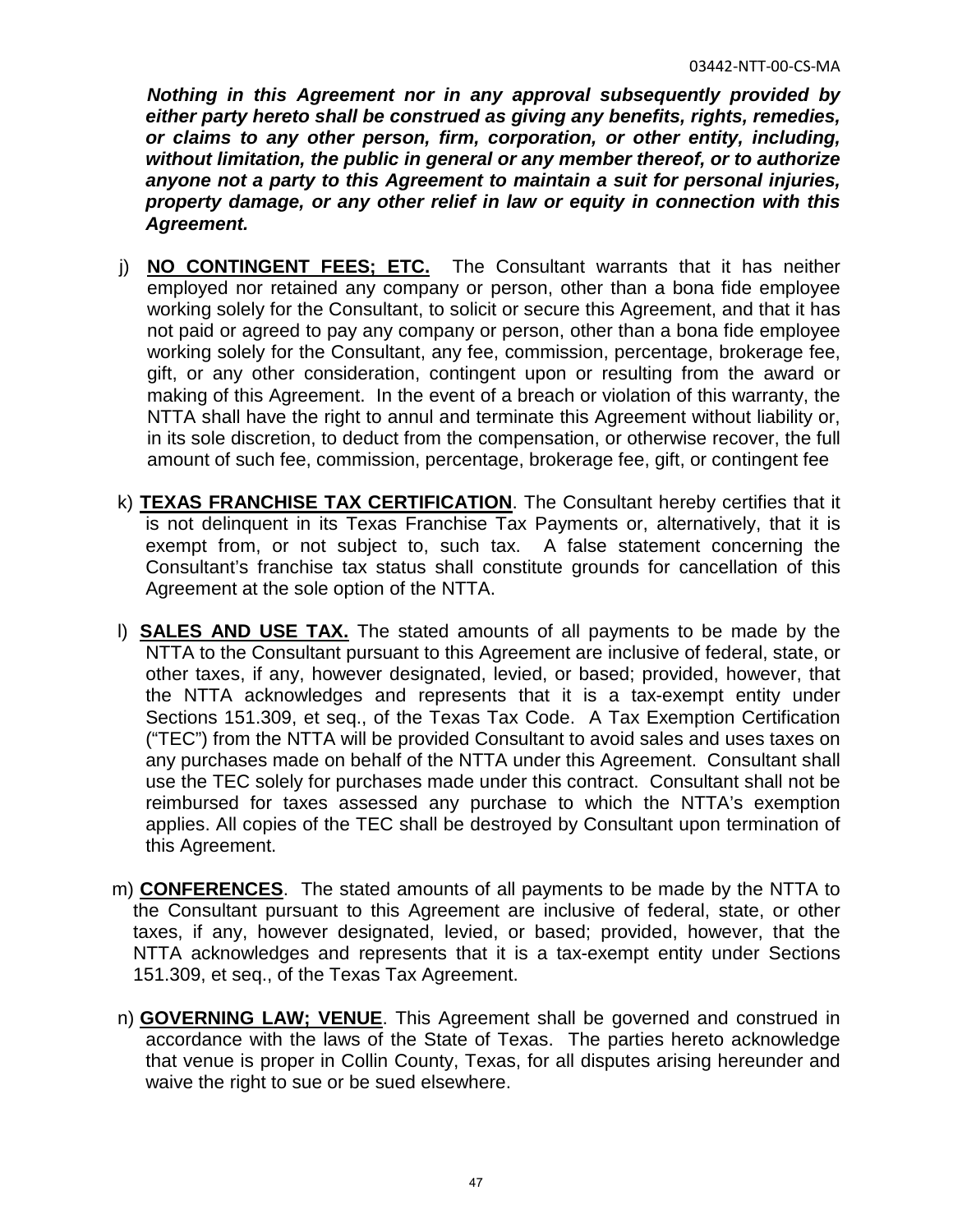- o) **HEADINGS.** The paragraph headings set forth herein are for convenience only and do not constitute a substantive part of this Agreement.
- p) **COUNTERPARTS.** This Agreement may be executed in two or more counterparts, each of which shall be an original, but all of which shall constitute one and the same instruments
- q) **SEVERABILITY.** If any provision of this Agreement is deemed to be invalid or unenforceable by any court of competent jurisdiction, then the balance of this Agreement shall remain enforceable, and such invalid or unenforceable provision shall be enforced by such court to the maximum possible extent.
- r) **ENTIRE AGREEMENT; AMENDMENTS.** Upon execution this Agreement will supersede all prior discussions and agreements of the parties relating to the subject matter hereof. This Agreement constitutes the final, complete and exclusive understanding between the parties with respect to its subject matter and supersedes all prior or contemporaneous agreements, whether oral or written, in regard thereto. This Agreement cannot be amended or waived except by an agreement in writing signed by authorized representatives of both parties and specifically referring to this Agreement
- s) **REVOLVING DOOR.** The NTTA has adopted and Employee Ethics Policy that includes the following "revolving door" provision: "An employee after leaving NTTA employment shall not participate on behalf of any third party in a matter involving the NTTA in which the employee participated while employed at the NTTA. For purposes of this subsection, an employee participated in a matter if the employee made a decision or recommendation on the matter, approved, disapproved or gave advice on the matter, conducted an investigation related to the matter, or took similar action related to the matter."

Absent express written approval from the NTTA, Contractor shall not direct or allow a former NTTA employee to do any work on behalf of the Contractor that might put the former employee in violation of this provision.

t) **VENDOR POLICING OF EMPLOYEE ETHICS.** The NTTA has adopted an Employee Ethics Policy, which, among other things, directs employees to avoid conflicts of interest or appearances of impropriety, comply with the law, and use NTTA property for only NTTA purposes. Contractor is expected to be aware of these requirements and shall promptly report to the NTTA any conduct by an employee that the Contractor reasonably believes may be in violation of the Policy. <https://www.ntta.org/whoweare/policies/Pages/default.aspx>